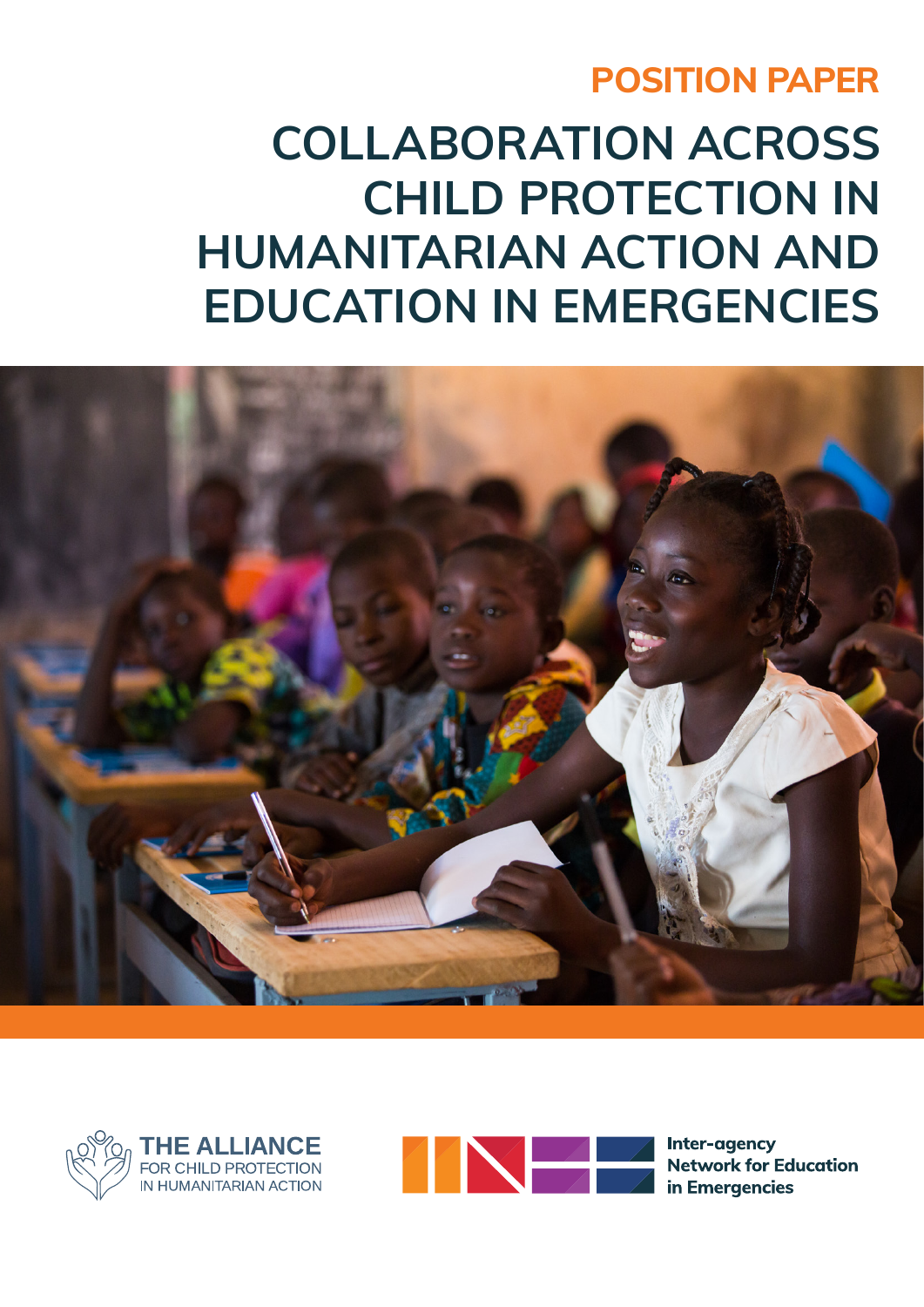#### **Published by:**

Inter-agency Network for Education in Emergencies (INEE) c/o International Rescue Committee 122 East 42nd Street, 12th floor New York, NY 10168 United States of America

The Alliance for Child Protection for Humanitarian Action c/o UNICEF 3 UN Plaza New York, New York 10017

#### **INEE and the Alliance © 2020**



#### **License:**

This document is licensed under a Creative Commons Attribution-ShareAlike 4.0. It is attributed to the Inter-agency Network for Education in Emergencies (INEE) and the Alliance for Child Protection in Humanitarian Action (The Alliance)

#### **Suggested citation:**

Inter-agency Network for Education in Emergencies (INEE) and the Alliance for Child Protection in Humanitarian Action (2020). Position Paper: Collaboration Across Child Protection in Humanitarian Action and Education in Emergencies. New York, NY.

Development of this position paper was generously funded with support from the U.S. Department of State Bureau of Population, Refugees and Migration, the Norwegian Ministry of Foreign Affairs, Save the Children Norway, the Swiss Agency for Development and Cooperation, and Porticus.

COVER IMAGE: Burkina Faso 2019, Vincent Tremeau, UNICEF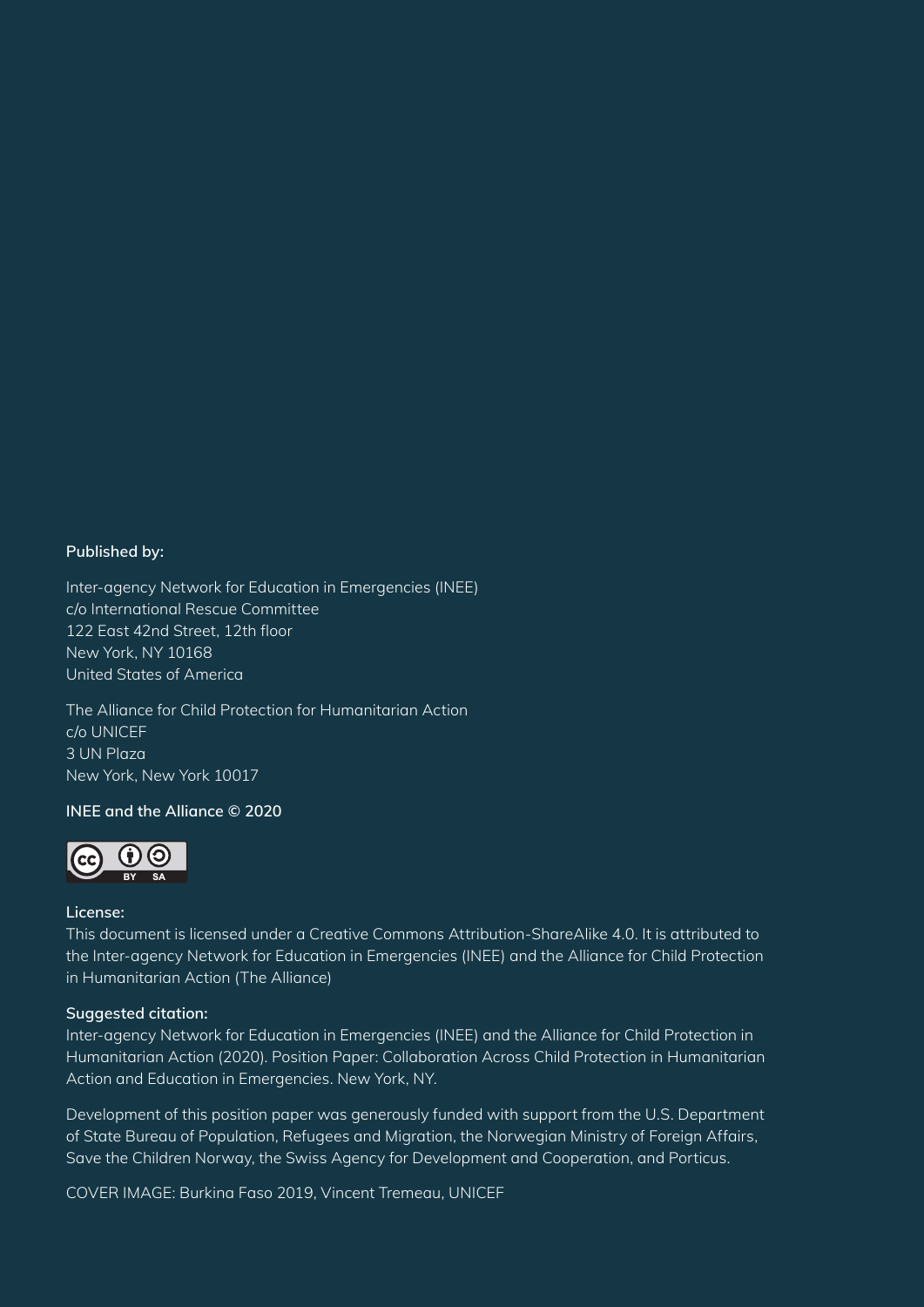# **POSITION PAPER**

Collaboration Across Child Protection in Humanitarian Action and Education in Emergencies

### **CONTENTS**

| Acronyms                                                                            | $\overline{4}$ |
|-------------------------------------------------------------------------------------|----------------|
| Definitions                                                                         | 5              |
| Introduction                                                                        | 6              |
| Summary: Key Findings & Recommendations                                             | 7              |
| Background & Methodology                                                            | 8              |
| Findings: Evidence Supporting the Rationale<br>for Collaboration Between CPHA & EiE | 9              |
| Findings: Challenges & Opportunities                                                | 11             |
| Conclusion                                                                          | 16             |
| References                                                                          | 17             |
| Annexe 1: Key Informant Interviews                                                  | 18             |
| Annexe 2: Desk Review                                                               | 27             |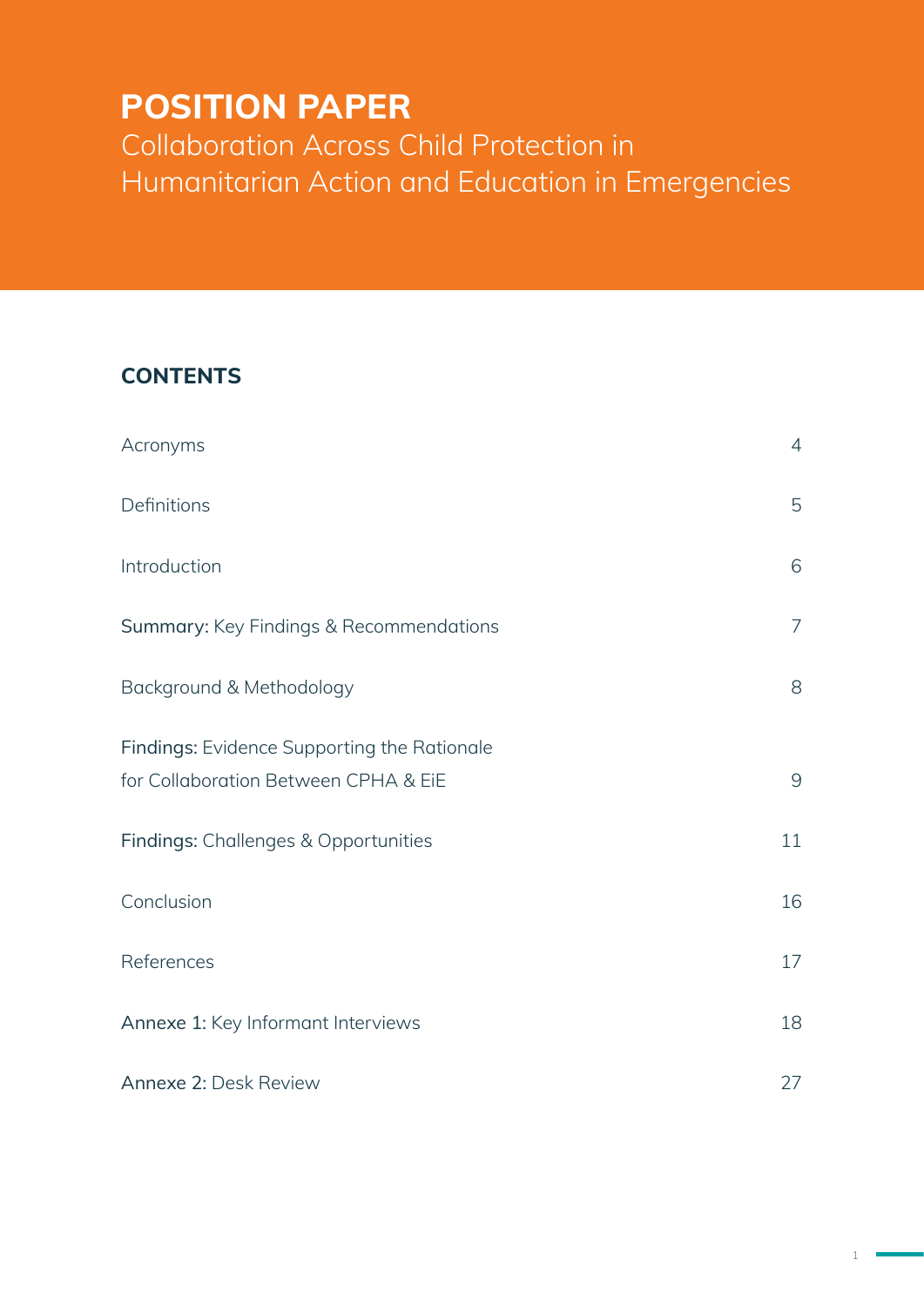#### **ABOUT**

The Inter-agency Network for Education in Emergencies (INEE) is an open, global network of members working together within a humanitarian and development framework to ensure that all individuals have the right to a quality, safe, relevant, and equitable education. INEE's work is founded on the fundamental right to education.

The Alliance for Child Protection in Humanitarian Action (The Alliance) is a global network of operational agencies, academic institutions, policymakers, donors, and practitioners. It supports the efforts of humanitarian actors to achieve high-quality and effective child protection interventions in all humanitarian contexts. The Alliance achieves this primarily by facilitating interagency technical collaboration, including the production of technical standards and tools, on child protection in all humanitarian contexts.

Both networks are actively working together to promote integration and collaboration across Education in Emergencies (EiE) and Child Protection in Humanitarian Action (CPHA).

#### **THE CPHA-EIE PROJECT**

The INEE and the Alliance recognise that there is a need to come together to critically reflect on areas of convergence between the sectors and better support cross-sector collaboration. To this end, funding has been secured for a two-year project to take this work forward under the guidance of a multi-agency Advisory Group.

#### **ACKNOWLEDGEMENTS**

This Paper was prepared by Mark Chapple on behalf of the INEE & the Alliance. INEE and The Alliance wish to thank the CPHA-EiE Advisory Group for their valuable inputs and comments on this paper.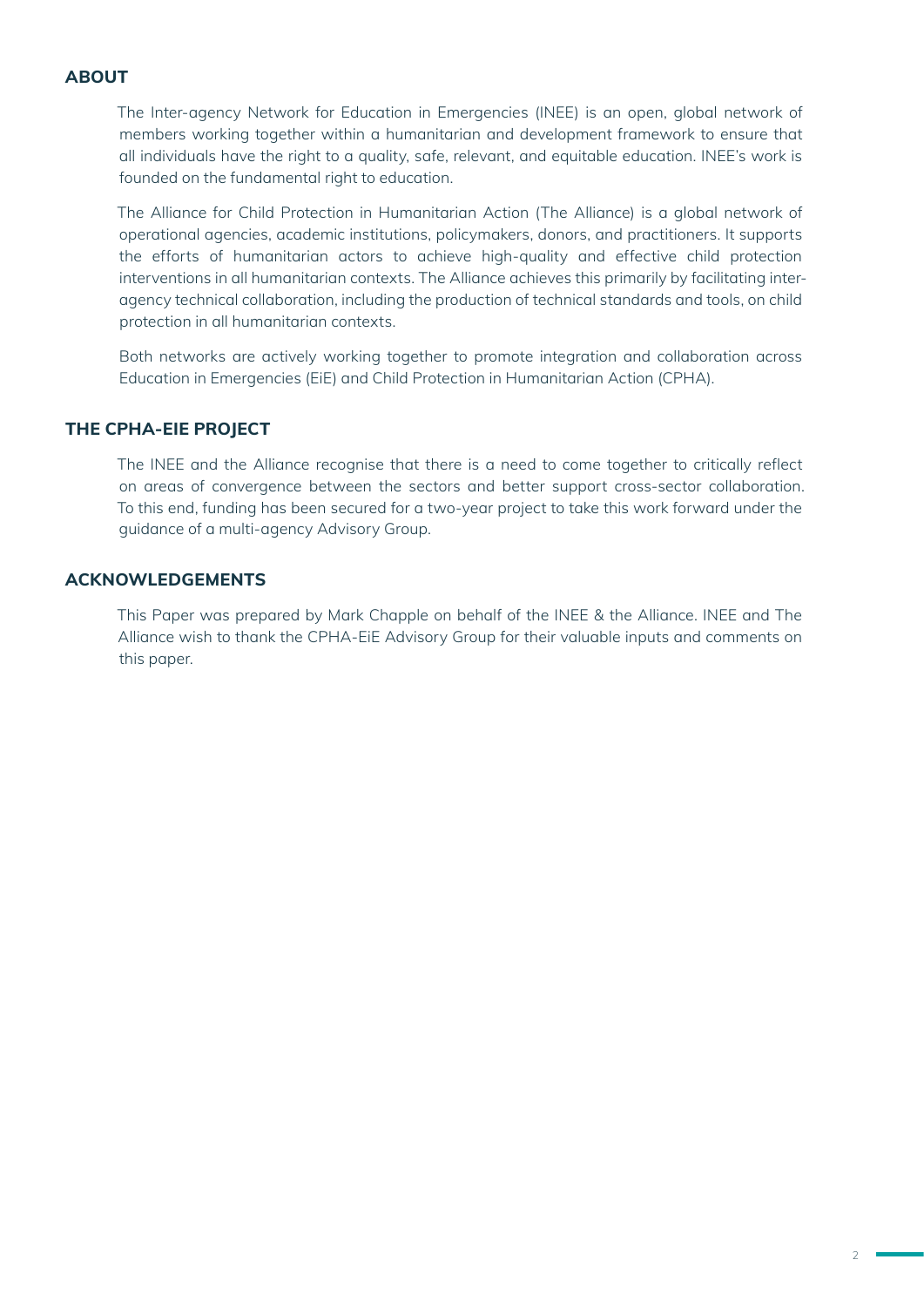# 1 ACRONYMS

| <b>CPAoR</b> | Child Protection Area of Responsibility                                                                      |
|--------------|--------------------------------------------------------------------------------------------------------------|
| <b>CPHA</b>  | Child Protection in Humanitarian Action                                                                      |
| <b>DRR</b>   | Disaster Risk Reduction                                                                                      |
| EIE          | <b>Education in Emergencies</b>                                                                              |
| <b>GEC</b>   | <b>Global Education Cluster</b>                                                                              |
| <b>HSP</b>   | Humanitarian Standards Partnership                                                                           |
| <b>INEE</b>  | Inter-agency Network for Education in Emergencies                                                            |
| KII          | Key Informant Interviews                                                                                     |
| <b>MHPSS</b> | Mental Health & Psychosocial Support                                                                         |
| <b>MRM</b>   | Monitoring and Reporting Mechanism (on Grave Violations<br>against Children in Situations of Armed Conflict) |
| <b>NGO</b>   | Non-Governmental Organisation                                                                                |
| <b>NWOW</b>  | New Way of Working                                                                                           |
| <b>PFA</b>   | Psychological First Aid                                                                                      |
| <b>PSEA</b>  | Protection against Sexual Exploitation and Abuse                                                             |
| <b>SEL</b>   | Social and Emotional Learning                                                                                |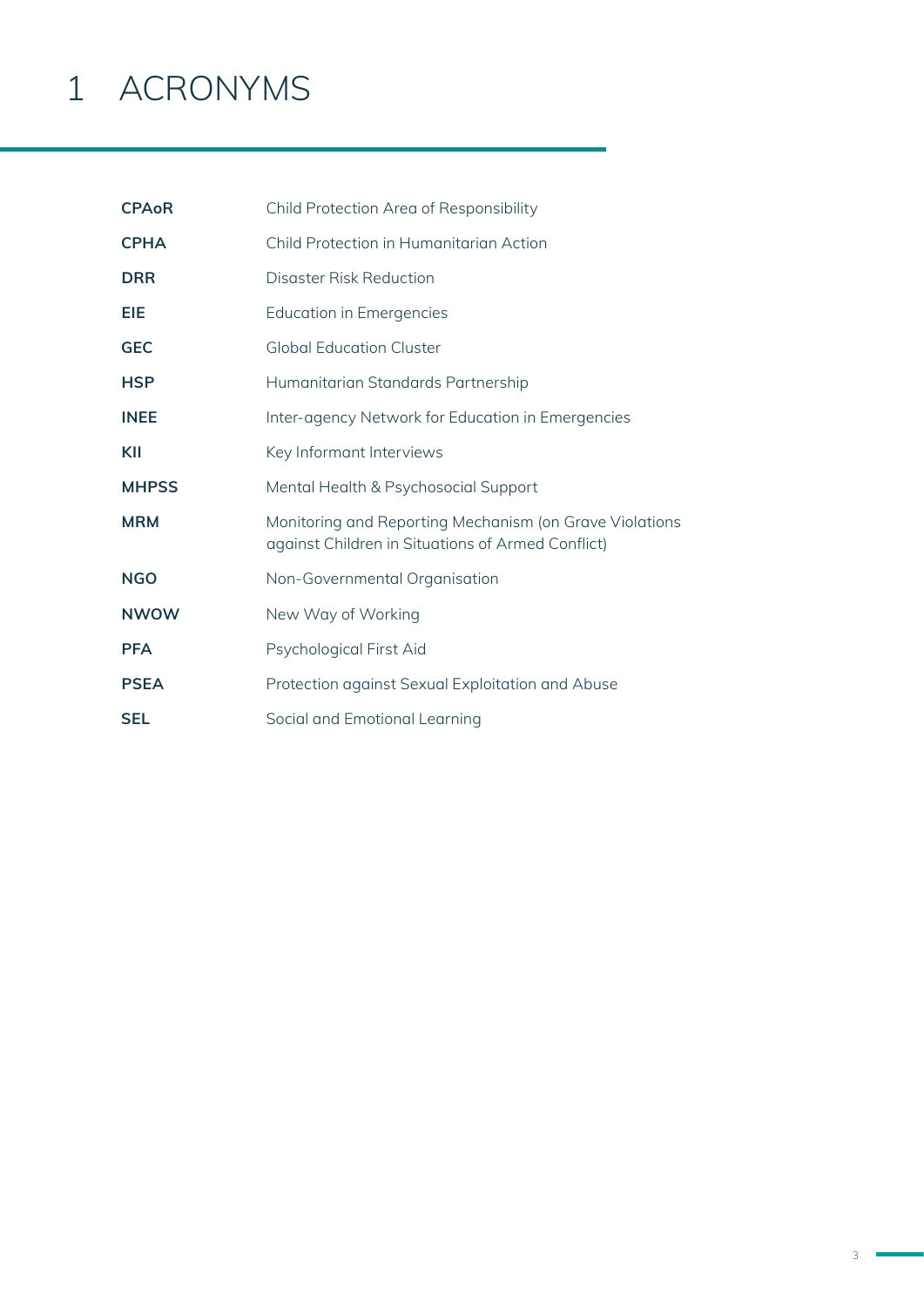#### **WHAT IS CHILD PROTECTION IN HUMANITARIAN ACTION?**

Child protection is the prevention of and response to abuse, neglect, exploitation, and violence against children.

Effective child protection builds on existing capacities and strengthens preparedness before a crisis occurs. During humanitarian crises, timely interventions support the physical and emotional health, dignity, and well-being of children, families, and communities. Child protection in humanitarian action includes specific activities conducted by local, national, and international child protection actors. It also includes efforts of non-child protection actors who seek to prevent and address abuse, neglect, exploitation, and violence against children in humanitarian settings, whether through mainstreamed or integrated programming. (The Alliance, 2019)

#### **WHAT IS EDUCATION IN EMERGENCIES?**

'Education in emergencies' refers to the quality learning opportunities for all ages in situations of crisis, including early childhood development, primary, secondary, non-formal, technical, vocational, higher and adult education. Education in emergencies provides physical, psychosocial, and cognitive protection that can sustain and save lives. Common situations of crisis in which education in emergencies is essential include conflicts, situations of violence, forced displacement, disasters, and public health emergencies. Education in emergencies is a wider concept than 'emergency education response' which is an essential part of it. (INEE, 2018)

#### **TYPES OF COLLABORATION**

Definitions of mainstreaming, joint programming and integrated programming as they appear in CPMS Pillar 4 are highlighted below:

| <b>WAYS OF WORKING</b>                                           | <b>SECTOR IMPLICATIONS</b>                                                                                                                                                                                                                           | <b>AIM</b>                                                                                                                                                                                              |
|------------------------------------------------------------------|------------------------------------------------------------------------------------------------------------------------------------------------------------------------------------------------------------------------------------------------------|---------------------------------------------------------------------------------------------------------------------------------------------------------------------------------------------------------|
| <b>CHILD PROTECTION</b><br><b>MAINSTREAMING</b>                  | Sector-specific: actions taken within<br>a specific sector.                                                                                                                                                                                          | To promote a safe, dignified, and protective<br>environment and to improve the impact of<br>all humanitarian actors by applying the do<br>no harm principle and proactively reducing<br>risks and harm. |
| <b>JOINT PROGRAMMING</b>                                         | Sectors maintain their own sector's<br>objectives while jointly planning and<br>implementing certain aspects of their<br>programmes.                                                                                                                 | To achieve a protection outcome alongside<br>outcomes for other sectors while optimising<br>resources, access, operational capacity, etc.                                                               |
| <b>INTEGRATION</b><br><b>(INTEGRATED)</b><br><b>PROGRAMMING)</b> | Favouring collective over sector-specific<br>planning, implementation, monitoring and<br>evaluation.<br>A holistic understanding of child well-being<br>is the starting point for action, with sectoral<br>specialties being used to meet that goal. | To achieve collective outcomes for children<br>through deliberate, joint assessment, goal<br>setting, planning, implementation and<br>monitoring across sectors.                                        |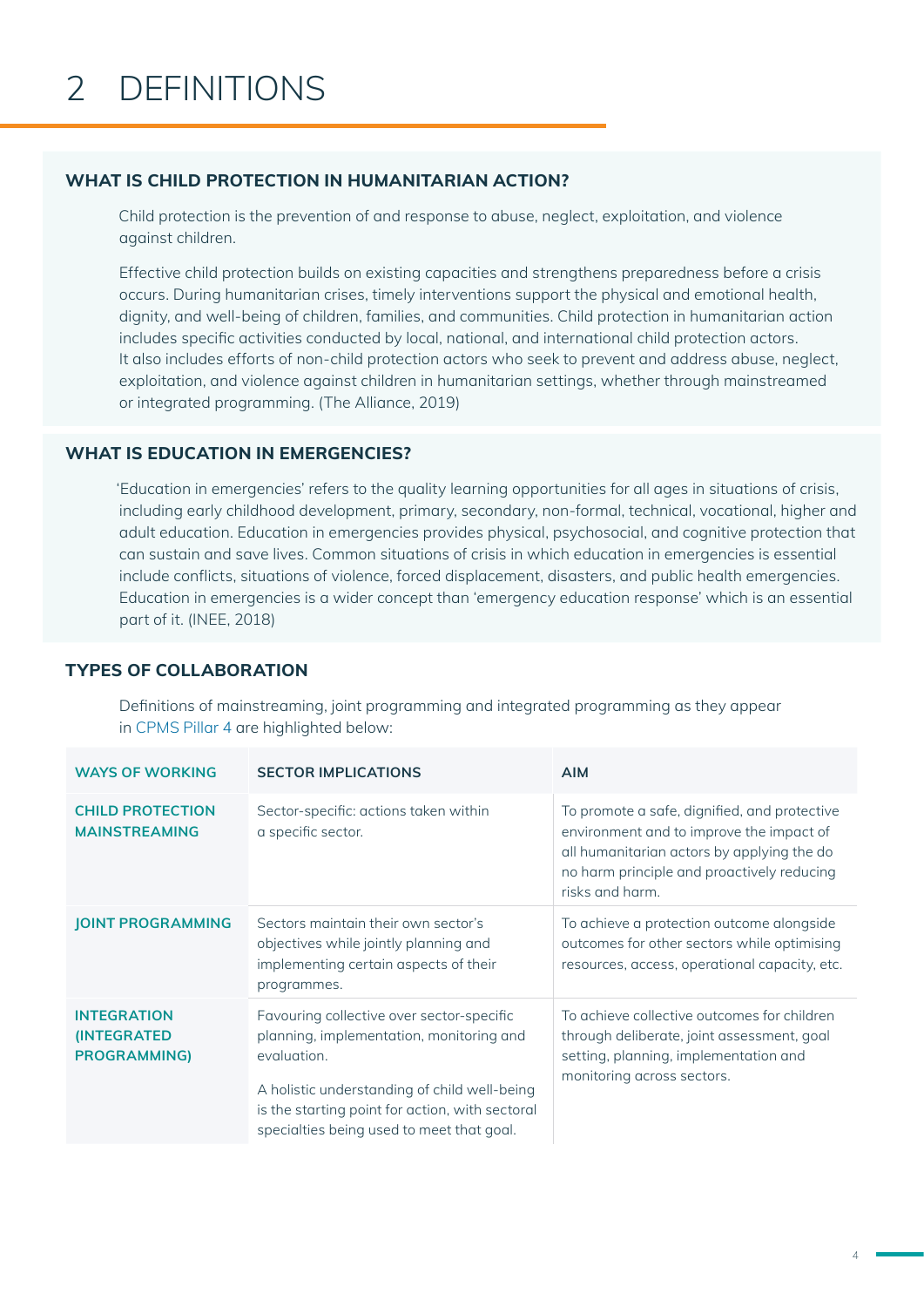## 3 INTRODUCTION

*Integrating child protection and education creates a mutually reinforcing cycle that can reduce children's vulnerability in emergencies. A quality education increases children and families' resilience in adversity, empowers children and promotes a protective environment. An environment free from unchecked child abuse, neglect, violence, or exploitation fosters quality education. Integrating child protection and education programmes, policies*  and minimum standards maximises available resources to better *address the multifaceted challenges and risks children face in humanitarian settings. (The Alliance, 2018)*

Child Protection in Humanitarian Action (CPHA) and Education in Emergencies (EiE) are highly complementary areas of humanitarian response. Conceptually, programmatically, and operationally the two sectors have much in common: both are child focused, both are priorities for affected populations, and, through collaboration, they can reinforce each other's sectoral outcomes.

Many humanitarian and development actors have recognised this interdependence, and have developed guidance for practitioners, as well as laying out policies and procedures that promote integrated or joint programming across the two sectors, such as Save the Children's Safe Schools Common Approach; IRC's Safe Healing & Learning Spaces, and NRC's Better Learning Programme. INEE & The Alliance, as well as the Global Education Cluster (GEC) and the Child Protection Area of Responsibility (CPAoR) have also begun working on initiatives aimed at drawing the sectors closer together. However, despite these commendable efforts, this has yet to be done systematically at all levels of a response, from donor strategies, through coordination, to implementation and monitoring.

This paper aims to interrogate the argument that integrated and joint programming across CPHA & EiE gives added value, not just to the beneficiaries, but to service providers and donors. As part of the process

for developing this paper, a comprehensive desk review was undertaken, alongside a series of key informant interviews (KIIs) with actors from both sectors (See Annexes 1 & 2). This research provides an up-to-date analysis of the current situation, reflecting on past and present initiatives to highlight areas of successful collaboration and good practice in integration, and determines where best to focus efforts to encourage closer cross-sector working.

The research revealed a huge amount of goodwill amongst practitioners, donors and networks, and a clear desire to work more closely together to support and promote joint and integrated programming at all stages. It is critical to capitalise on this as the work moves forward to maintain momentum and expand support.

Based on the research, this paper summarises the available evidence supporting collaboration and integration between the sectors, providing a rationale for cross-sector working grounded in child wellbeing and holistic development. Subsequent sections synthesise evidence, including a summary of challenges and opportunities, and draw out clear recommendations charting the way forward for systematic and planned collaboration.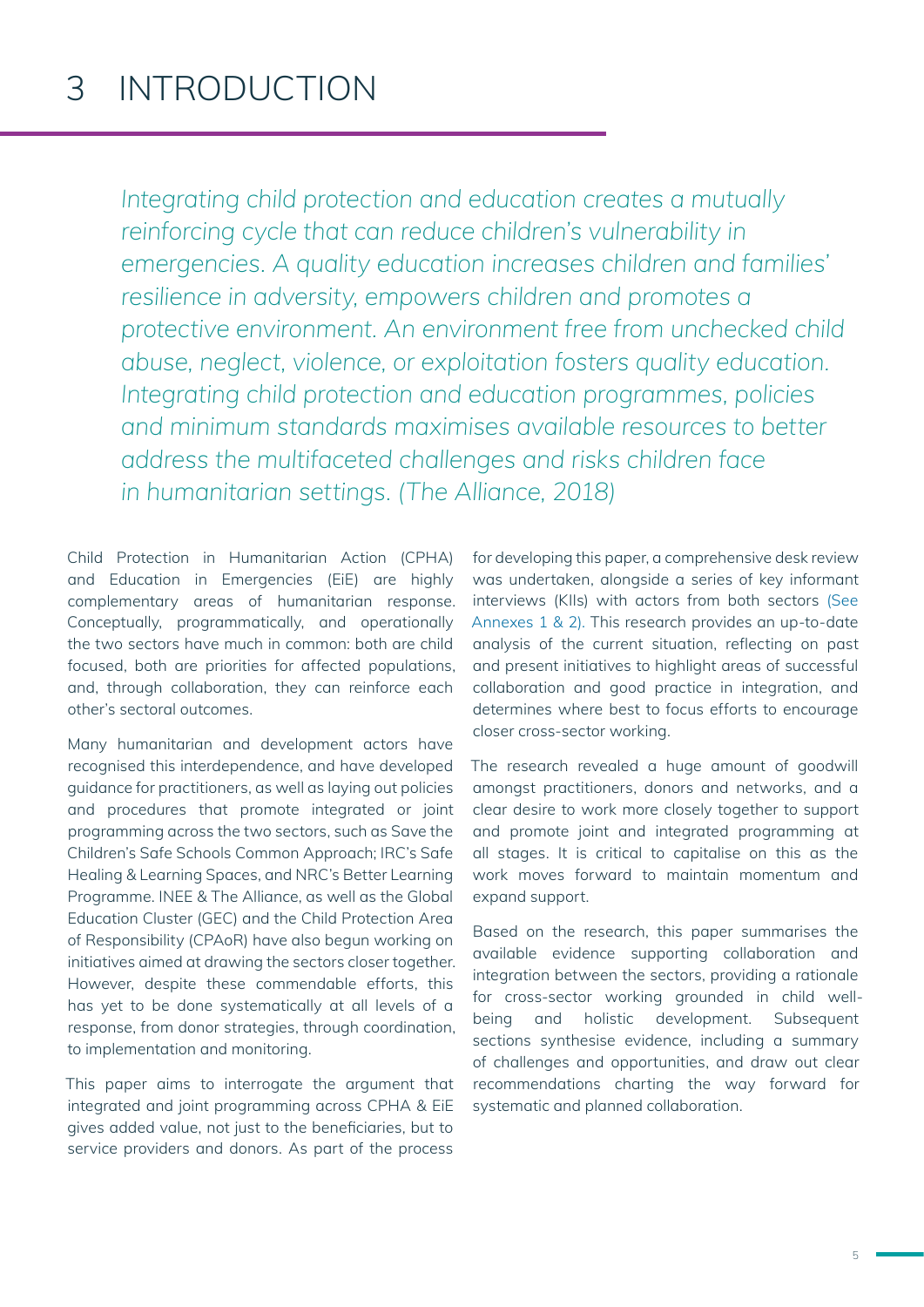## 4 SUMMARY: KEY FINDINGS & RECOMMENDATIONS

*Joint and integrated programming can result in more efficient, better targeted, and more effective programmes that ultimately result in improved outcomes for children and young people.*

#### **KEY FINDINGS**

- Integrating child protection programming into education programmes can help mitigate protection risks, improve overall child well-being, and lead to better educational outcomes.
- Bringing an education focus to child protection programming can increase enrolment and retention in education programming.
- Joint and integrated programming supports and encourages a child-centred approach to humanitarian response which can prevent children and young people 'slipping through the gaps' between services.
- Joint and integrated programming can maximise the impact of multiple sector interventions.
- Joint and integrated programming can be cost effective and prevent duplication in some contexts.
- Evidence of the added value of joint or integrated programming in crisis-contexts exists but is limited.
- Cross-sector collaboration aligns with current efforts to transform humanitarian delivery, including the New Way of Working , efforts to bridge the humanitarian-development nexus, and the localisation agenda.
- Schools and other learning centres may not always be protective, and in fact may be the source of child protection risks; collaboration amongst CPHA and EiE practitioners should include a focus on safety in formal and informal learning centres.

#### **RECOMMENDATIONS**

- Implementing agencies, networks, clusters, donors and government ministries should design, implement and invest in collaboration between CPHA & EiE.
- Donors should invest in further analysis, evaluation and research to build on evidence of the added value of joint and integrated programming, specifically in crisis-contexts.
- Many agencies have developed guidelines for joint or integrated programming, but there is a clear need for an operational framework that systematises collaboration between the two sectors.
- Many existing guidelines focus on integrating child protection into education. There is a need for guidelines to include support for CPHA practitioners to link specialised programming with improving access to and retention in education.
- A joint Theory of Change with clarity of shared definitions and associated indicator framework should be developed to help better collaboration. This should be grounded in The Minimum Standards for Child Protection in Humanitarian Action (CPMS) and the INEE Minimum Standards for Education: Preparedness, Response and Recovery (INEE MS) using a rights-based, well-being focused approach that promotes healthy development.

<sup>1</sup> New Way of Working (NWOW) is a UN-led effort that aims not only to meet humanitarian needs, but also to reduce needs, risks, and vulnerability. Key elements include: Collective outcomes; Common context and risk analyses across humanitarian, development, political, and security actors; A diverse range of partners working collaboratively based on their comparative advantage; Multi-year time frames for analysing, strategizing, planning, and financing operations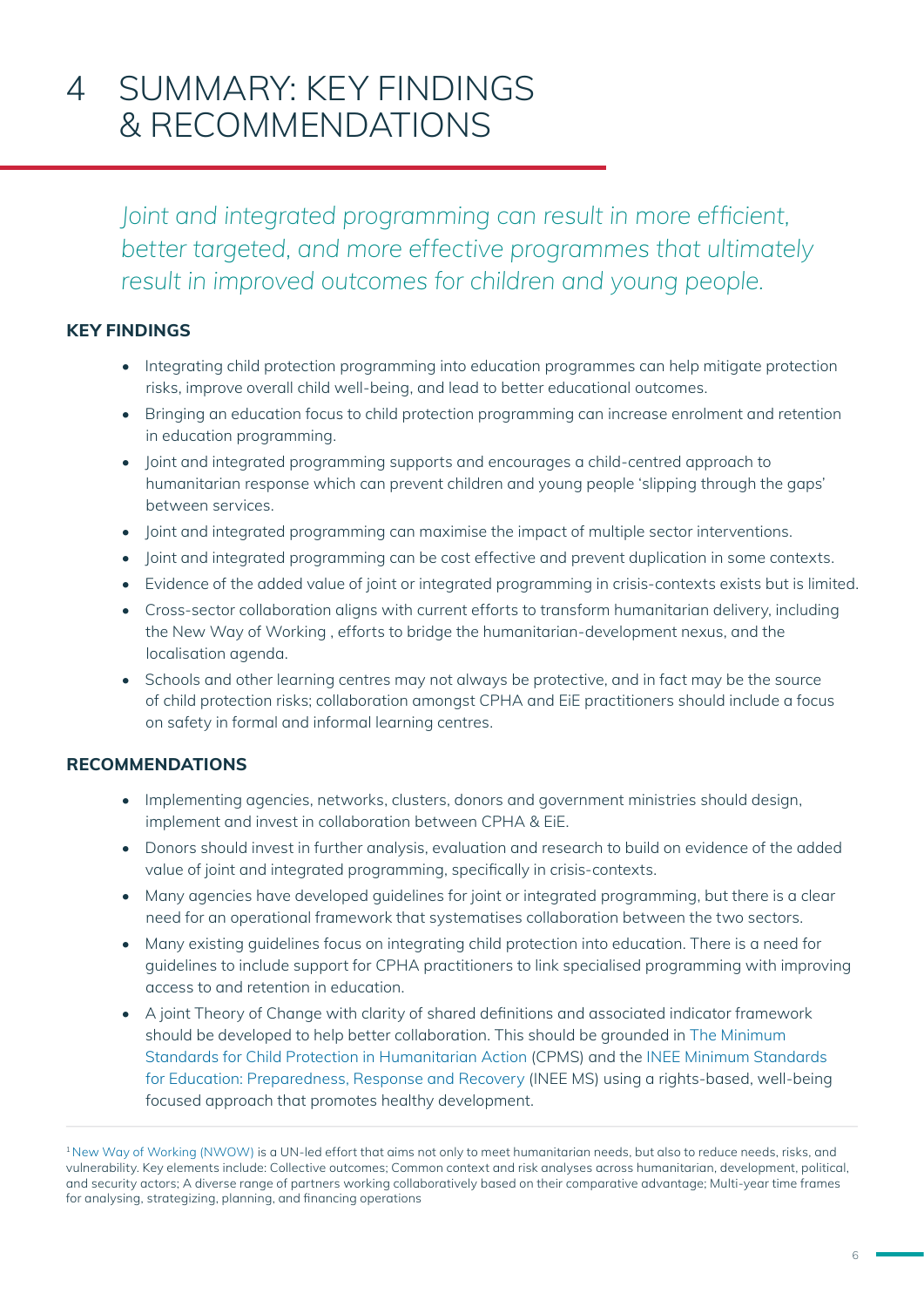In October 2018, INEE & The Alliance, in partnership with Elevate Children Funders Group and International Education Funders Group held a joint Round Table in Nairobi. The theme for this two-day event was "A Framework for Collaboration Between Child Protection and Education in Humanitarian Contexts." The event convened 250 practitioners, researchers, donors, and policy makers from both sectors to look at the barriers to effective collaboration and integration, and discuss examples of good practice, with the aim of developing a consensus around the content of a framework for collaboration. Actors from both sectors were enthusiastic about collaboration, but reported unsatisfactory and unsystematic levels of collaboration in practice, noting that in general it was more common at field level than at headquarters, and that there was still room for vast improvement.

Building on the Roundtable, additional research was undertaken by INEE and the Alliance to inform this paper. From April to June 2020, a comprehensive desk review of 42 resources was undertaken, designed to contribute to the development of this paper, as well as inform the Collaboration Framework and other products developed across both networks. It was conducted with the aim of understanding what collaboration has been undertaken between CPHA & EiE to date by identifying existing resources from the academic, humanitarian and development fields including academic and grey literature, as well as organisational guidelines and frameworks, including examples of good practice. As the products of the project are aimed at practitioners, the focus of the Desk Review was on practical actions and guidelines, including scalability and sustainability, rather than in-depth academic research. (See Annexe 2 CPHA-EiE Desk Review) Alongside the desk review, forty-three KIIs were

conducted from March to June 2020, drawing on respondents from international and national Non-Governmental Organisations (NGOs), UN agencies, donors and academia. The majority were drawn from networks and were HQ/Northern based, reflecting the nature of the project in spanning both INEE and The Alliance and in-depth discussions with the coordinators and facilitators of multiple network spaces. From the NGO's, donors and consultants there was much better representation from regional or field level-based posts. (See Annexe 1 CPHA-EiE KII)

The interviews were designed to support the lines of inquiry of this paper, as well as to shape the direction of future collaboration between INEE & the Alliance. Respondents were asked to identify:

- 1. Current organisational work related to integration
- 2. Key challenges to integration
- 3. Gaps
- 4. What should the focus of the project be? (opportunities and solutions)
- 5. Organisational support for future collaborative work

The desk review and KII's produced a number of findings, including evidence supporting the rationale for collaboration between the sectors, challenges to be addressed if meaningful collaboration is to take place, and opportunities for supporting crosssector working going forward.

<sup>2</sup> These findings were drawn from research and conclusions by independent consultants Manuela De Gaspari and Serena Zanella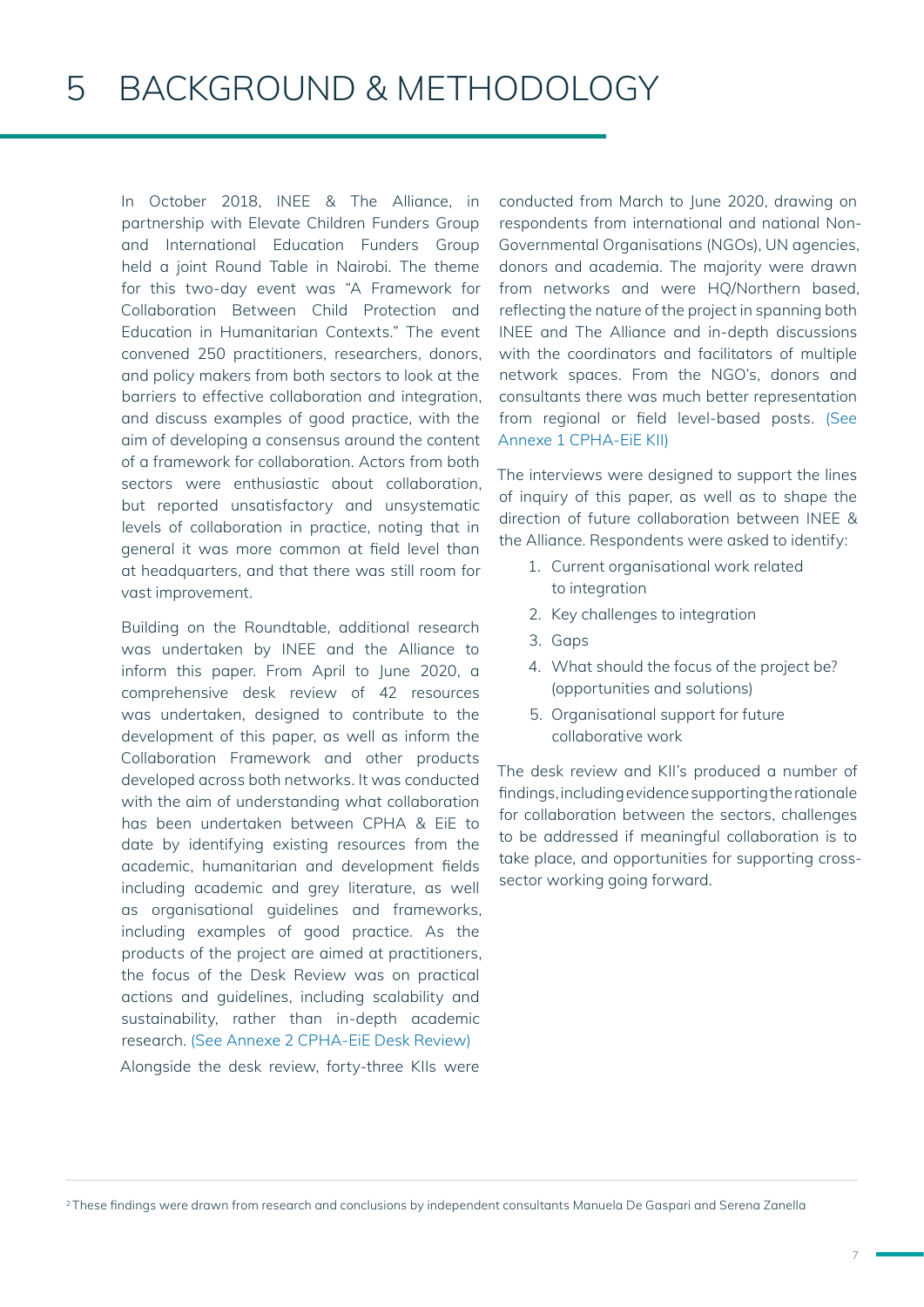### 6 **FINDINGS:** EVIDENCE SUPPORTING THE RATIONALE FOR COLLABORATION BETWEEN CPHA & EIE

*Strengthened collaboration between child protection and education actors can:*

- *• Increase children's resilience;*
- *• Support psychosocial, cognitive and physical development;*
- *• Mitigate protection risks;*
- *• Support positive peer relationships and social cohesion; and*
- *• Promote essential life skills that support children's capacities and confidence.*

Throughout the first decades of the twenty-first century there has been a rise in complex emergencies and protracted crises across the world (Sova, 2017). These present multiple risks to the well-being and development of affected children and young people. These risks emphasise the need to place protection at the centre of all humanitarian responses in line with the Inter-agency Standing Committee's (IASC 2013) statement on the Centrality of Protection: "Protection of all persons affected and at risk must inform humanitarian decision-making and response, including engagement with States and non-State parties to conflict. It must be central to our preparedness efforts, as part of immediate and life-saving activities, and throughout the duration of humanitarian response and beyond."

The last 20 years have seen increasing professionalisation, and investment in both Child Protection and Education in Emergencies. Education is one of the sectors within national government programmes - even in crisis contexts - with the greatest direct reach for children, usually at national scale, and provides a unique avenue for the child protection sector to access and support the improved well-being of children and young people. Parallel to this, child protection programmes often support children who are not accessing education and provide specialised services to affected children, which enable them to remain in or return to learning.

### *(The Alliance, 2019)*

Focused, specialised child protection interventions are not just critical for protecting children, and educationin-emergencies programmes are not just necessary to ensure the safe cognitive and social development of children; together they are key components in promoting healthy child development, and critical investment in the future well-being and stability of affected communities. By collaborating in crisiscontexts, the two sectors can maximise their capacity to prevent risks, respond to children's protection needs and promote children's rights and well-being. As the European Commission (ECHO 2019) states:

*Integrated education and protection interventions provide opportunities to prevent and respond to the negative impacts of a crisis on a child's psychosocial well-being. This, in turn, may allow children to continue building the skills needed to establish and maintain essential relationships and perspectives that can be the building blocks of individual and collective healing, resiliency, and social cohesion.*

Research undertaken for this paper highlights the desire for the two sectors to work more closely together, provides evidence of the benefits of crosssector working, and sets out some clear areas of programmatic collaboration and integration.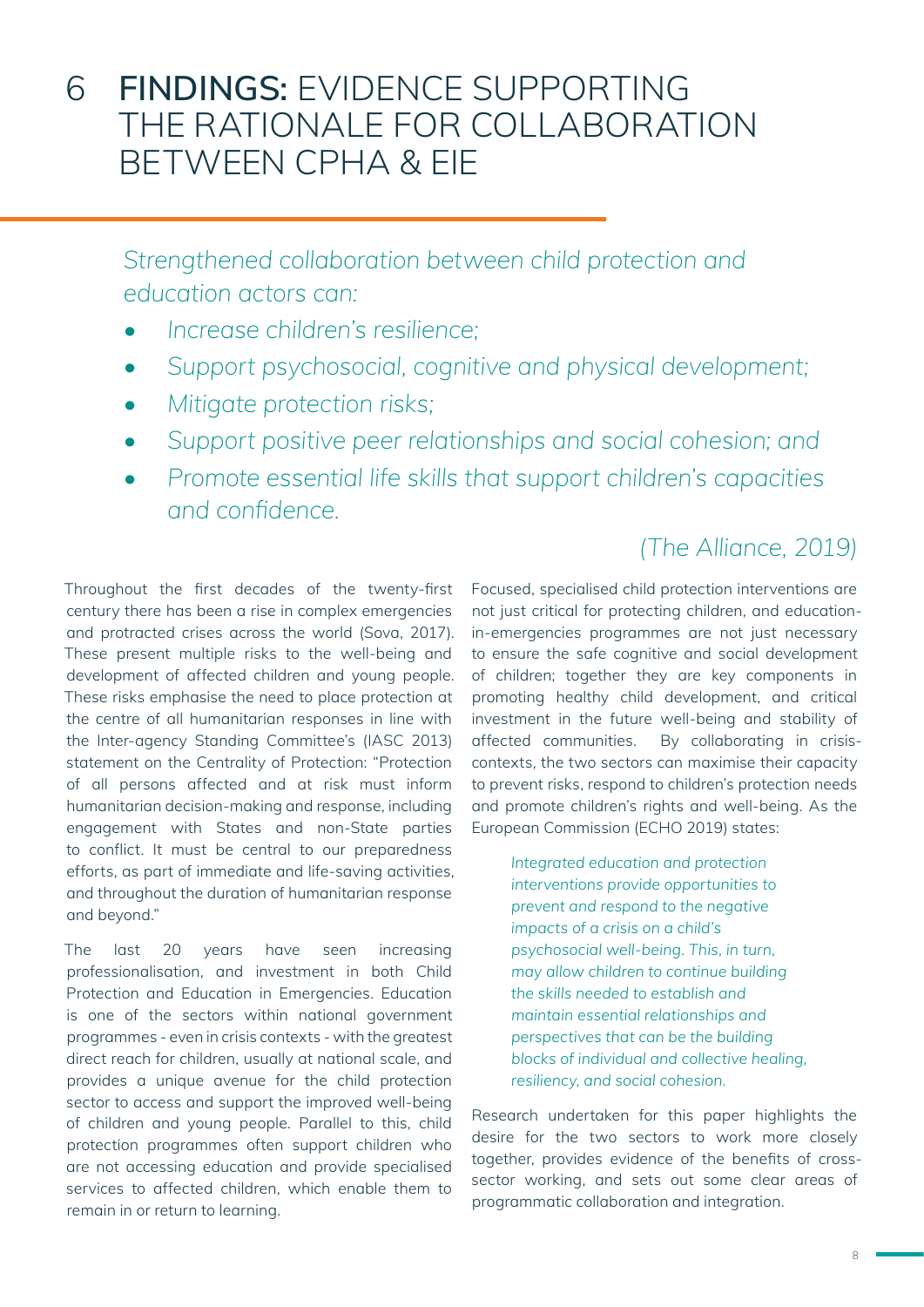A focus on child well-being, within a child rights framework, is a critical lens with which to approach meaningful collaboration between the sectors. It encourages actors to focus on the impact of their interventions on overall child well-being and look to work holistically rather than remain limited by sector specific 'silos'. In a review of its Hurricane Maria response, UNICEF concludes that "An integrated approach for the rights of children enables cost effective programming, that supports holistic promotion of child rights, prevents duplication and expedites recovery in times of emergency." (UNICEF, 2018)

While evidence from non-humanitarian contexts suggests there is significant added value to integrated programming, a key challenge to developing conclusive recommendations relating to crisis contexts is the limited amount of research and evidence available. Indeed, investing in research and evidence generation is, on its own a key recommendation. There are some research findings that support integration, for example, in an analysis of the International Rescue Committee's "Learning to Read in a Healing Classroom" (LRHC) programme in the Democratic Republic of the Congo, (Aber et al 2017) it is highlighted "that improving the caring and supportiveness of school ecologies may be a viable and promising target for school-based efforts to improve learning in conflict affected contexts." Aligned with this, a number of papers analysed in the CPHA-EiE Desk Review demonstrate or suggest evidence that supports the following conclusions:

- Integrated programming can improve child wellbeing.
- Integrating child protection elements such as PSS or SEL into education programming can help improve learning outcomes.
- Integrated programming supports and encourages a child-centred approach to humanitarian

response, which can prevent children and young people 'slipping through the gaps' between services and can maximise the impact of multiple sector interventions.

- Education programming can be 'preventative' and help mitigate certain child protection risks
- Child Protection programming can support children and young people to access education and can reduce drop-out.
- A focus on improving well-being in family and social ecologies can have a positive impact on learning outcomes.
- Integrated programming can be cost effective and prevent duplication.
- Integration gligns with current efforts to transform humanitarian delivery, including the New Way of Working, moves to bridge the humanitariandevelopment nexus, and the localisation agenda.

Several respondents and resources highlighted some cautionary points around the push for integration. There is a fear amongst some practitioners that integration between sectors would result in a loss of technical specialism, and reassurance is needed that specialisms within each sector will be maintained and are essential to strengthen integrated or joint programming. It was also noted that there is often an assumption that schools are essentially protective environments, but this may not always be the case, and in fact schools may be the source of child protection risks. Finally, fully integrated programming is not appropriate in all circumstances, and depends on the context, in particular the local and national capacities and strategies, the national/response plans and the capacities of the agencies responding. In these cases, joint programming or even co-locating programmes can be considered.

3 Hurricane Maria was Category 5 hurricane that devastated Dominica, St Croix, and Puerto Rico in September 2017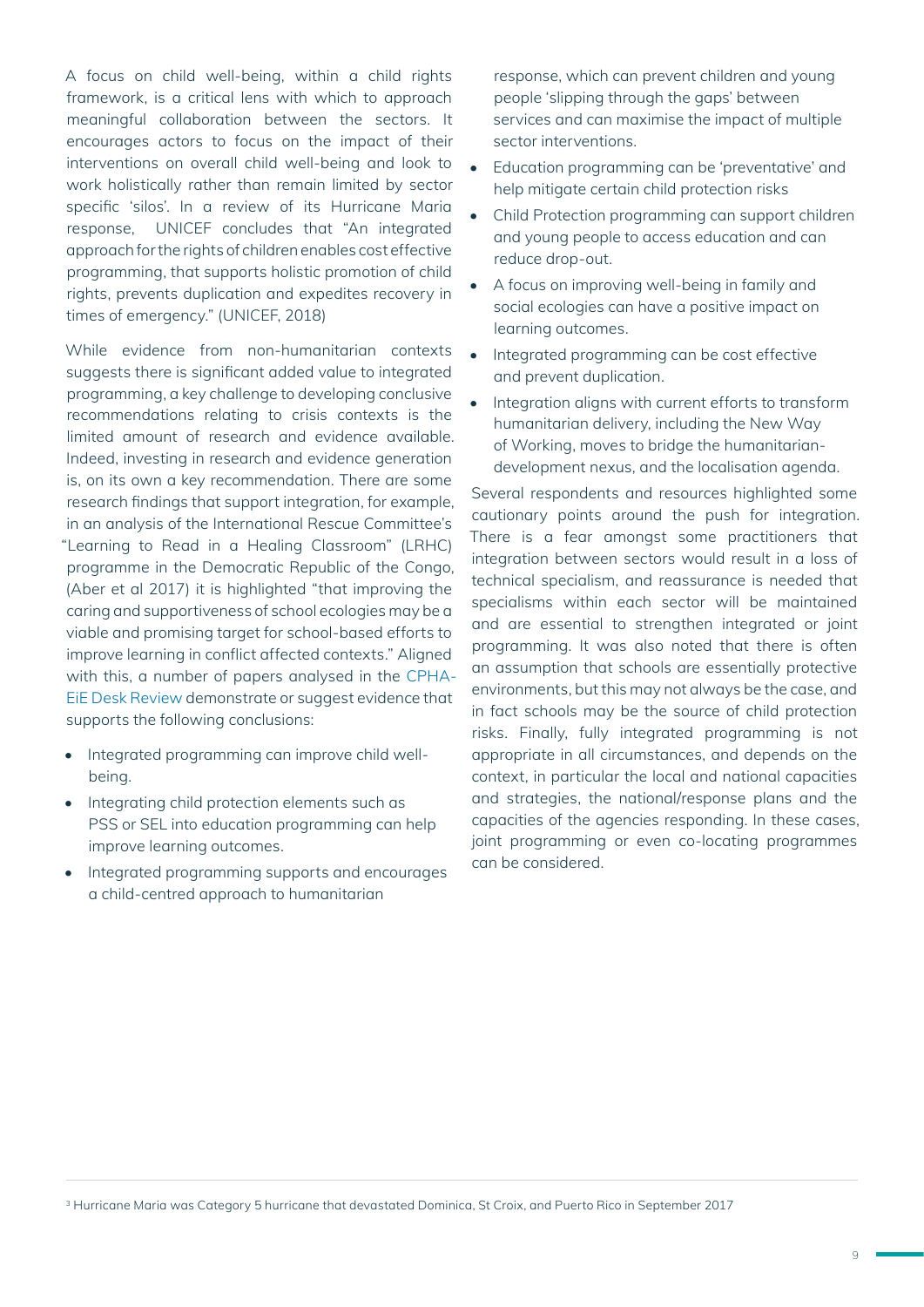Findings from the Desk Review and the KIIs highlight some of the key challenges still impeding collaboration between the sectors, as well as suggest ways of addressing these challenges.



**Siloing:** The majority of respondents said the main challenge to integrating CPHA & EiE is the siloing inherent in the existing humanitarian architecture, from the sectoralisaton of responses, including the cluster system, through NGO & UN structures, to donor funding streams and national government ministries.



**Donors:** Donors are seen as critical in encouraging and supporting integrated programming and should push integration and evidence generation, perhaps through pilot schemes initially.



*Funding:* Respondents emphasised the funding gap for both sectors, meaning there is not enough money to deliver effective programming at scale, let alone comprehensive integrated programming. There are also challenges working across two sectors with different costs-per-child. CP generally targeting the individual and EiE being a more universal service.



*Evidence:* Further evidence is required to demonstrate the added value or effectiveness of integrated programming in crisis contexts to support uptake.



*Capacity Building:* Cross-sector capacity building initiatives are limited and should be prioritised as part of any strategy aimed at bringing the sectors together.







*System Strengthening:* Given the increasingly central role that National Governments will play in humanitarian responses, cross-sectoral joint working on System Strengthening should be a key focus of collaboration. Close coordination across the 'nexus' with development actors is necessary to ensure sustainability and longer-term impact.



*Well-being/Child Centred:* The centrality of working through a well-being lens, with a focus on health development, is key to integrated practice, and is seen as essential by the CPHA Advisory Group as well as INEE & the Alliance.

#### **CHALLENGES OPPORTUNITIES**







*INEE- Alliance Collaboration:* Many respondents said that INEE & the Alliance should work more closely together in general, and that Network Spaces working on similar projects could come together regularly to ensure their work cross references with the other, as well as to provide cross-sector learning and peer support.

*Field Level Guidance:* There is a clear need for fieldlevel guidance on cross-sector collaboration: A practical, easy-to-use resource, that practitioners can access,

The development of a Joint Results Framework is seen as key to the success of cross-sector collaboration. Shared results will enable joint project planning, supporting integration from field level up to strategy development. This should be grounded in child rights and based on the CPMS & INEE MS and accompanying

navigate, and use easily.

indicator frameworks.

*Indicators - Joint Results Framework:*



*Donor Guidance:* Guidance for donors on what comprises quality integrated programming should be developed. Respondents also said that donors are ideally placed to be the driving force behind promoting and mainstreaming integration.

*INEE Minimum Standards (MS) Revision:* Child Protection should be much more closely referenced and incorporated into the INEE MS. This would have a huge impact on the integration of CP into EiE amongst EiE practitioners. INEE and CPMS are both members of the Humanitarian Standards partnerships and should continue to collaborate through this forum and beyond during the INEE MS revision process.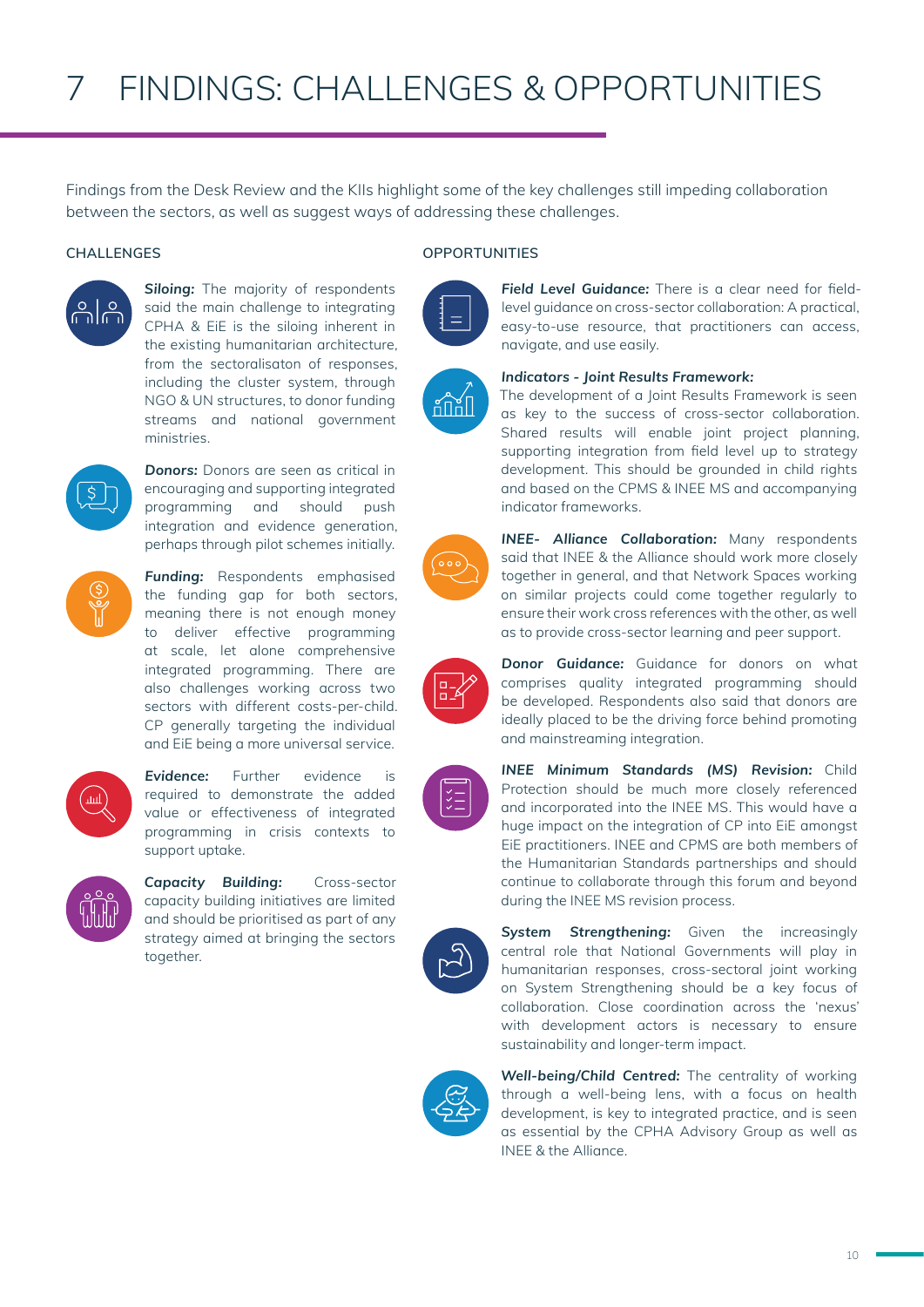#### **OPPORTUNITIES FOR COLLABORATION**

In addition to convening global networks of actors, The Alliance and INEE are responsible for facilitating processes to agree globally-recognised operational standards in their respective fields: The Minimum Standards for Child Protection in Humanitarian Action (CPMS) and the INEE Minimum Standards for Education: Preparedness, Response and Recovery (INEE MS). Together these standards provide a foundation for rights-based, child-focused humanitarian response, and are widely used by practitioners around the world, including donors, government ministries and other authorities, UN agencies, and local and international NGOs. Both INEE & the Alliance are key members of Sphere's Humanitarian Standards Partnership (HSP). The aim of the Partnership is to improve the quality and accountability of humanitarian action across all sectors and a promote a harmonised approach to support users in the application of standards.

Both sets of standards share common foundations in a rights-based approach and the Humanitarian Charter, and also overlap in their respective conceptual frameworks, particularly in the Survival & Development Principle of CPMS, and the Access and Learning Environment Domain of the INEE MS. However, these are broken down into more specific standards that encourage cross-sector working and note the interconnectedness of the two sectors. This is spelled out most clearly in the latest version of the CPMS in Standard 23:

*There are many natural links between child protection and education. A lack of access to education has direct negative impacts on children's well-being and development. Children who are out of school can face greater child protection risks. Child protection concerns can prevent children from accessing education or can decrease educational outcomes. (The Alliance, 2019)*

The INEE MS in turn covers Child Protection under the Access and Learning Environment Domain, Standard 2: Protection and Well-being which aims to ensure that: "Learning environments are secure and safe, and promote the protection and the psychosocial well-being of learners, teachers and other education personnel." (INEE, 2010)

Considering the content in the related standards from each MS, it is possible to map out a consensus in the overlapping activities and focus of cross-sector working. The activities in the diagram are synthesised from the two sets of standards to better illustrate these shared approaches: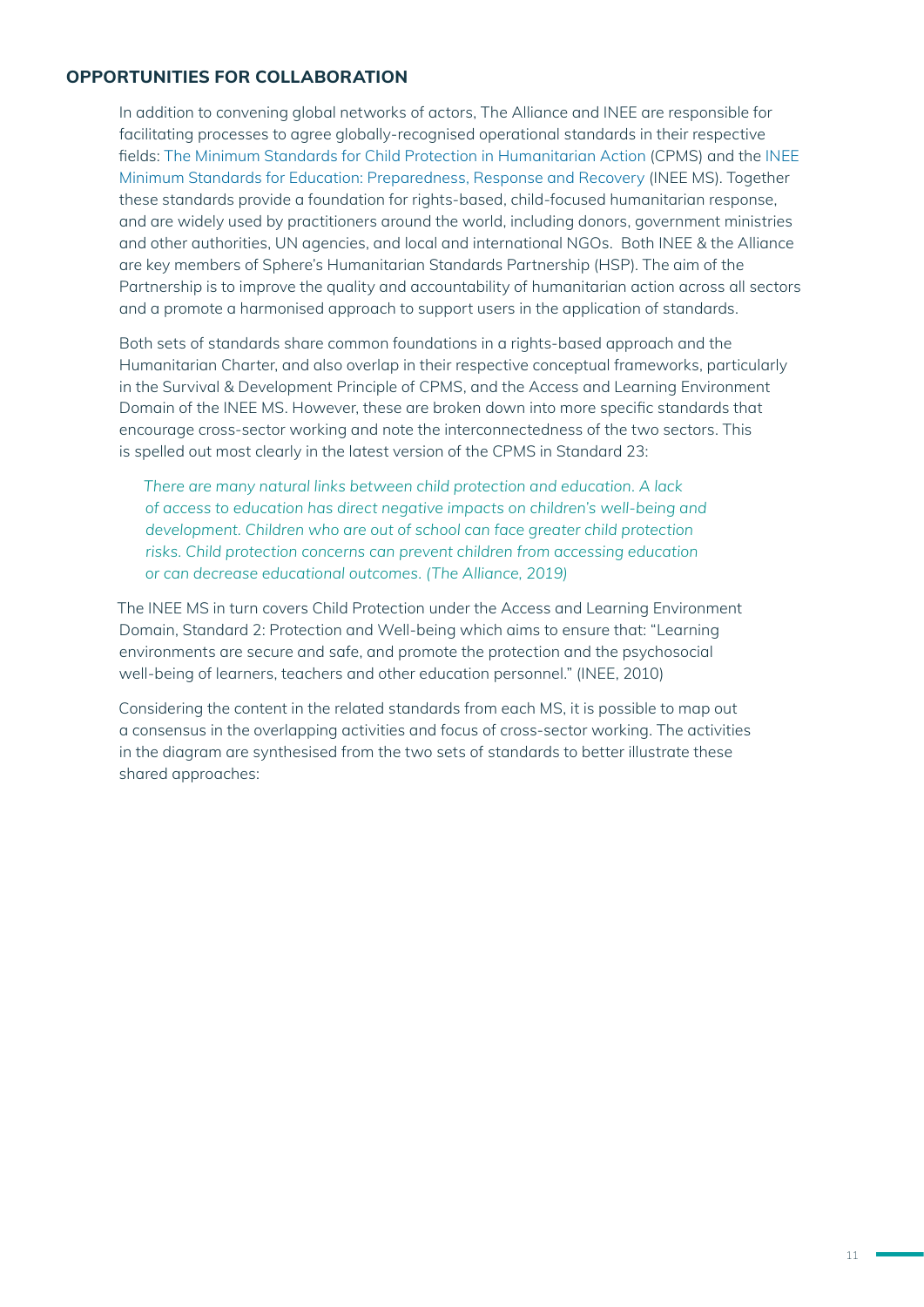Safe learning environments & access routes Supportive learning environments & positive discipline Psychosocial well-being – PFA, PSS & SEL NHE MS CPMS Learning environments are free from armed occupation and attack Disaster risk reduction and management activities Safeguarding feedback and reporting mechanisms Develop teacher training curricula that support protective, inclusive & gender sensitive learning environments Multisectoral referral pathways Accessibility, inclusion and non-discrimination – with specific reference to children with disabilities Teacher well-being Children's participation Community engagement Support to parents

and caregivers

This convergence provides a clear foundation for developing a framework that supports systematic integrated programming that can be built on using good practice from the field.

The activities highlighted here concentrate on integrating child protection into education programming. Views from practitioners highlight that this approach has already gained traction with many NGOs, UN agencies and donors, despite differences in approach. It is now considered part of quality education programming to include safeguarding training for teachers, PSS/SEL components for learners, and to ensure that buildings are safe and accessible, at a minimum. Many education practitioners are already thinking about and planning for child protection risks and outcomes, but significant gaps remain. The mutually reinforcing dimensions of these outcomes need to be reinforced and Child Protection practitioners supported to think and plan more systematically around access and learning-related outcomes. Both dynamics (CPHA  $\rightarrow$  EiE & EiE  $\rightarrow$  CPHA) can be embellished and supported by considering and adapting different findings and approaches from the field.

The Desk Review pointed to clear consensus across a number of resources with respect to what should be included in the core components of integrated programming. Approaches differ depending on whether education or child protection constitutes the substantial focus of the programming.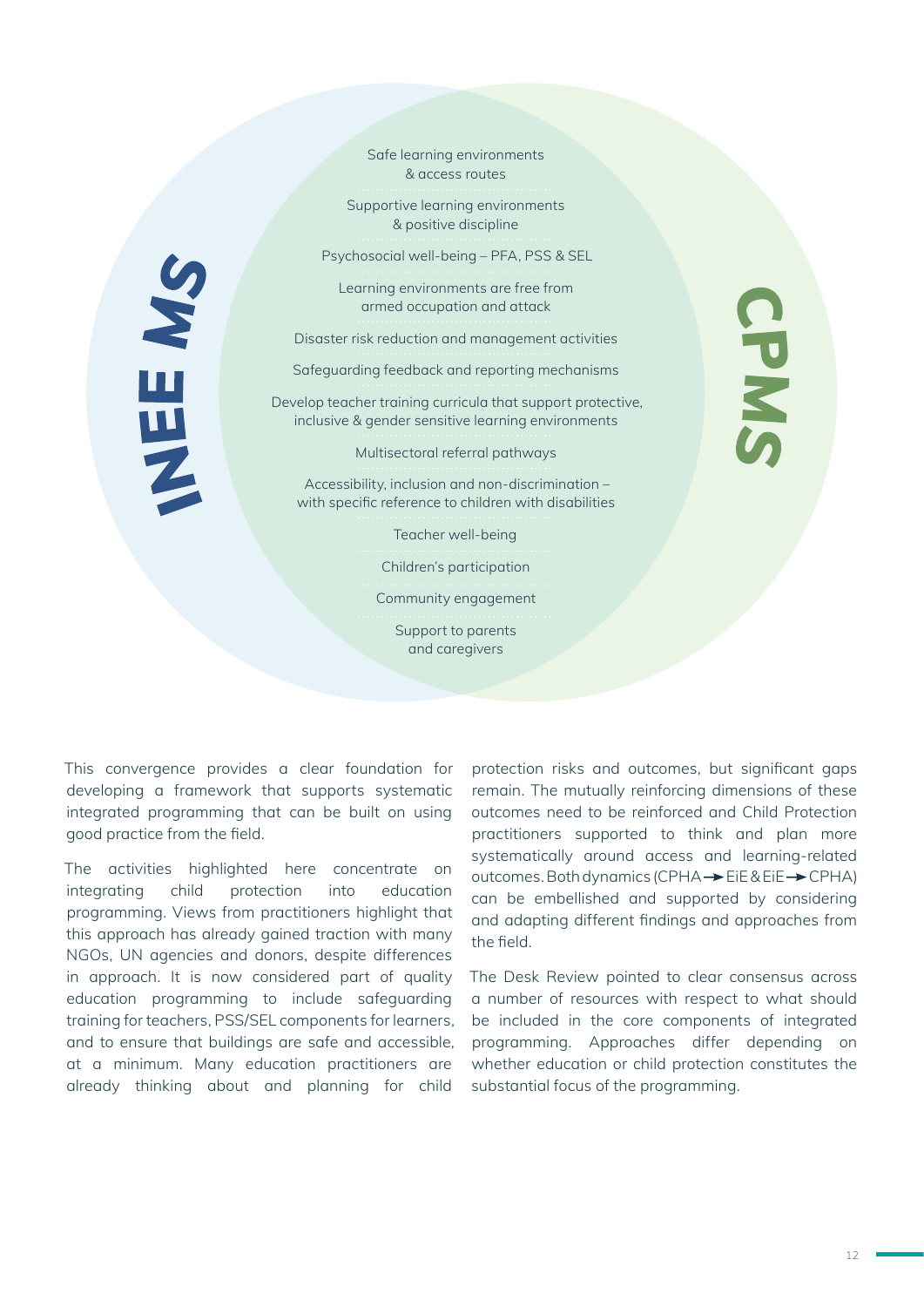*"Child protection should be an integral part of all emergency education activities, and should be a fundamental criterion in the approval of a programme by NGO staff, host governments and donors" -Nicolai & Tripplehorn, 2003*

Recommended integrated programming components are elaborated below. Note that the delivery of some components may sit under the technical area of either EiE or CP and require trained specialists to implement. However, overall, implementation should be a collaborative endeavour, drawing on the specialisms of each sector to ensure high-quality and effective delivery:

- Psychosocial well-being
	- Structured and unstructured Mental Health and Psychosocial Support (MHPSS) interventions for children, adolescents and/or caregivers - including sustained or curriculum-based programmes or supervised recreational activities.
	- Social & Emotional Learning (SEL) provision
	- Psychological First Aid (PFA)
	- (Note Structured MH, PSS & PFA require highly trained specialist CP staff.)
- Multisectoral referral pathways: Referral of at risk children or survivors of child protection concerns to other specialised services (such as casemanagement and counselling). This may be offered on-site or through another location/actor. If case management is on-site then case or social workers should be assigned to each center, and the space should include confidential working spaces and case-file storage.
- Community outreach and awareness, such as supporting community-level child protection approaches, awareness raising on child protection and hazard-risk education.
- Caregiver support programmes, including curriculum-based positive parenting programmes, MHPSS, child protection and safeguarding training.
- In-class child protection messaging, including understanding child protection and how to raise concerns; prevention of exploitation, separation and trafficking; protection against sexual exploitation and abuse (PSEA); and Disaster Risk Reduction (DRR) such as mine-risk education.
- Conflict Sensitive Education and Peace Education: Work with child protection actors to consider how education programmes can reduce tensions and increase community cohesion.
- Teacher training curricula that support more protective learning environments, such as teacher training on safeguarding, child protection, nondiscrimination, gender sensitive approaches, creating positive learning environments & positive discipline.
- Safeguarding feedback and reporting mechanisms.
- Safe learning environment and access routes: Schools are free from hazards and encourage learning. Children feel safe travelling to and from school. Child protection risks feature in disaster preparedness and contingency planning.
- Teacher well-being is recognised, encouraged and supported through employment practices, support networks and training on self-care (including PSS).
- Learning environments are free from occupation and attack by armed groups. This can be supported through community negotiations and is reported through MRM (or other relevant mechanisms depending on the context). Children are protected from recruitment into armed groups.
- Accessibility and non-discrimination, ensuring school premises, enrolment and access are inclusive to all children regardless of ability, race, ethnicity, gender, sexual identity, or other characteristics.

<sup>4</sup> Monitoring and Reporting Mechanism on Grave Violations against Children in Situations of Armed Conflict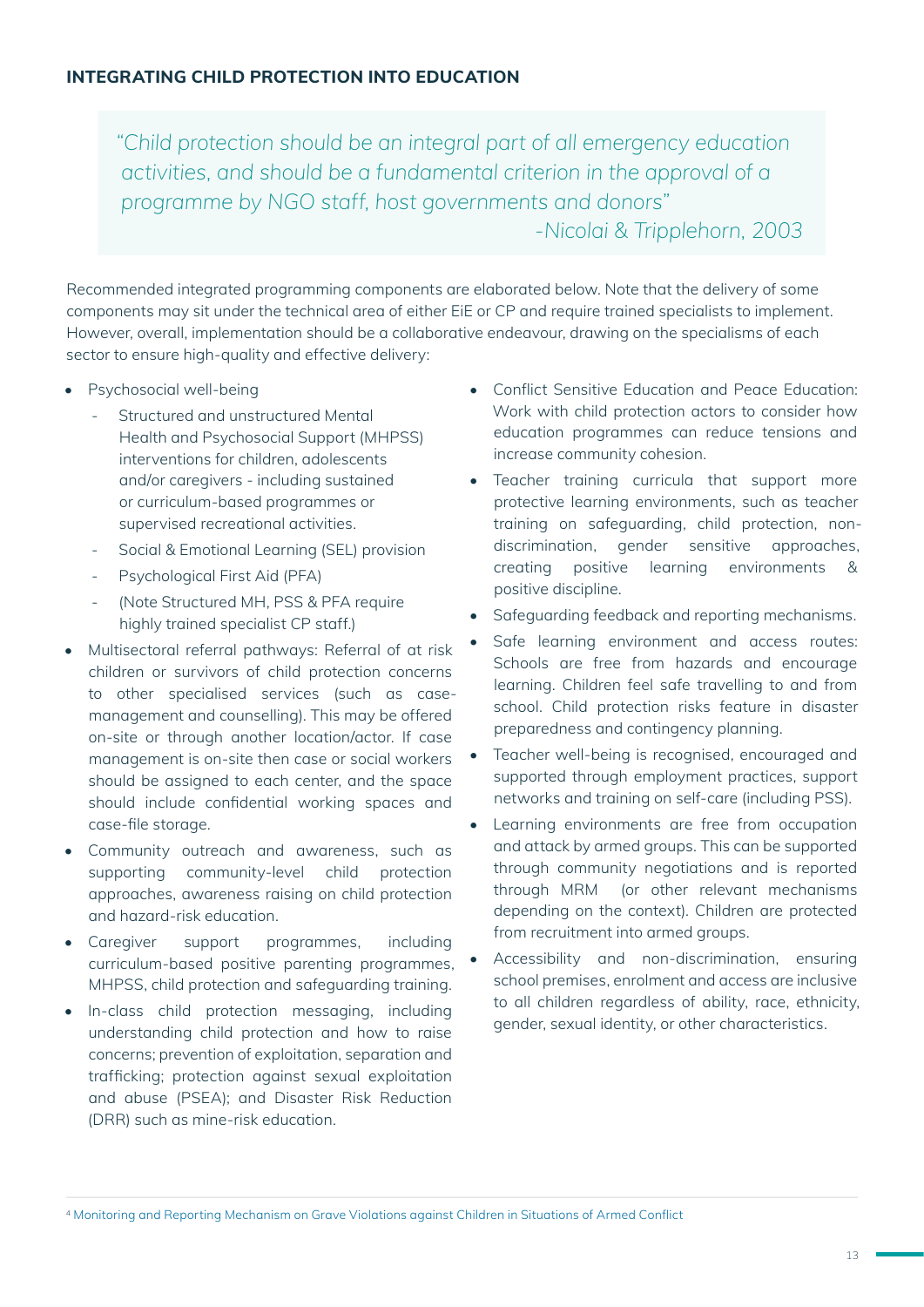#### **INTEGRATING EDUCATION INTO CHILD PROTECTION**

Through tackling external factors and protection risks in the life of a child, agencies can improve access to education. Child Protection practitioners can ensure this through targeted programming, referral mechanisms (into education and other services) and working closely with education providers. The focus of such interventions involves addressing:

- Child Labour supporting children and their families so they can leave the workplace and enter education.
- Harmful Traditional Practices preventing child marriage, FGM, gender-based violence, gender discrimination and inequality can allow children, particularly girls, to attend education provision.
- Problems with School Integration and Exclusion language barriers, cultural differences, discrimination and access challenges.
- Children at risk of dropping out cross-sectoral identification, support, and referrals to additional support services.
- Children who have been out of school long-term supporting access to and provision of alternative and non-formal education, including accelerated and catch-up programming.
- Psychosocial Well-being ensuring the provision of adequate PSS programing, including a focus on level 3: focused, non-specialized supports.
- Health and Disability taking a multi-sector approach to support children with disabilities or underlying health conditions to access appropriate education services.
- Lack of Documentation joint CPHA-EiE advocacy with local authorities and education providers to allow flexibility in documentation required to access education at the appropriate level, particularly for children who are displaced, migrating or refugees, as well as recognised certification for alternative learning opportunities.
- Social Protection addressing poverty as a barrier to access and attendance through targeted or conditional cash transfers, and advocacy for access to social safety nets for crisis-affected children and families.
- Safe communities and access routes working with communities to make the routes to and from school safe for children and young people.

#### **COLLABORATIVE WORKING**

Certain activities can be undertaken by both sectors to support systemic embedding of integration and collaboration:

- Coordination: collaboration through clusters and other coordination mechanisms, including in refugee contexts
- Resource mobilisation
- Setting joint outcomes in Humanitarian Response Plans
- Joint assessment, monitoring and reporting
- Information and awareness raising activities
- Advocacy
- Capacity building and capacity sharing

Many of these points on collaborative working are recognised and elaborated on in the recently launched CP-EiE Collaboration in Coordination Framework a joint initiative by the Global Education Cluster (GEC) and Child Protection Area of Responsibility (CPAoR). The Framework supports predictable and coherent collaboration throughout the Humanitarian Programme Cycle (HPC) to achieve efficient, effective, and accountable humanitarian responses in cluster settings. It is based on the promising practices of cluster members from 20+ contexts. The CP-EiE Collaboration in Coordination Framework and package are primarily intended for Cluster Coordinators and Information Management Officers. INEE & The Alliance have been working closely with the GEC & CPAoR to ensure any products reference and read across to this framework, and vice versa.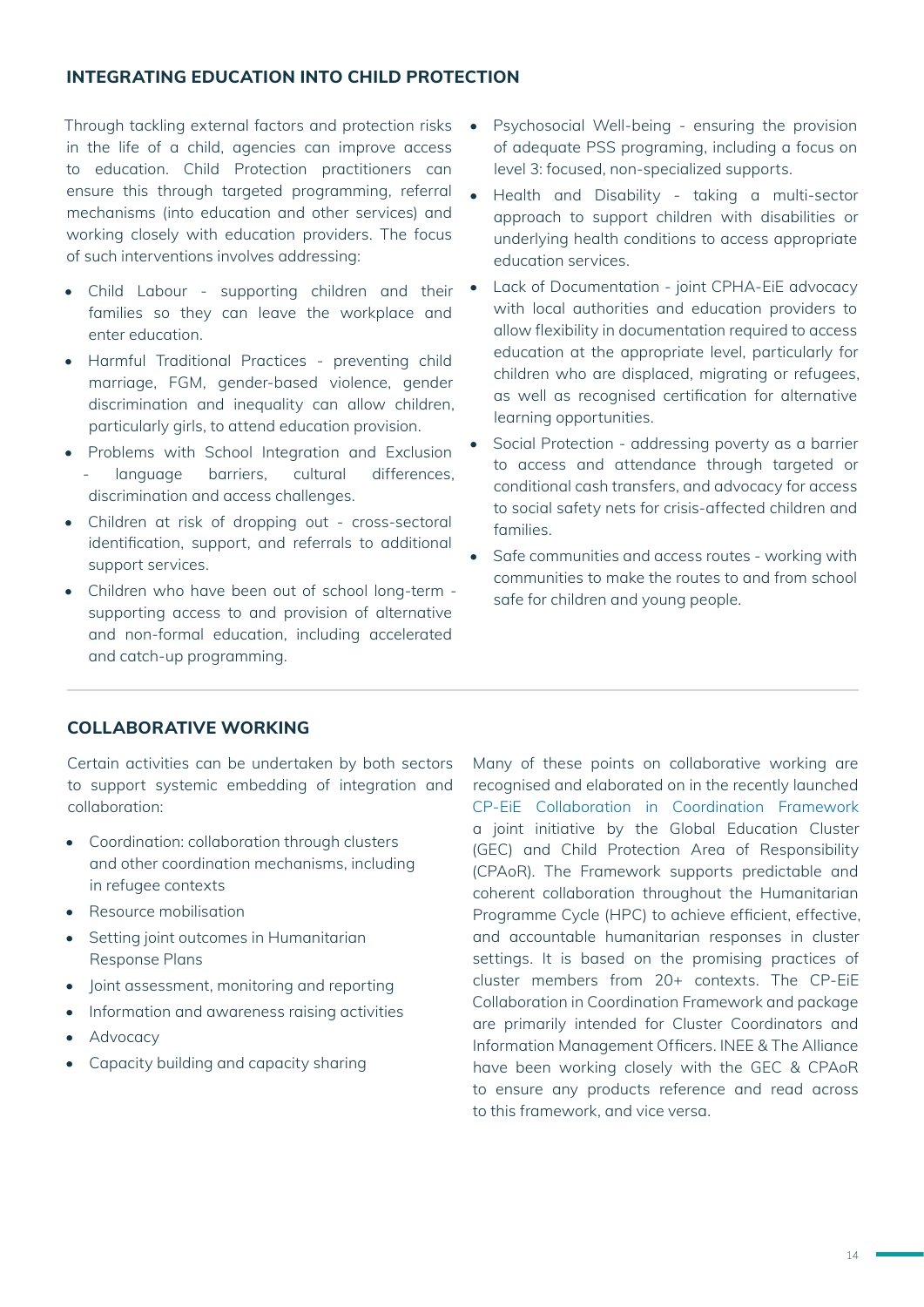### 8 CONCLUSION

There are clear benefits and added value to collaboration across child protection and education in emergencies, moving towards integrated programming where appropriate. The benefits are not only to affected children and young people, who will see improved well-being and learning opportunities, but also to service providers, who will see improved delivery of services, cost-savings, and increased impact. Donors, multilateral agencies, NGOs and national governments should therefore design, support and fund joint and integrated programming in crisis contexts, collaborating across sectors to maximise the impact on children and young people.

The research highlights the goodwill from both sectors, and the desire to move forward with greater collaboration, which can be capitalised on. There are however a limited number of papers showing evidence of the effectiveness of collaborative programming (joint or integrated) specifically in crisis contexts. Donors are urged to invest in meaningful, multi-year research that looks at the impact on child well-being and learning outcomes, as well as organisational effectiveness and efficiencies.

There is often an inbuilt assumption that education is protective by its very nature, when in many cases schools and other institutions can be the place where abuse takes place, and child protection risks increase. Cross-sectoral collaboration can help address this, from national policy development and implementation, to school-level programming.

Multiple agency models, donor guidelines and especially CPMS Pillar 4 - Standard 23 set out very clearly the principles of integrating child protection into education, and this paper would recommend basing the design of any interventions on a synthesis of these guidelines as detailed above. There is a need for any systematic set of guidelines to also include support for CPHA practitioners to link specialised programming with improving access to and retention in education. The research also makes clear the critical demand for a field level operational framework or toolkit for practitioners to encourage, frame and support collaborative working.

INEE & The Alliance can provide added value and impact by developing a collaboration framework or toolkit. This resource should be based firmly in child rights and have a well-being and healthy development focus. There is a need to develop consensus around the components, as mapped out in this paper, and any product would benefit from a set of associated agreed definitions, Theory of Change and indicator framework.

INEE & The Alliance should also ensure that resources they produce going forward, including any revision of the respective Minimum Standards, contain references to the other sector, as appropriate, thereby reinforcing the concept, and practice, of collaborative working.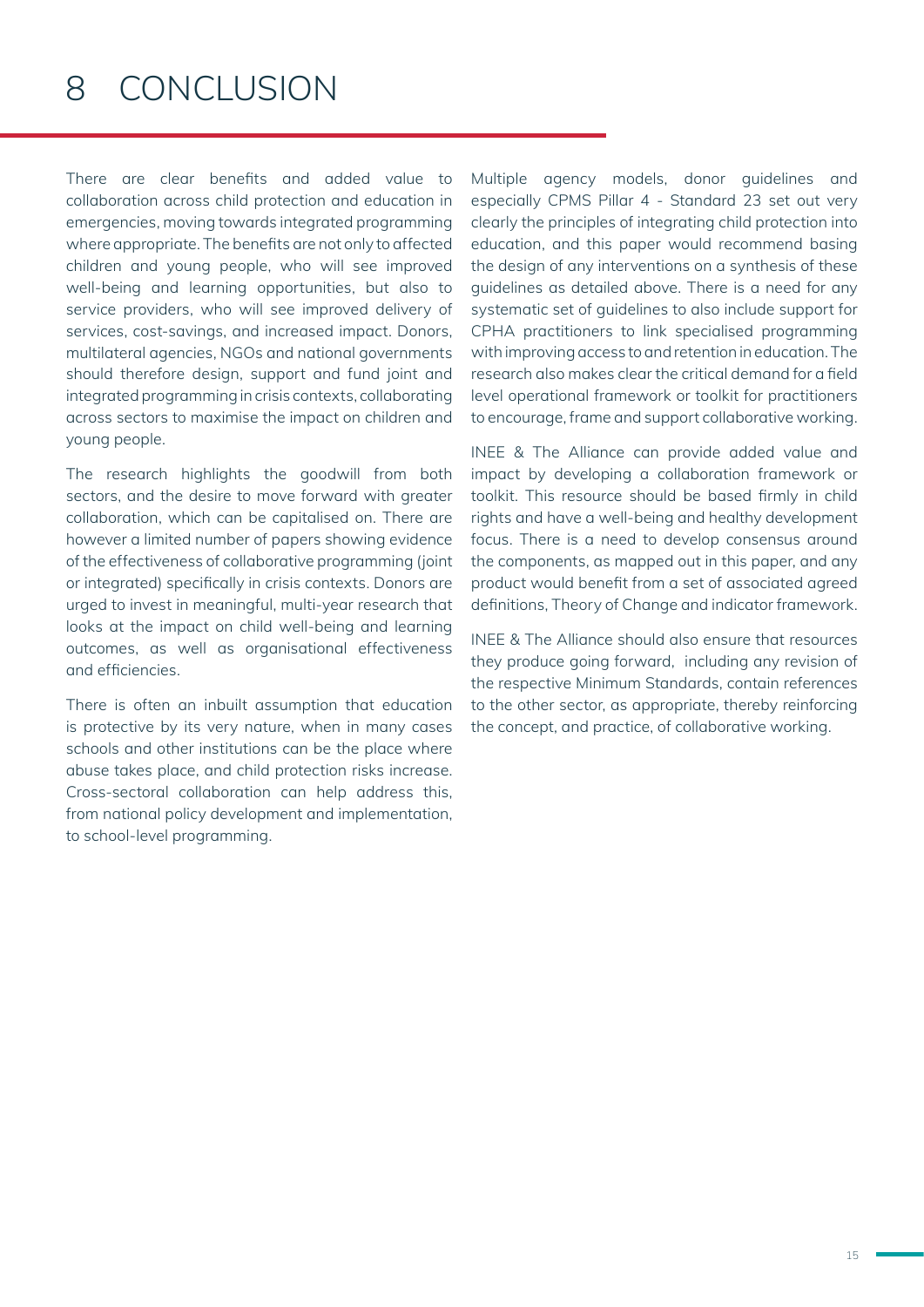# 9 REFERENCES

The Alliance for Child Protection in Humanitarian Action (The Alliance). (2019). *The Minimum Standards for Child Protection in Humanitarian Action,* 2019 Edition.

The Inter-agency Network for Education in Emergencies (INEE). (2018). *Strategic Framework 2018-2023*

The Alliance for Child Protection in Humanitarian Action (The Alliance). (2018). *Advocacy Brief: Integrating Child Protection and Education in Humanitarian Action*

Sova. C. (2017). *The New Normal of Protracted Crises*. World Food Programme (WFP).

Inter Agency Standing Committee (IASC). (2013). *IASC Principals' Statement, The Centrality of Protection in Humanitarian Action, 2013*

European Commission (ECHO). (2019). *Commission Staff Working Document Education in Emergencies in EU-funded Humanitarian Aid Operations.*

Unicef East Caribbean. (2018). Integrated Education-child Protection Emergency Programming, Dominica, Hurricane Maria Response 2018. Unicef

Inter-agency Network for Education in Emergencies (INEE). (2010). *INEE Minimum Standards for Education: Preparedness, Response, Recovery*

Nicolai. S. & Triplehorn. C. (2003). *The Role of Education in Protecting Children in Conflict.* Save the Children for Humanitarian Practice Network, ODI.

Aber. J. et al. (2016). Promoting children's learning and development in conflict-affected countries: Testing change process in the Democratic Republic of the Congo. Cambridge University Press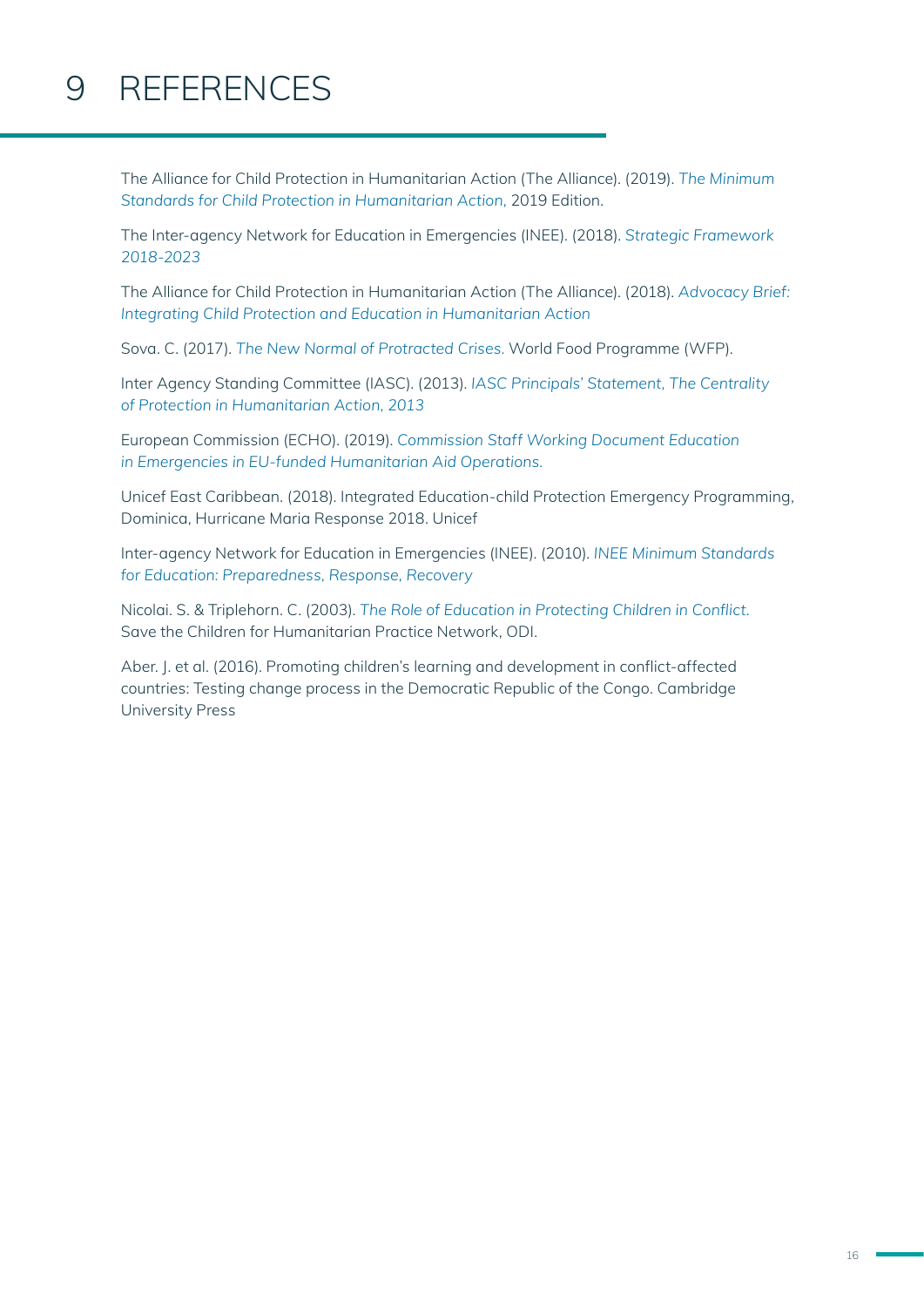### **KEY INFORMANT INTERVIEWS**

Collaboration Across Child Protection in Humanitarian Action and Education in Emergencies

#### **INTRODUCTION**

This paper summarises the Key Informant Interviews that were conducted as background research for the CPHA-EiE Project, a collaboration between the Inter-agency Network for Education in Emergencies (INEE) & The Alliance for Child Protection in Humanitarian Action (The Alliance). This research informed the direction of the project and the development of associated resources. As such the Key Findings are referenced and expanded upon in the CPHA-EiE Position Paper.

#### **BACKGROUND**

Forty-three KIIs were conducted from March to June 2020 with respondents drawn from international and national NGOs, UN agencies, donors and academia.

The background and locations of the respondents are summarised in the graphs below, the majority were drawn from networks and were HQ/Northern based, reflecting the nature of the project spanning both INEE and The Alliance and the in depth discussions with coordinators and facilitators of the multiple network spaces. From the NGO's, donors and consultants there was better representation from regional or field level posts.



The interviews were designed to support the lines of inquiry of this paper, as well as to shape the direction of the CPHA-EIE project. Respondents were asked to identify:

- 10. Current organisational work related to integration
- 11. Key challenges to integration
- 12. Gaps
- 13. What should the focus of the project be? (opportunities and solutions)
- 14. Organisational Support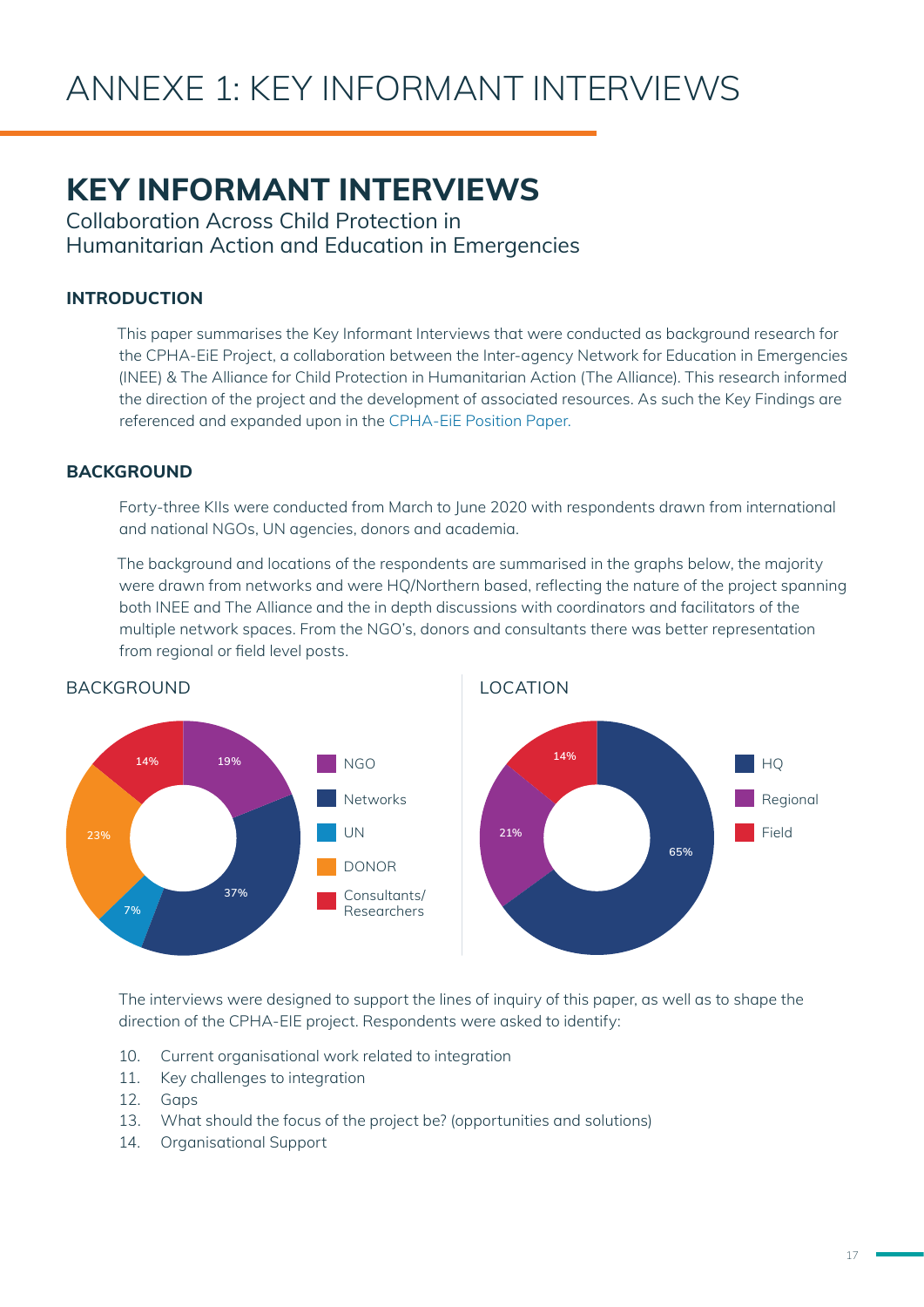#### **KEY FINDINGS**



**Siloing:** The majority of respondents saidthe main challenge to integrating CPHA & EiE is the siloing inherent in the existing humanitarian architecture, from the sectoralisaton of responses, including the cluster system, through NGO & UN structures, to donor funding streams and national government ministries.



**Donors:** Donors are critical in encouraging and supporting integrated programming and should push integration and evidence generation, perhaps through pilot schemes initially.



*Funding:* Respondents emphasised the funding gap for both sectors, meaning there is not enough money to deliver effective programming at scale, let alone comprehensive integrated programming.



*Evidence:* There are gaps in evidence of the added value or effectiveness of integrated programming which is impacting uptake



*Capacity Building:* Developing more cross-sector capacity building initiatives should be prioritised as a part of any strategy aimed at bringing the sectors together.





 $\circ$  000



**CHALLENGES OPPORTUNITIES**



*Field Level Guidance:* There was clear consensus amongst respondents that the focus of the CPHA-EiE project should be field level guidance. A practical, easyto-use resource that practitioners can access, navigate and use easily.

*Indicators - Joint Results Framework:* The development of a Joint Results Framework is key to the success of the project. Shared results will enable joint project planning, supporting integration from field level up to strategy development.

*INEE- Alliance Integration:* Many respondents felt that INEE & the Alliance could work more closely together in general, and that Network Spaces working on similar projects could come together regularly to ensure their work cross references with the other, as well as to provide cross-sector learning and peer support.

*Donor Guidance:* Guidance for donors on what comprises quality integrated programming would be helpful. Other respondents also felt that donors should be the driving force behind integration.

*INEE MS Revision:* Guidance for donors on what comprises quality integrated programming would be helpful. Other respondents also felt that donors should be the driving force behind integration.



*System Strengthening:* Given the increasingly central role that National Governments will play in humanitarian responses, System Strengthening needs to be a core component of the project.

*Well-being/Child Centred:* The centrality of working through a well-being lens is seen as key to integrated practice, and was seen as essential by the Advisory Group as well as INEE & the Alliance.

#### **DETAILED FINDINGS**

The main findings are reported here in terms of Challenges and Gaps (grouped together) and Focus of the Project. Respondents spoke freely and were not guided in terms of their priorities, the responses were grouped into summary categories, and key points of note captured.



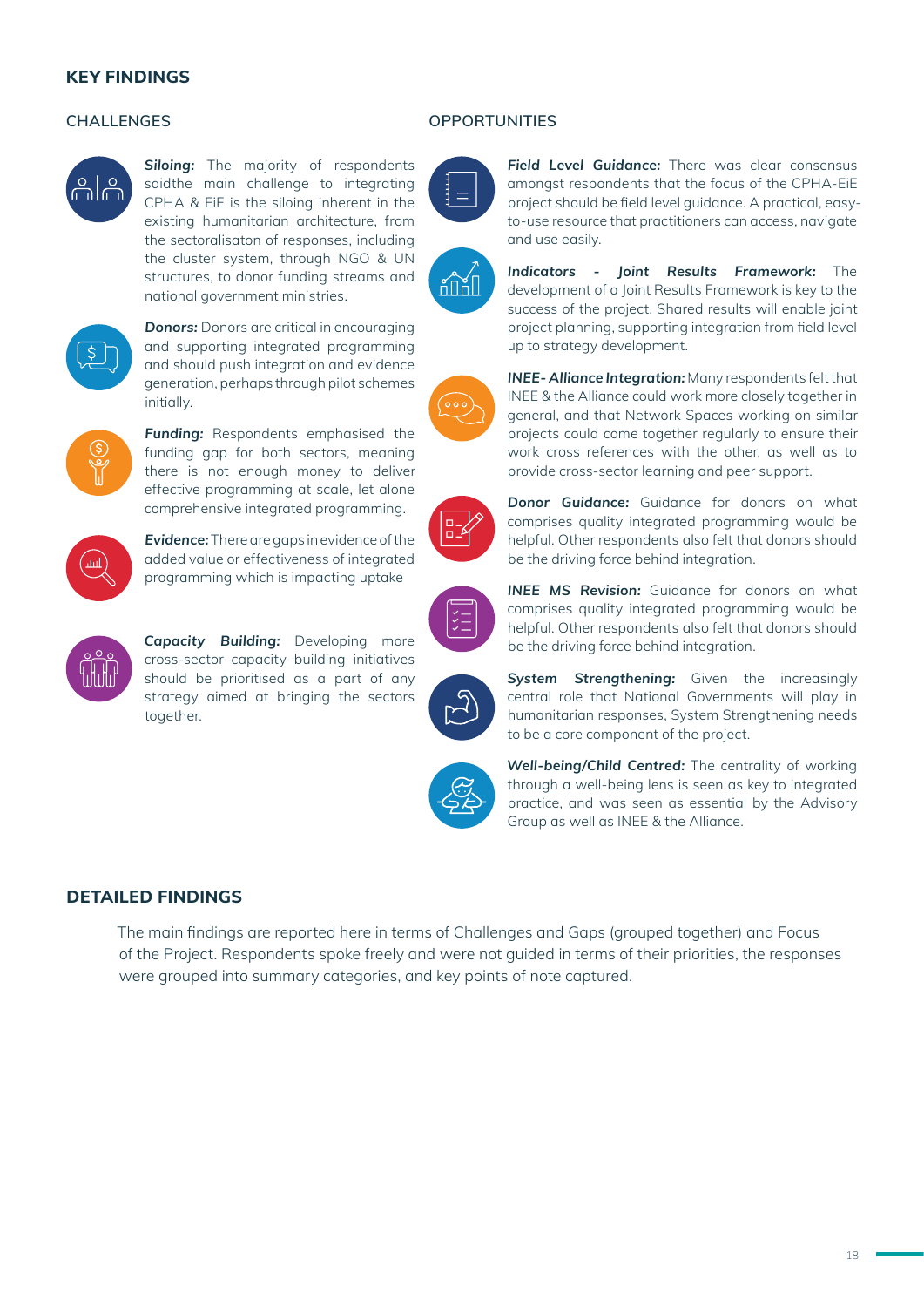#### **CHALLENGES AND GAPS**



The graph summarises what the respondents felt were the key challenges or barriers that impede integration between CPHA & EiE, by percentage.

#### **SILOING**

A majority of respondents said the main challenge to integrating CPHA & EiE is the siloing inherent in the existing humanitarian architecture, from the sectoralisaton of responses, including the cluster system, through NGO & UN structures, to donor funding streams and national government ministries.

- In many contexts the HRP process reinforces the division between the sectors and does not encourage collaboration (There are notable exceptions to this: progress has been made by CP AoR in requiring integrated programming indicators within the HRP).
- For sustainability of any integrated interventions there needs to be corresponding collaboration within national systems. In many cases the MoE is very focused on curricula delivery and not on child protection. Support for integration across government departments is needed.
- Siloing continues down to field level, with the attitude that 'It's not my job', and historic/cultural barriers existing between sectors - e.g. teachers' role, functions and status in some societies.

#### **THE NEED TO MOVE ON FROM CHILD FRIENDLY SPACES (CFS)**

Respondents highlighted that in many humanitarian responses there is an adherence to setting up and maintaining CFS. Whilst in some contexts these are an essential part of a first phase response, and provide much needed physical and psychosocial protection for children, they don't always support the educational development of children and young people and, in some cases, CFS by themselves have a poor impact on protection outcomes for certain age groups. The overriding concern is that in many cases the establishment of CFS becomes an end in itself.

- Funding into CFS detracts from case management and other CP programming often against Cluster priorities.
- CFS should include more clear outcomes, including SEL outcomes and, during a first phase response also education outcomes, as well as more structured approaches.
- There is a challenge when CFS compete with education provision, for example, offering recreational activities is more appealing to children than learning maths.
- There was a desire to see CFS that are set up in the first phases of a response move swiftly to incorporate structured psychosocial or educational content, either formal or non-formal.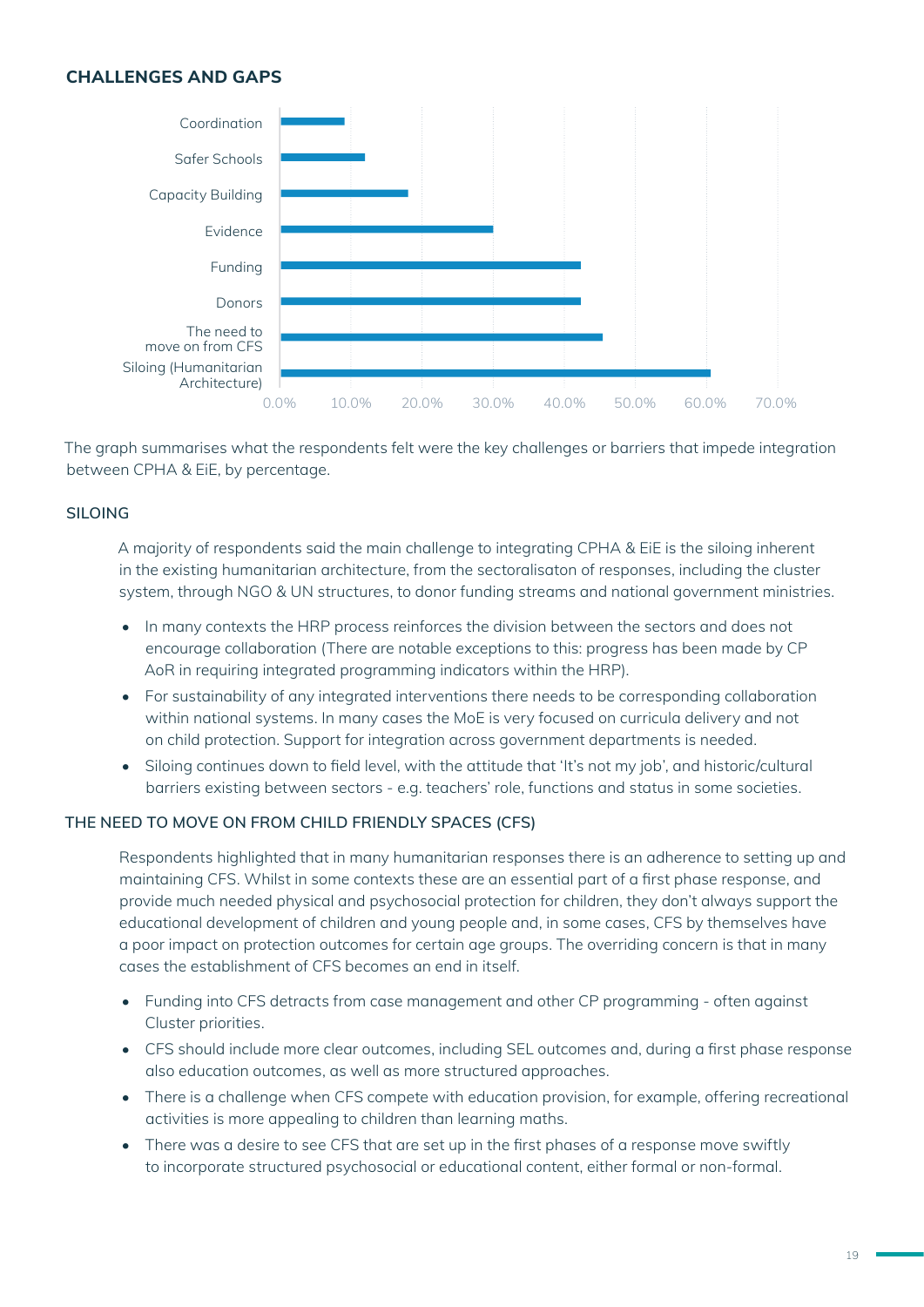#### **DONORS**

Donors were seen as critical in encouraging and supporting integrated programming and should be pushing integration and evidence generation, perhaps through pilot schemes initially.

- It was felt that currently many donors were themselves siloed, and this reinforced division between the sectors.
- If donors specified a requirement for fully integrated programming, including joint results frameworks and indicators in line with CPMS Standard 23, then implementing agencies would have to follow.
- Donors should recognise challenges with the differences in cost-per-beneficiary for each sector and support a cost-benefit analysis of the 'high cost' child protection interventions.
- Donors should plan internally, and with other donors, for cross-sector collaboration.

#### **FUNDING**

Respondents emphasised the funding gap for both sectors, meaning there is not enough money to deliver effective programming at scale, let alone comprehensive integrated programming.

- Technical expertise such as national or regional technical advisors from both sectors needs to be written into proposals and into the grants to ensure capacity is there for effective integration.
- Ongoing advocacy to donors and grant-makers for investment in EiE & CPHA with an emphasis on integrated programming is required.

#### **EVIDENCE**

There are gaps in evidence of the added value or effectiveness of integrated programming which is impacting uptake.

- The evidence that exists is very project based, there is a need to generate more substantial evidence with a focus on outcomes and child well-being.
- From the start of a crisis there is the need for a thorough situation analysis, without specific sectoral focus, looking at the root causes of child well-being issues. Revisit Child Rights Situational Analysis (CRSA) as a basis for this.
- Assumptions and definitions need to be analysed do they line-up across both sectors?
- Joint results across both sectors can be problematic for reporting: How do we delineate services between sectors? CP services often target a subsection of children, or individual children, whereas education is universal.

#### **CAPACITY BUILDING**

Limited number of cross-sector capacity building initiatives. This should be prioritised at the inter-agency level as a part of any strategy aimed at bringing the sectors together.

- Staff in each sector can be highly specialised with limited understanding of the other sector.
- High workload means it is difficult to make time for capacity building so staff can gain understanding of the other sector. There is often limited capacity for staff to look at the bigger picture due to them having to focus on 'putting out fires'.
- Technical terminology differs across sectors, even for similar interventions such as MHPSS. Joint training is an opportunity to address this. This could be based on CPMS Standard 23.
- Skill sets for staff it is difficult to find people who are who have the knowledge and skills to design and lead programming with a quality focus across both sectors.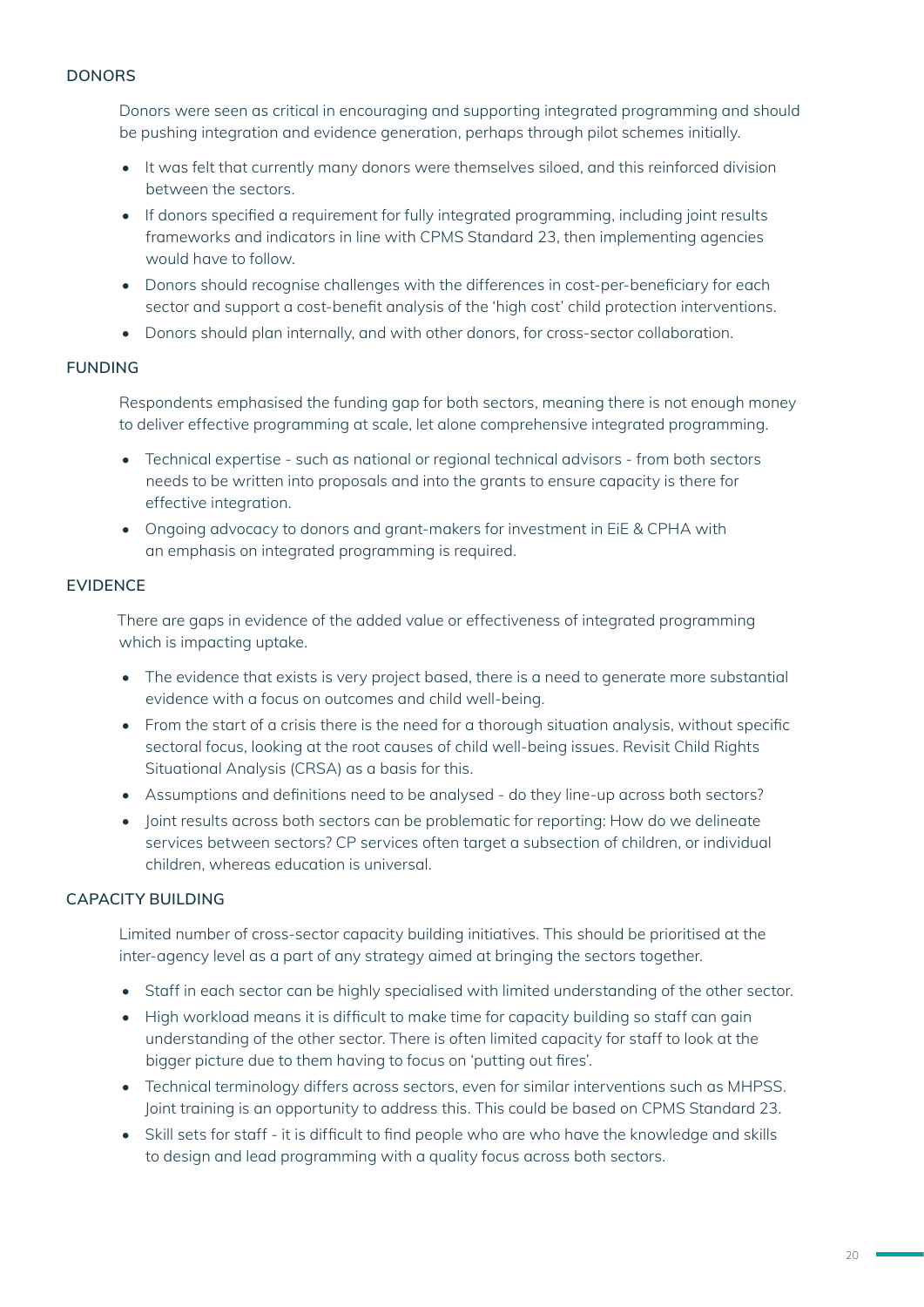#### **SAFER SCHOOLS**

Challenge with ownership of the prevention of schools from attack initiatives, who leads and how is this coordinated in-country, especially in certain contexts.

- Some education teams have a limited understanding of MRM and what to do if schools are attacked.
- Seen as a specific opportunity for sectors to work together, emphasising the need to protect the right to education, and the protective nature of education.

#### **COORDINATION**

The cluster system is inherently siloed, and often reinforces programmatic separation.

• More recently, both the GEC & CP AoR have proactively been collaborating to advocate for, encourage and measure integrated programming.

#### **ADDITIONAL GENERAL POINTS OF NOTE**

- There is an often-overwhelming amount of guidance, standards and protocols that staff already have to follow.
- We need to convey the value statement that 'CP should underpin everything within EiE'.
- The differences in costing and focus of programming is often referred as a challenge for integration with high costs for specialised and individualised services (CP) and low costs for universal services (Education).
- Fear of a loss of specialisation, loss of a sector coming together does not mean a loss of specialisation, there can be overlap.
- Be aware that schools may not always be protective environments and could indeed be a place of abuse.
- At the beginning of a response there is lack of clarity between EiE & CP activities, e.g. CFS's - over integration and blurring of boundaries, where does it tip over into EiE and vice versa? The pace at which responses unfold, one sector may move much faster than the other.
- Often, the integration of Child Protection and EiE is focused on children who are already enrolled in formal or non-formal education systems (i.e. PSS, SEL, ECE, etc,). It might be more challenging to integrate both sectors when it comes to guaranteeing access to education and to mitigation of dropouts' risks.
- Communities, parents/caregivers, teachers and education personnel, and authorities should be engaged in integrated programming through a consultative and participatory approach.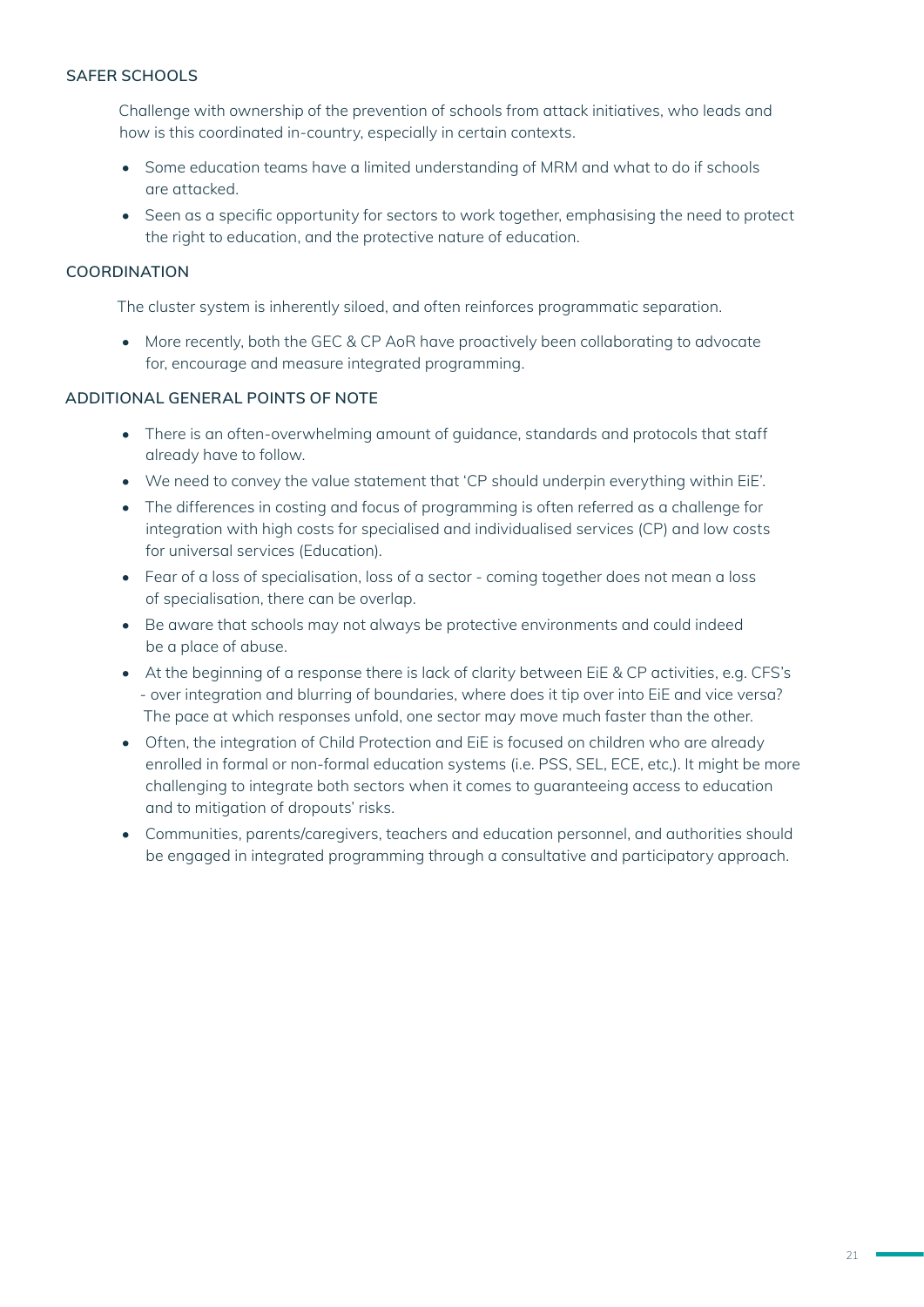#### **OPPORTUNITIES - FOCUS OF THE PROJECT**

During the KIIs informants were asked about their ideas for what the focus of the CPHA-EiE project should be. The responses were varied and constructive, with the results grouped in categories for ease of reference as shown in the graph:

#### **FOCUS OF PROJECT**



#### **FIELD LEVEL GUIDANCE**

There was clear consensus amongst respondents, agreed with by the Advisory Group, INEE & the Alliance, that the focus of the framework should be guidance for practitioners at the field level. Key feedback for consideration included:

- How can we help practitioners do their jobs better (guidance notes, framework, checklist, training)? Look at good practice and how we can learn from this.
- Keep the framework short and practical be careful not to overload partners.
- Practitioners want a practical, easy-to-use resource.
- Include case-studies, ways that things have worked well (or even didn't work well) to give working examples.
- The framework can signpost to more information/standards/examples of good practice via links and annexes.
- Needs to be extremely specific in terms of support for implementers at field level, the rest (advocacy, policy etc.) is secondary.
- Differentiate between the 'need to have' and 'nice to have' map out different degrees/ stages of integration.
- Practitioner focus "how to do, when to do and what is the overlap", consider what the scenarios might be when one sector should lead.

The Framework should take the form of a 'How-To-Guide' or 'Toolkit' that practitioners can access, navigate, and use easily.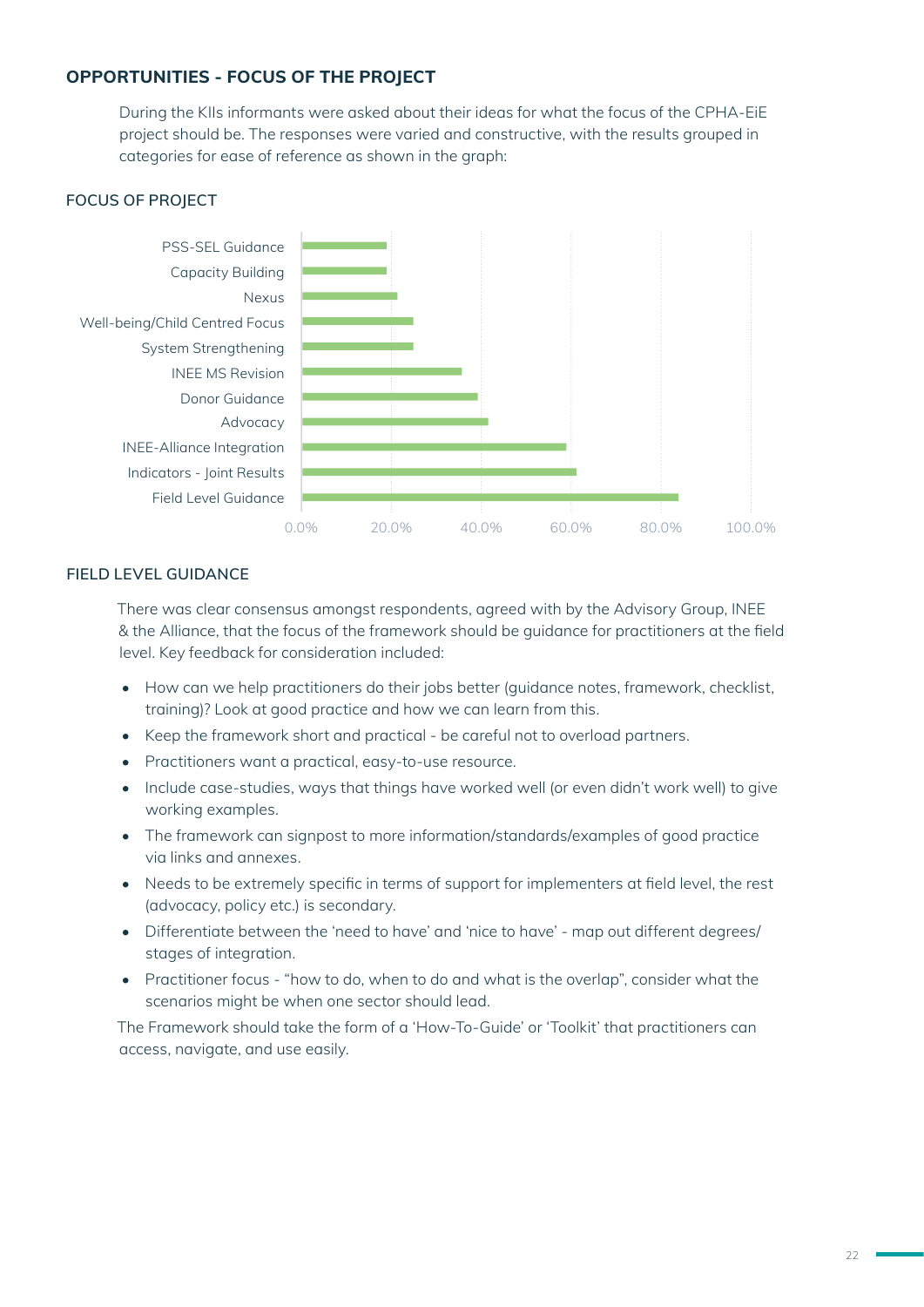#### **INDICATORS - JOINT RESULTS FRAMEWORK**

To support the update and implementation of any framework the development of a Joint Results Framework is seen as key. Shared results will enable joint project planning, supporting integration from field level up to strategy development.

- Support to CP practitioners to understand education outcomes and objectives (and vice versa) in a shared results framework - with activities that interlink.
- Conceptualising an integrated approach without total overlap some specialisations and skill sets remain in each sector.
- Outcomes for children, not for our silos.
- Clarify how to do joint needs assessment and set holistic shared indicators that require sectors to work together.

#### **INEE- ALLIANCE COOPERATION**

Many respondents felt that INEE & the Alliance could work more closely together in general, and that Network Spaces working on similar projects could come together regularly to ensure their work cross references with the other, as well as to provide cross-sector learning and peer support.

- Provide guidance on how The Alliance and the INEE standards are interlinked
- Concretely INEE and Alliance do work well together, we need to build on this and increase collaboration. E.g. Join together task-teams across the networks.
- Weave CPHA across all INEE Secretariat work.
- Share lists of contacts and areas of responsibility from Alliance to INEE and vice versa.

The post of Technical Focal Point - Child Protection and Education in Emergencies has been created to drive this project forward. Alongside the development of the associated products and resources, the role will also be responsible for linking the two networks together. Current work on this has included efforts to harmonise the Competency Frameworks across both networks, and an agreement on developing joint Capacity Building materials. These will continue, alongside other opportunities.

#### **ADVOCACY**

Respondents were keen to see increased advocacy for integrated programming as part of this project. It was felt that targeted advocacy work could come after the development of the Framework, with a specific Advocacy Paper being developed as part of the dissemination plan supporting uptake and adoption.

- Scope for joint Advocacy Stream generating country buy-in for work, and rolling out the framework.
- Joint advocacy needed for an increase in funding for CPHA & EiE, in general, but also specifically on integration.
- Influencing strategic planning through HRP, ECW, GPE include this in the beginning of the programme cycle.
- Advocacy to the UN and donors to improve shared outcomes.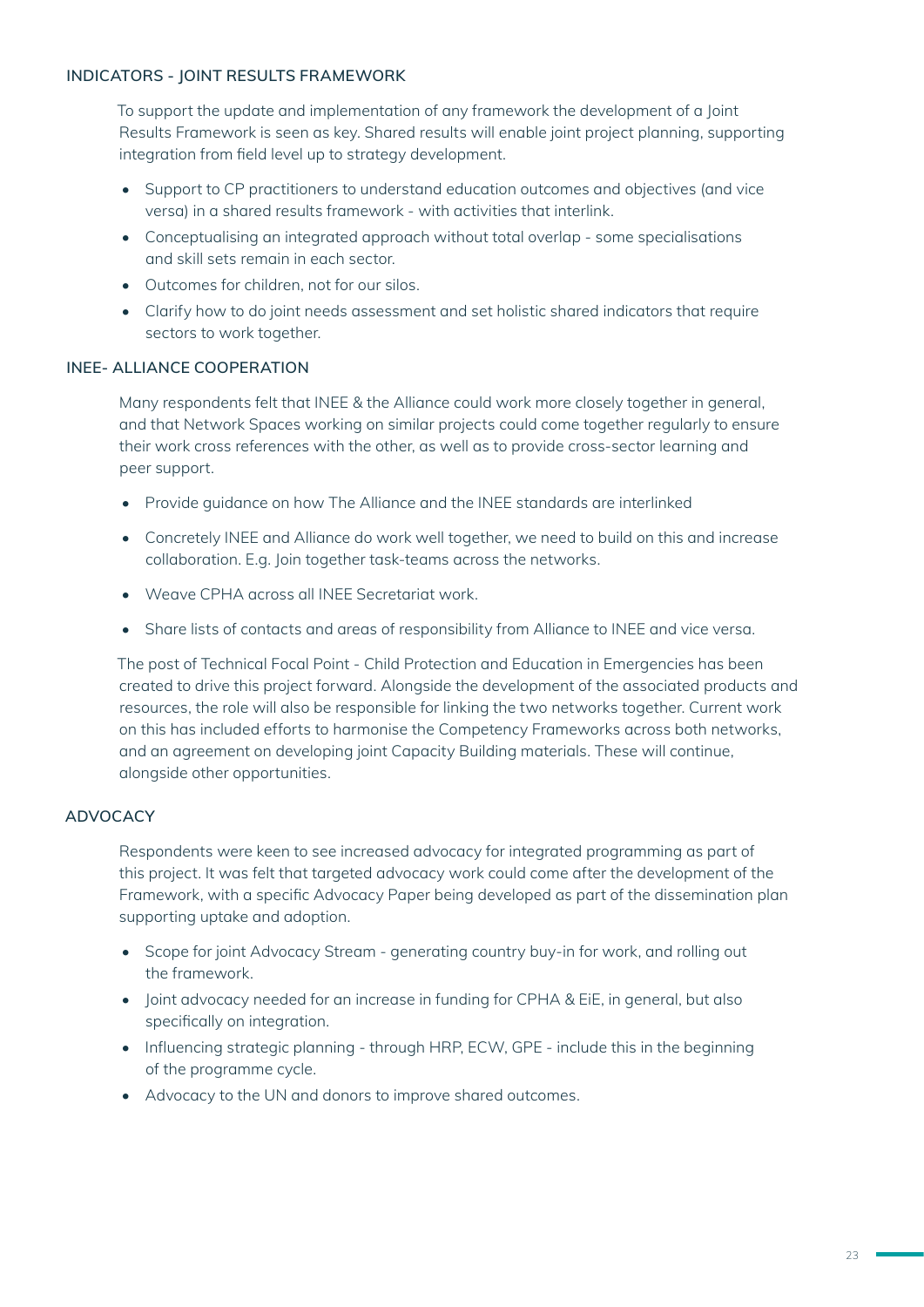#### **DONOR GUIDANCE**

Most donors who were contacted felt that guidance on what comprises quality integrated programming would be helpful. Other respondents also felt that donors should be the driving force behind integration. Specific asks included:

- A checklist detailing the elements of integrated programming.
- Donors should be encouraged to commit to certain actions.
- Donors need incentives need to outline how integrated programming achieves better outcomes.
- Donors should require integrated CP-EiE projects and the necessary staff to implement them, as well as establish minimum requirements for all CP-EiE projects.

The Advisory Group agreed that donor guidance should be a secondary product, developed after the framework but closely referencing it.

#### **INEE MS REVISION**

Informants highlighted the opportunity presented by the potential revision of the INEE MS. If Child Protection could be much more closely referenced and integrated into the INEE MS, this would have a huge impact on the integration of CP into EiE amongst EiE practitioners.

• Include CPHA in INEE MS revision - reference under each standard

The Technical Focal Point will work with INEE's Standards and Practice Working Group Coordinator to ensure that an emphasis on CP and integrated programming is included in the revised standards. The concept note has already been reviewed and updated to reflect this.

#### **SYSTEM STRENGTHENING**

Given the increasingly central role that National Governments will play in humanitarian responses, they are a key audience for the Framework, and System Strengthening needs to be a core component.

- Policy support for Governments to better enact/institutionalise cross-sector working
- Look at results across both sectors where national government action is key social documentation, socio-economic inclusion and addressing tensions in host communities
- Look at inclusion into national systems.
- Role of external partners will now be on capacity building; this could work well as a joint piece across INEE and Alliance.
- Guiding principle that we try to resume education within 3 months of an emergency to ensure this we need to work together across sectors on system strengthening prior to the emergency.
- Also consider guidelines for local govts for example through the Mayor's Network.

There is the possibility to develop separate guidelines for government ministries, as well as a series of policy papers aligned with the Framework, after its release.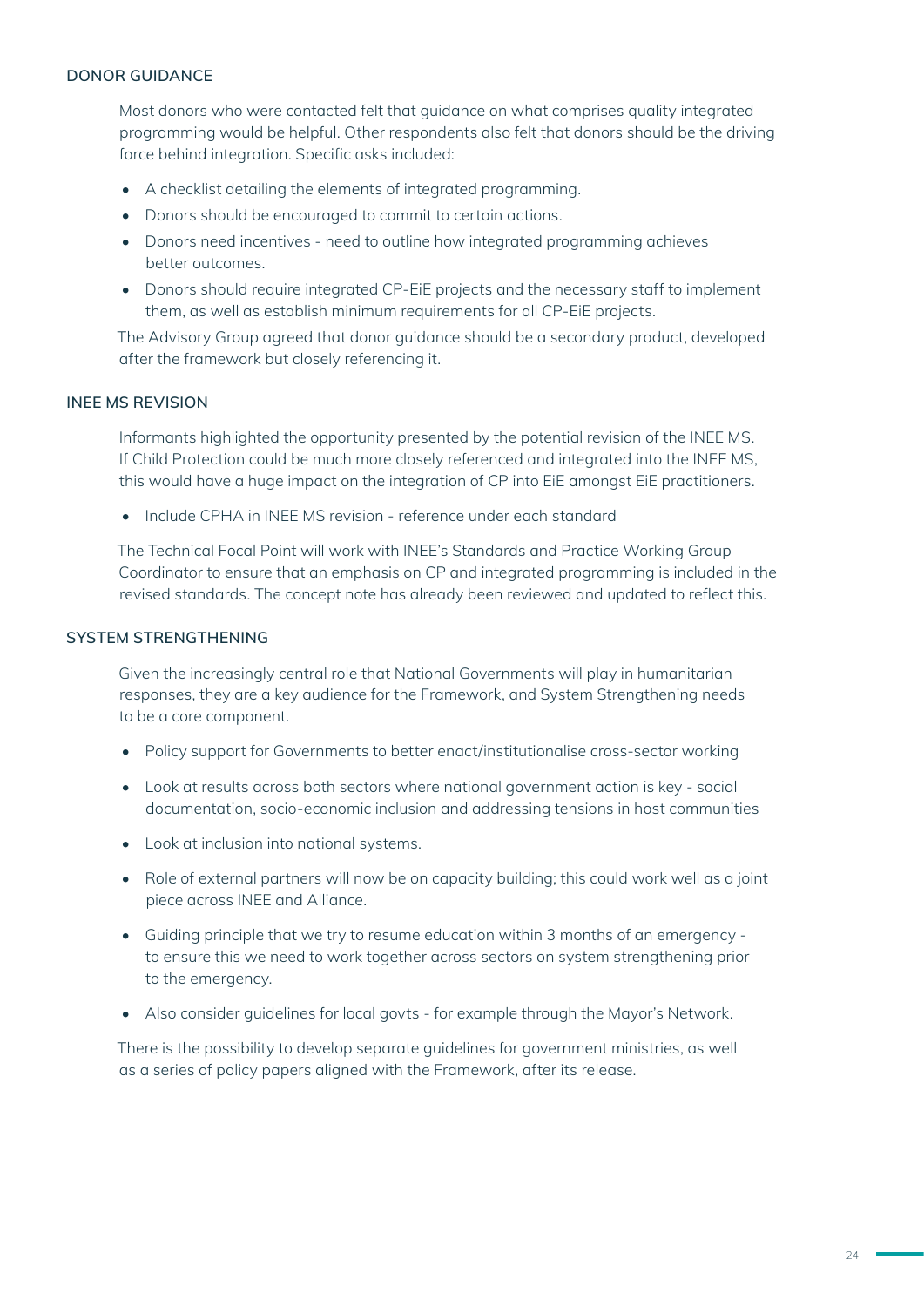#### **WELL-BEING/CHILD-CENTRED**

Although not explicitly a priority for the KII's, the centrality of working through a well-being lens is seen as key to integrated practice and was seen as essential by the Advisory Group as well as INEE and the Alliance.

- The Frameworks should have a well-being focus try to capture the transformative power of certain interventions (family reunification etc).
- Focus on Child Well-being as the overall goal positive change that could help break down silos.
- Child-centred child well-being must be at the centre of responses. How do all sectors work together? Consider whole-child development and holistic outcomes.
- Keep the framework child-folcused what does the child need, and what services, and who can deliver?

The work on the framework will therefore explore how this can be reflected, both in the main ways of working, as well as in the indicators and results.

#### **NEXUS**

The current sector-wide push for better alignment and collaboration across the humanitariandevelopment spectrum is seen as a key opportunity for this project. This was explored in Section 1 and will form part of the foundational rationale for the Framework, as well as the dissemination plan and any accompanying Advocacy Papers.

• Both humanitarian and development partners have key roles to play and we need to work with GPE and other development partners.

#### **CAPACITY BUILDING**

It was recommended that Capacity Building be an integral part of the project. Structurally it was agreed that it wouldn't be a component of the Framework, but would necessarily be a part of any rollout.

Work has already started on a joint Capacity Building initiative across INEE & the Alliance, led by the Technical Focal point, starting with the Harmonisation of the Competency Frameworks from both INEE and The Alliance, and producing joint e-learning materials in Q4 of 2020.

#### **PSS & SEL**

PSS & SEL were seen by many respondents instinctively as key points of overlap between the sectors, with many agencies already embedding PSS and/or SEL into their education programming. Although PSS and SEL will be highlighted in the Framework, there is a lot of parallel work happening on good practice, standards and indicators that can be cross referenced and integrated.

• PSS/SEL/Mental health could be good place for overlap - but look for measurable learning outcomes (indicators & impact)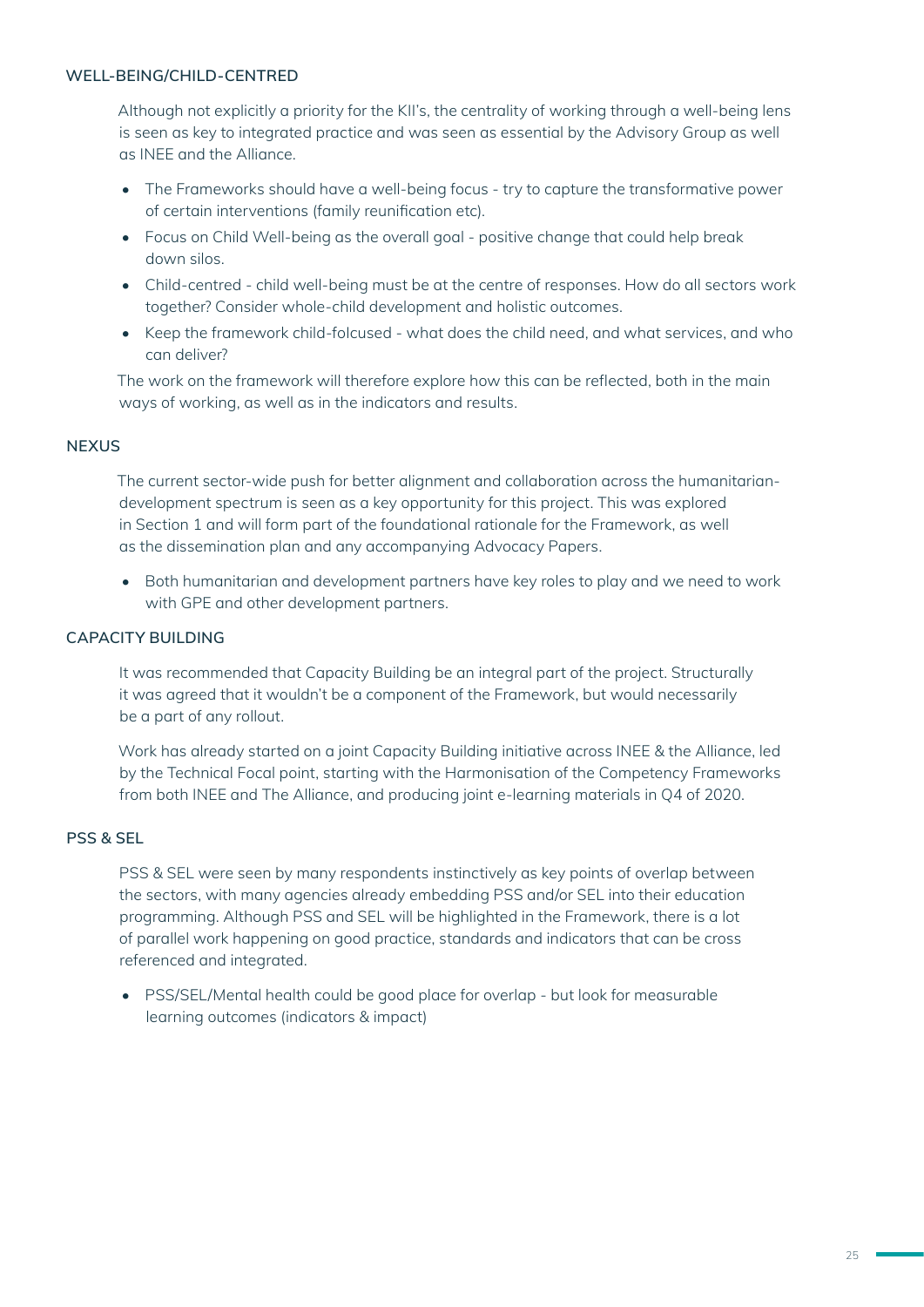### **DESK REVIEW**

Collaboration Across Child Protection in Humanitarian Action and Education in Emergencies

#### **INTRODUCTION**

This paper summarises the Desk Review that was conducted as background research for the CPHA-EiE Project, a collaboration between the Inter-agency Network for Education in Emergencies (INEE) and The Alliance for Child Protection in Humanitarian Action (The Alliance). This research informed the direction of the project and the development of associated resources. As such the Key Findings are referenced and expanded upon in the CPHA-EiE Position Paper.

#### **BACKGROUND**

From April to June 2020, a comprehensive desk review of 42 resources was undertaken, grounded in the Desk Review Protocol agreed with the CPHA-EiE Advisory Group. This Desk Review was designed to contribute to the development of the CPHA-EiE Discussion Paper, as well as inform the Collaboration Framework and other products developed during the scope of the CPHA-EiE project. It was conducted with the aim of understanding what has been done to date on collaboration between CPHA and EiE by identifying existing resources from the academic, humanitarian and development fields including academic and grey literature, as well as organisational guidelines and frameworks, including examples of good practice. As the products of the project are aimed at practitioners, the focus of the Desk Review was on practical actions and guidelines, including scalability & sustainability, rather than in-depth academic research.

#### **KEY FINDINGS**

"Integrated education and protection interventions provide opportunities to prevent and respond to the negative impacts of a crisis on a child's psychosocial well-being. This, in turn, may allow children to continue building the skills needed to establish and maintain essential relationships and perspectives that can be the building blocks of individual and collective healing, resiliency, and social cohesion" (ECHO, 2019).

The Desk Review highlights the desire for the two sectors to work more closely together, provides evidence of the benefits of cross-sector working and sets out some clear areas of programmatic collaboration and integration.

#### **FOUNDATIONAL EVIDENCE**

*An integrated approach for the rights of children enables cost effective programming, that supports holistic promotion of child rights, prevents duplication and expedites recovery in times of emergency.*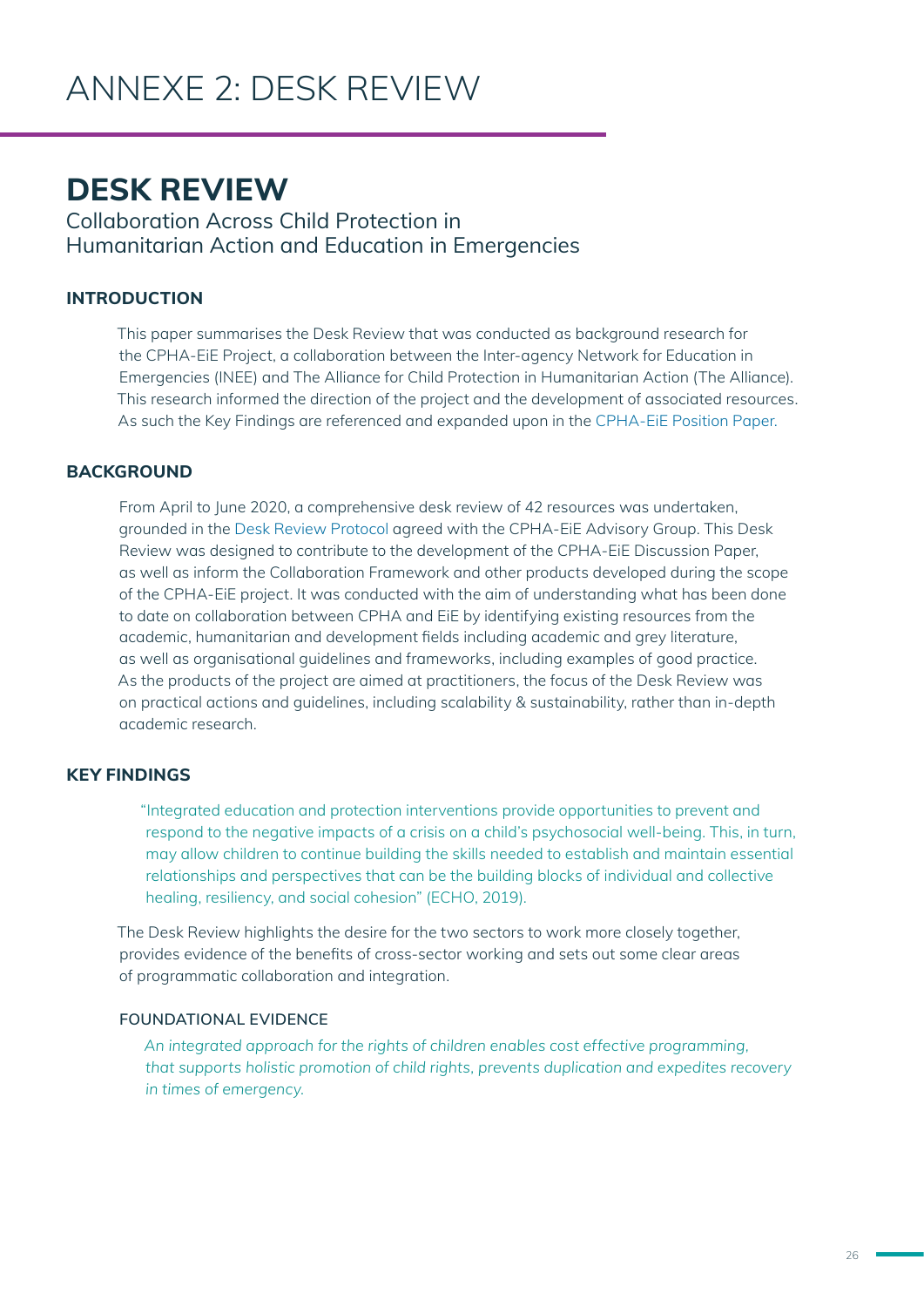A key challenge to developing conclusive recommendations on the added value of integrated programming is the paucity of research and evidence from crisis contexts. Indeed, investing in research and evidence generation is, in itself, a key recommendation. However a number of papers demonstrate, suggest or extrapolate evidence that supports the following conclusions:

- Integrated programming can improve child well-being.
- Integrating child protection elements such as PSS or SEL into education programming can help improve learning outcomes.
- Integrated programming supports and encourages a child-centred approach to humanitarian response which can prevent children and young people 'slipping through the gaps' between services and can maximise the impact of multiple sector interventions.
- Education programming can be 'preventative' and help mitigate certain child protection risks
- Child Protection programming can support children and young people to access education and can reduce drop-out.
- A focus on improving well-being in family and community ecologies can have a positive impact on learning outcomes.
- Integrated programming can be cost effective and prevent duplication.
- Integration aligns with current efforts to transform humanitarian delivery, including the New Way of Working, the moves to bridge the humanitarian-development nexus, and the localisation agenda.

Cautionary points around integration include:

- Fully integrated programming isn't appropriate in all circumstances.
- There are specialisms within each sector that need to be maintained and are often the most appropriate intervention.
- Schools may not always be protective, and in fact may be the source of child protection risks, practitioners need to be aware of this.

#### **IMPLEMENTATION**

There was clear consensus across several resources on what should be included in the core components of integrated programming, with differences in approach depending on whether the substantial focus of the programming was either education or child protection.

#### **INTEGRATING CHILD PROTECTION INTO EDUCATION**

Child protection should be an integral part of all emergency education activities, and should be a fundamental criterion in the approval of a programme by NGO staff, host governments and donors (Nicolai & Triplehorn, The role of education in protecting children in conflict, 2003)

Recommended integrated programming components include:

- Psychosocial well-being
	- Structured Psychosocial Support (PSS) interventions for children, adolescents and/ or caregivers - such as: structured and sustained or curriculum-based programmes; supervised recreational activities.
	- Social & Emotional Learning (SEL) provision
	- Psychological First Aid (PFA)
- Multisectoral referral pathways Referral of girls and boys at risk or survivors of child protection concerns to other specialised services (such as case-management and counselling). This may be offered on-site or through another location/actor. If casemanagement is on-site then case or social workers should be assigned to each center, and the space should include confidential working spaces and case-file storage.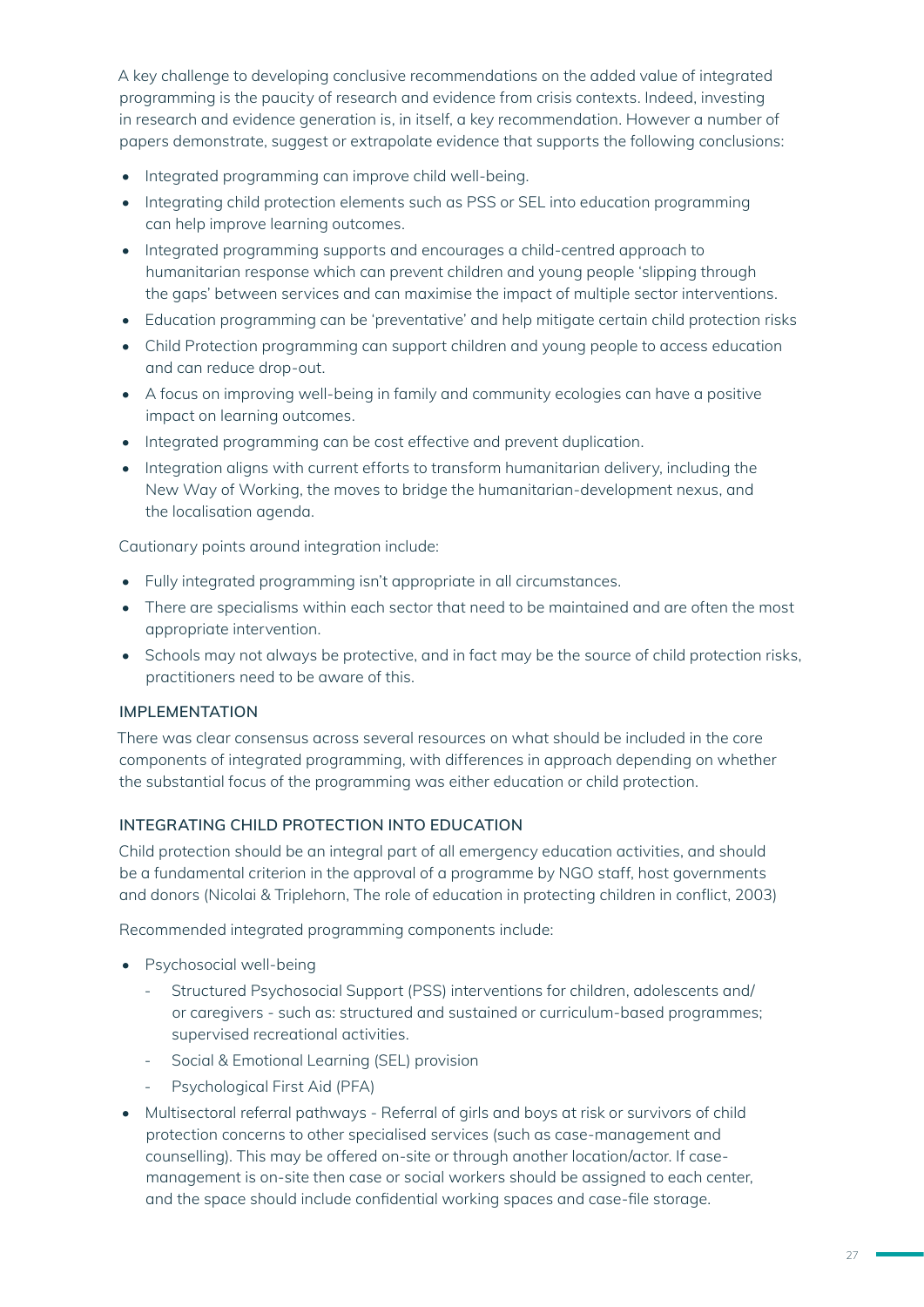- Caregiver support programmes including curriculum-based positive parenting programmes, PSS, child protection and safeguarding training.
- In-class child protection messaging, including prevention of exploitation, separation and trafficking, and Disaster Risk Reduction (DRR) such as mine-risk education.
- Conflict Sensitive Education and Peace Education: Work with child protection actors to consider how education programmes can reduce tensions and increase community cohesion
- Teacher training curricula that support more protective learning environments, such as teacher training on safeguarding, child protection, non-discrimination, creating positive learning environments & positive discipline.
- Safeguarding feedback and reporting mechanisms
- Safe learning environment and access routes: Schools are free from hazards and encourage learning. Children feel safe travelling to and from school.
- Teacher well-being is recognised, encouraged and supported through employment practices, support networks and training on self-care (including PSS)
- Learning environments are free from military occupation and attack. This can be supported through community negotiations.
- Accessibility and non-discrimination, ensuring school premises, enrolment and access are inclusive.

#### **INTEGRATING EDUCATION INTO CHILD PROTECTION**

*"Initiatives should be developed to identify children whose education has been disrupted due to conflict, discrimination or persecution, and to support them to continue and complete their education" (Nicolai & Triplehorn, The role of education in protecting children in conflict, 2003).*

Through tackling external factors and protection risks in the life of a child, agencies can improve access to education. Child Protection practitioners can ensure this through targeted programming, referral mechanisms (into education) and working closely with education providers. The focus of such interventions involves addressing:

- Child Labour supporting children and their families so they can leave the workplace and enter education.
- Harmful Traditional Practices child marriage, FGM, defined gender roles.
- Problems with School Integration language barriers, cultural differences, access challenges.
- Children at risk of dropping out cross-sectoral identification, support and referrals to additional support services.
- Children who have been out of school long-term supporting access to and provision of alternative and non-formal education, including accelerated and catch-up programming.
- Psychosocial Well-being ensuring the provision of PSS programing.
- Health and Disability taking a multi-sector approach to support children with disabilities or underlying health conditions to access appropriate education services.
- Lack of Documentation working with local authorities and education providers to allow access to education at the correct level without the traditionally required entry or identification papers.
- Social Protection addressing poverty as a barrier to access and attendance through targeted or conditional cash transfers.
- Safe communities and access routes working with communities to make the routes to and from school safe for children and young people.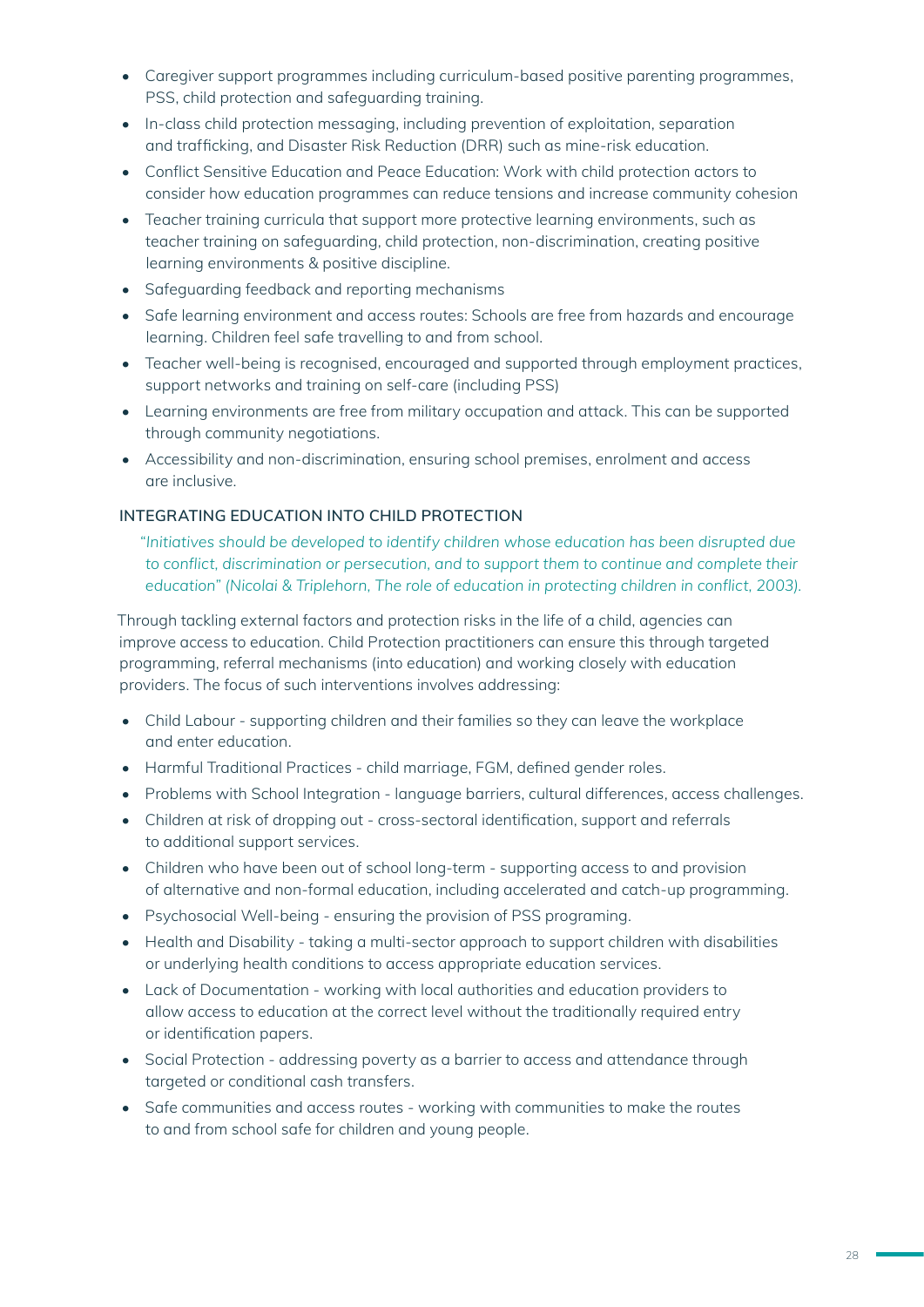#### **COLLABORATIVE WORKING**

Certain activities can be undertaken by both sectors to support systemic embedding of integration and collaboration:

- Coordination: collaboration between clusters or coordination mechanisms, including refugee coordination groups
- Setting joint outcomes in Humanitarian Response Plans
- Joint assessment, monitoring and reporting
- Information and Awareness Raising Activities
- Advocacy
- Capacity Building

Many of the above points are recognised and elaborated on in the recently launched CP-EiE Collaboration in Coordination Framework a joint initiative by the Global Education Cluster and Child Protection AoR. The Framework supports predictable and coherent collaboration throughout the HPC to achieve efficient, effective, and accountable humanitarian responses. It is based on the promising practices of cluster colleagues from 20+ contexts. The CP-EiE Collaboration in Coordination Framework and package are intended for Cluster Coordinators and IMOs. The CPHA-EiE project has been working with the GEC to ensure any products reference and read-across to this framework, and vice versa.

#### **DESK REVIEW METHODOLOGY**

A search of existing good practice, published literature in peer-reviewed journals and grey literature was conducted using online resources:

- Existing good practice was identified via major NGO, donor and UN agency online libraries, as well as via the KIIs.
- The published literature in peer-reviewed journals was identified through INEE & The Alliance Academic members.
- The grey literature was identified through:
	- The CPHA Minimum Standards, INEE Minimum Standards, CPHA Alliance's Resources<sup>5</sup> (The Alliance Resources, 2020), INEE Resources (INEE Resources, 2020), Save the Children's Resource centres (Save The Children's Resource Centre, 2020), other major NGO, Donor and UN agency resources etc.
	- Resources shared by the CPHA-EiE Advisory Group as well as INEE & the Alliance's Working Group members.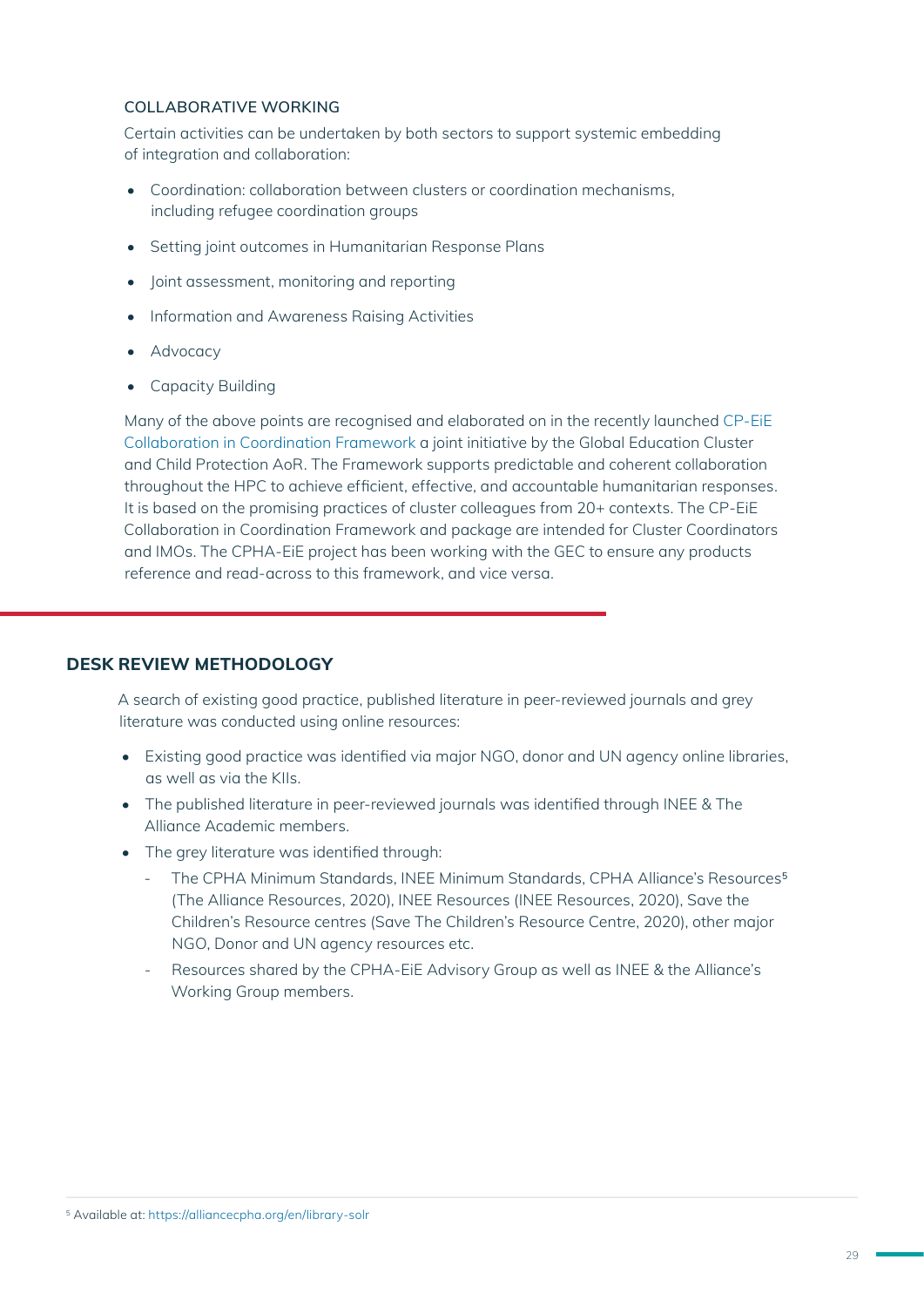#### **CLASSIFICATION OF RESOURCES**

Resources were codified against the Collaboration Continuum (below), as well as the Humanitarian Programme Management Cycle and the Phases of the Humanitarian Response. They were also further broken out into the context in which they could be applied, and the component parts of any model or programme.

#### **COLLABORATION CONTINUUM**

The focus of the project is on collaboration between CPHA and EiE, with the emphasis on joint and integrated programmes. The levels of integration can be drawn across a progressive continuum – with 'integrated' programming the aspirational model.



(Himmelman, 2002)

As reflected in the graph, the majority of the resources concerned models that were working at the level of 'Collaboration', with just 34% having elements that could be considered 'Integrated', and these would perhaps best be characterised as 'Partially Integrated'. The lack of models that could be categorised as 'Immuring' or 'Networking' reflects the selection bias in the choice of resources.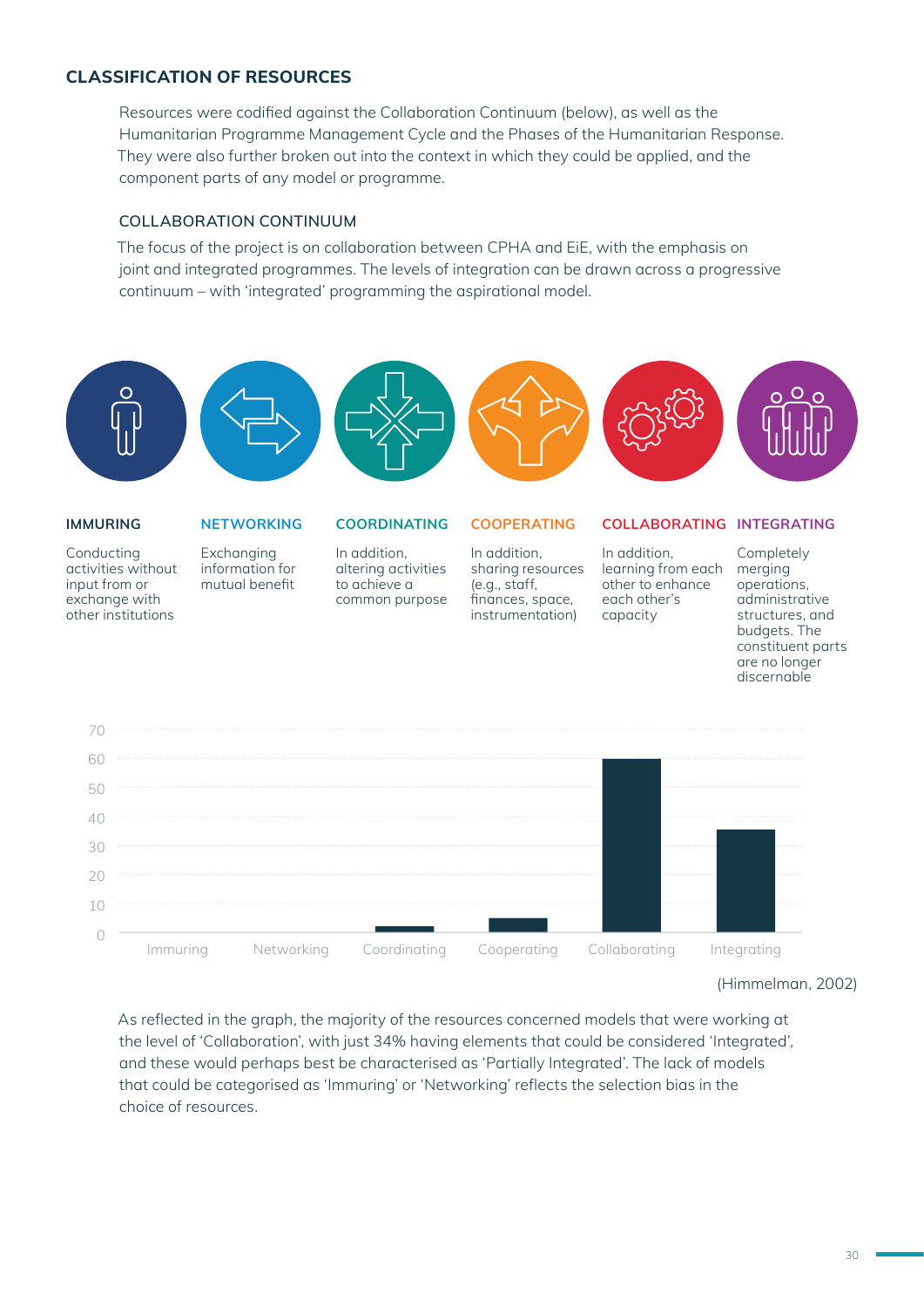#### **HUMANITARIAN PROGRAMME CYCLE**



Regarding the Humanitarian Programme Cycle, resources were reviewed to see which stage in the cycle they referred to, with many resources being applicable to more than one stage. Most resources were relevant to Strategic Planning, closely followed by Implementation and Monitoring.



#### **HUMANITARIAN RESPONSE PHASE**

The resources were further assessed against the phases of a Humanitarian Response, with the majority applicable to the Response and Recovery phases, in line with the focus of the project.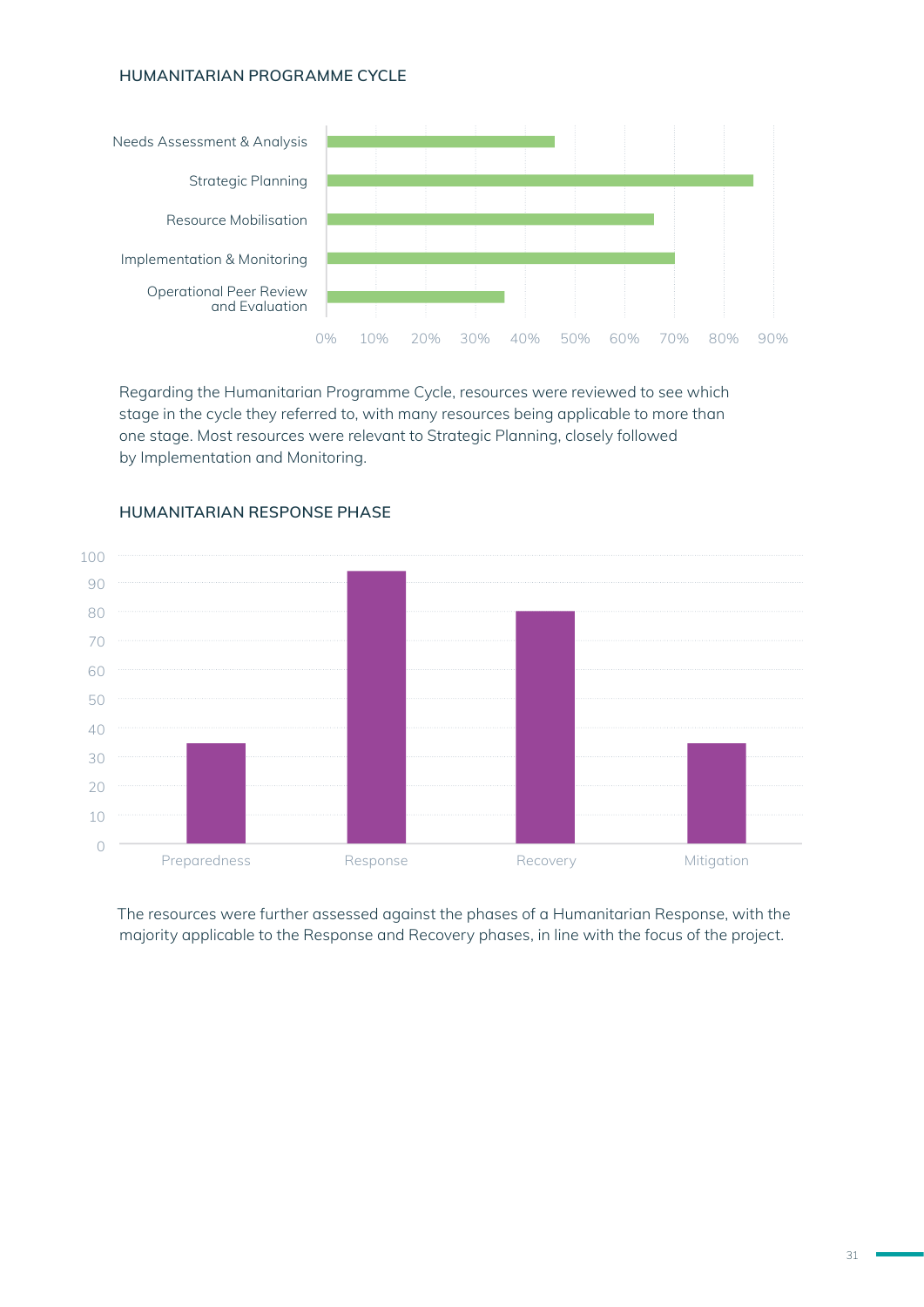#### **CONTEXT**



Many of the reports or models reviewed were either used in or suitable for a variety of contexts, with only a few being specific to one type of humanitarian response.



#### **FOCUS OF PROJECT**

As with the analysis of the Minimum Standards below, many interventions outlined the key components of successful collaborative or integrated programming. Many resources referred to a specific model of implementation, be that in the form of a guidance note, programme review, project report or study, others contained more general guidance or policy positions. The majority of the specific models included or referenced PSS/SEL and teacher training and were delivered using a type of Non-Formal Education, but most were applicable to both formal and non-formal education depending on context.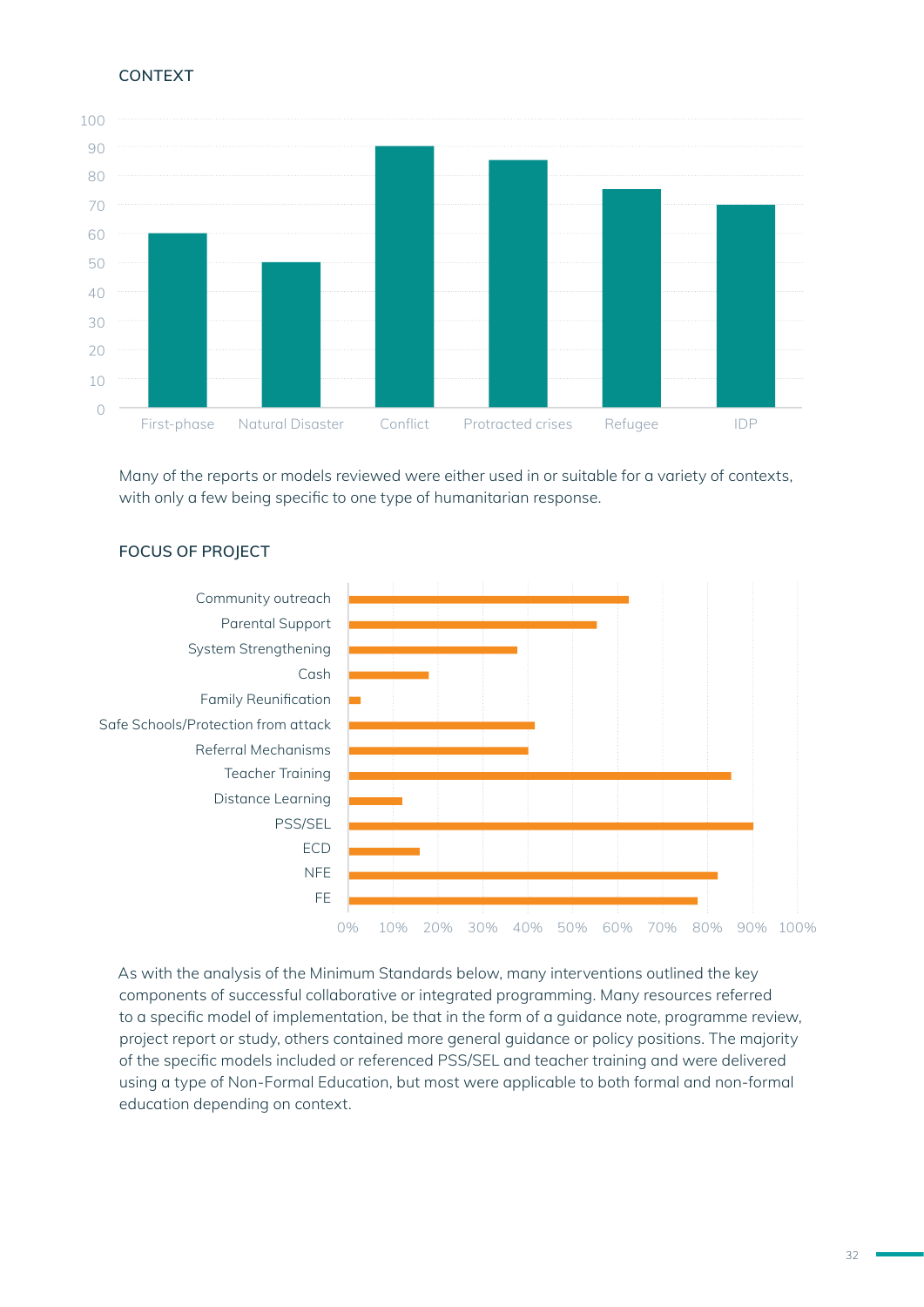#### **COMMON MINIMUM STANDARDS**

As well as convening global networks of actors, The Alliance and INEE are responsible for facilitating processes to agree globally-recognised operational standards in their respective fields: The Minimum Standards for Child Protection in Humanitarian Action (CPMS) and the INEE Minimum Standards for Education: Preparedness, Response and Recovery (INEEMS). These Standards set out the foundations for rights-based child focused humanitarian response, and are widely used by practitioners around the world, including donors, government ministries and other authorities, UN agencies, and local and international NGOs.

When considering integration between CPHA & EiE, it is necessary to consider the complementarity between both sets of standards. There are several overlaps in the conceptual frameworks for each standard, particularly in the Survival & Development Principle of CPMS, and the Access and Learning Environment Domain of the INEEMS. However, these are broken down into more specific standards that encourage cross-sector working and note the interconnectedness of the two sectors. This is perhaps spelled out most clearly in the latest version of the CPMS in Standard 23:

*There are many natural links between child protection and education. A lack of access to education has direct negative impacts on children's well-being and development. Children who are out of school can face greater child protection risks. Child protection concerns can prevent children from accessing education or can decrease educational outcomes.*

*Quality education is defined by the Inter-agency Network for Education in Emergencies (INEE) as "education that is available, accessible, acceptable and adaptable" and responsive to diversity.*

*Strengthened collaboration between child protection and education actors can:*

- *- Increase children's resilience;*
- *- Support psychosocial, cognitive and physical development;*
- *- Mitigate protection risks;*
- *- Support positive peer relationships and social cohesion; and*
- *- Promote essential life skills that support children's capacities and confidence (The Alliance for CPHA, 2019).*

The INEE MS in turn covers Child Protection under the Access and Learning Environment Domain, Standard 2: Protection and Well-being which aims to ensure that:

#### *Learning environments are secure and safe, and promote the protection and the psychosocial well-being of learners, teachers and other education personnel.*

Considering the content in the related standards from each MS, it is already possible to map out a consensus in the overlapping activities and focus of cross-sector working: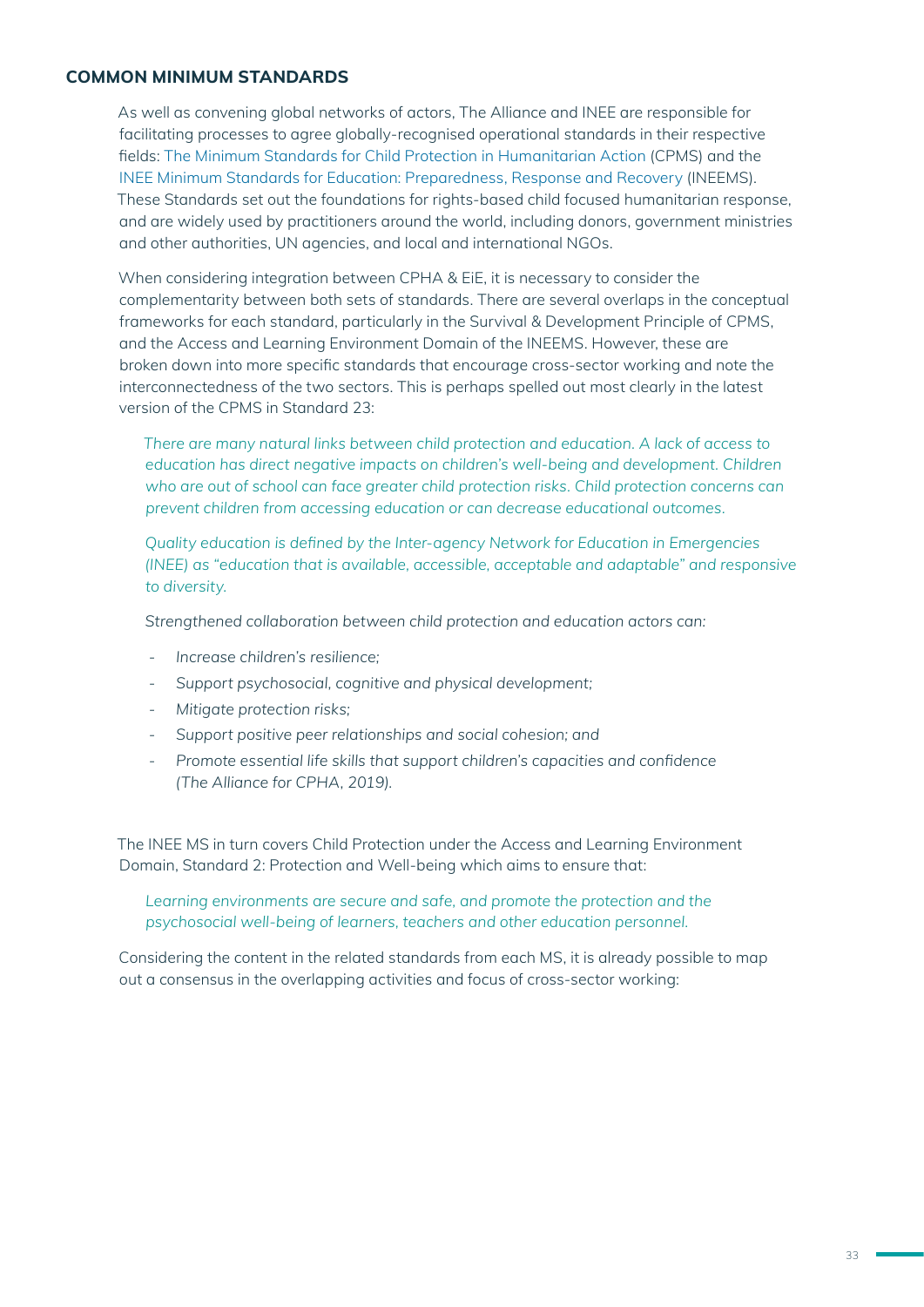Safe learning environments & access routes

Supportive learning environments & positive discipline

Psychosocial well-being – PFA, PSS & SEL

Learning environments are free from armed occupation and attack

Disaster risk reduction and management activities

Safeguarding feedback and reporting mechanisms

Develop teacher training curricula that support protective, inclusive & gender sensitive learning environments

Multisectoral referral pathways

Accessibility, inclusion and non-discrimination – with specific reference to children with disabilities

Teacher well-being

Children's participation

Community engagement

Support to parents and caregivers

This overlap gives us a clear focus for developing a collaboration framework that supports systematic integrated programming that we can build on using additional evidence from the desk review.

#### **DESK REVIEW FINDINGS**

NEE MS

#### **FOUNDATIONAL EVIDENCE**

From the resources reviewed, only 42% cited or used an evidence base to affirm their findings or assertions. In the main this was drawn from project specific studies. There is a notable gap in broader evidence generated from emergency or crisis contexts that highlights the added value of integration between the sectors, especially in terms of outcomes for children. However, a number of studies do provide some evidence that illustrates the benefits of integrated programming at a foundational level.

In an analysis of the International Rescue Committee's

"Learning to Read in a Healing Classroom" (LRHC) programme in the Democratic Republic of the Congo, Aber et al reflect that a recent meta-analysis of over 200 school-based social–emotional learning (SEL) programs in the United States and other high-income countries shows that such programs are a viable and effective approach to improving both academic and socioemotional outcomes (Durlak, Weissberg, Dymnicki, Taylor, & Schellinger, 2011).

"The results from the study provide evidence first and foremost that improving the caring and supportiveness of school ecologies may be a viable and promising target for school-based efforts to improve learning in Conflict Affected Contexts." Additionally, "...these results suggest that understanding how to improve children's literacy scores appears to require attention to family processes and to classroom/school processes beyond the supportiveness and predictability of school ecologies" (Aber, et al., 2016).

CPMS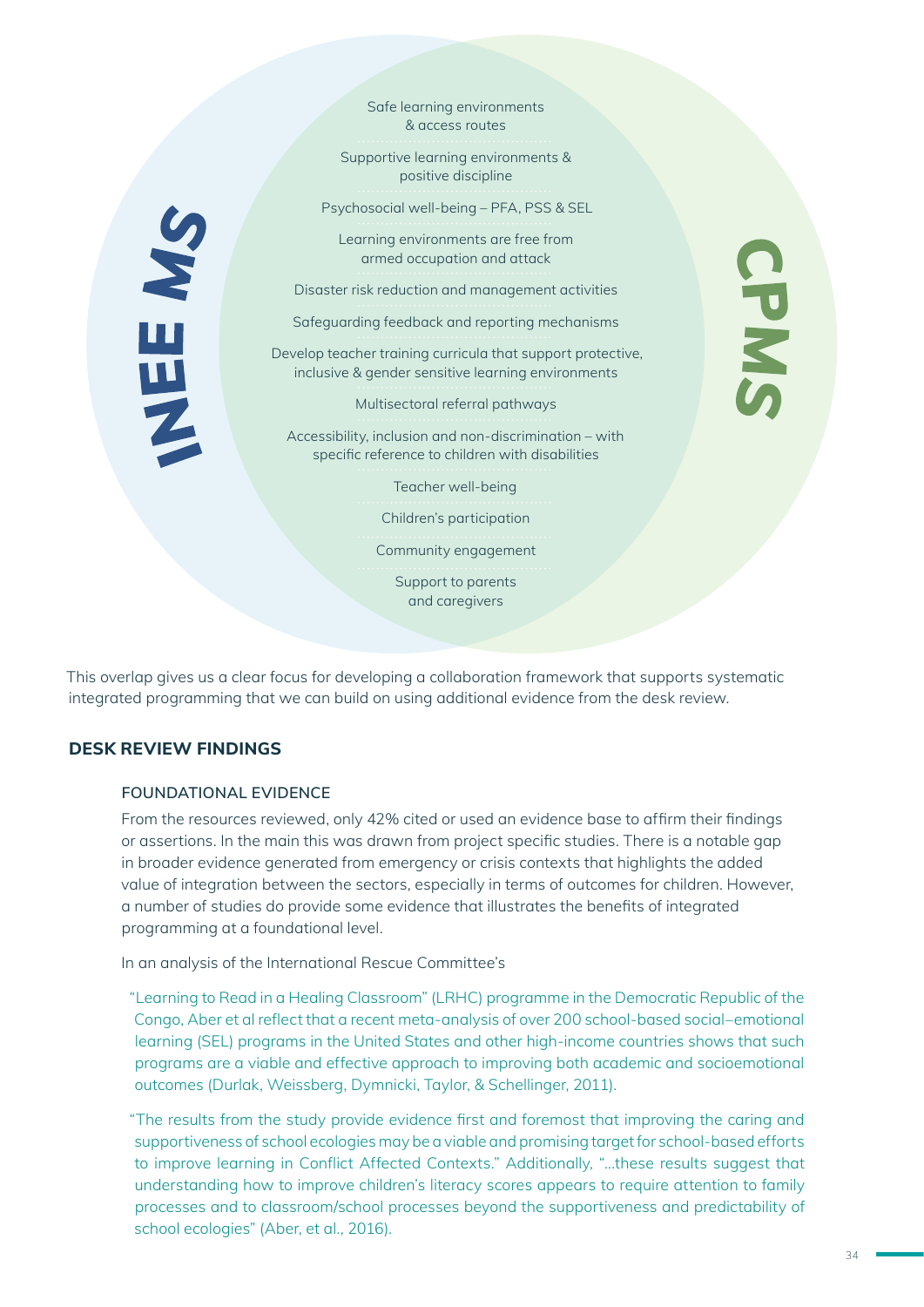In a 2018 mapping by the INEE Advocacy Working Group, their analysis interrogates the perceived benefits and warns of the risks associated with collaboration across the sectors:

"The CP and EiE fields both claim that education is protective because it (1) provides physical, psychosocial, and cognitive protection; (2) gives children a sense of hope and stability; (3) gives children access to other critical, lifesaving services; (4) strengthens social cohesion and supports peacebuilding and conflict-resolution efforts; (5) supports gender equality and provides women and girls, who are often marginalized, with skills they need to empower themselves; and (6) enhances children's wellbeing over the long term. Despite the positive impact of education in emergencies, most literature suggests that education is not by definition protective and that it carries potential risks. Education can be used, for example, to fuel intolerance and prejudice and exacerbate existing injustice and discrimination. Education infrastructure can also be used for military purposes, making schools prone to attack (Tebbe, 2015; UNESCO, 2011). In addition, the sexual and labor exploitation of children can take place in schools and traveling to and from school can leave children vulnerable to violence and injury. Rigorous prevention and protection measures are therefore needed to create a safe learning environment for all students, one in which they can continue to receive quality education in times of emergency" (INEE, 2018).

One of the best ways to conceptualise the overall benefits of integrated programming, is through a child well-being lens. Forty-seven per cent of the resources had a child-well-being focus, either explicitly or implicitly, and were able to cite improvements in child well-being though some form of integration or collaboration. In an Education Rigorous Literature Review, Burde et al have analysed the benefits of a focus on well-being in education programming in crisis affected contexts:

"Many interventions in countries and regions affected by crises attempt to support children, youth, and their families by helping to mitigate risk, and promote psychosocial well-being and resilience. Although robust evidence

from research conducted in the US shows the effects of a wide range of interventions on children's well-being, research conducted in countries affected by crisis is limited primarily to observational studies. We draw the following conclusions from this work.

- A. In countries or regions affected by acute conflict, there is promising evidence to support community negotiations to protect schools, students, and teachers from attack.
- B. In countries or regions where populations are living in protracted, post-conflict, or disaster contexts, there is strong evidence to support creative arts and play therapies, early childhood development, and the provision of extra services to the most vulnerable (especially girls and younger children) as ways to improve well-being. Emerging evidence also suggests that children and youth affected by conflict respond less well, and sometime adversely, to therapies that focus on trauma rather than on daily stressors. Emerging evidence shows that for most children and youth affected by conflict or disaster, school routines improve mental health and resilience.
- C. Robust evidence from stable high-income countries shows that a positive classroom environment and peer-to-peer learning have positive effects on well-being" (Burde, Guven, Kelcey, Lahmann, & Al-Abbadi, 2015).

The European Commission Humanitarian Assistance (ECHO) also states how

"Integrated education and protection interventions provide opportunities to prevent and respond to the negative impacts of a crisis on a child's psychosocial well-being. This, in turn, may allow children to continue building the skills needed to establish and maintain essential relationships and perspectives that can be the building blocks of individual and collective healing, resiliency, and social cohesion. PSS and SEL both focus on children's holistic development and are complementary in their aim and interventions. Within the EiE sector, SEL is an important component under the larger PSS umbrella; evidence indicates that both are important in enabling a return to active participation in the learning process" (ECHO, 2019).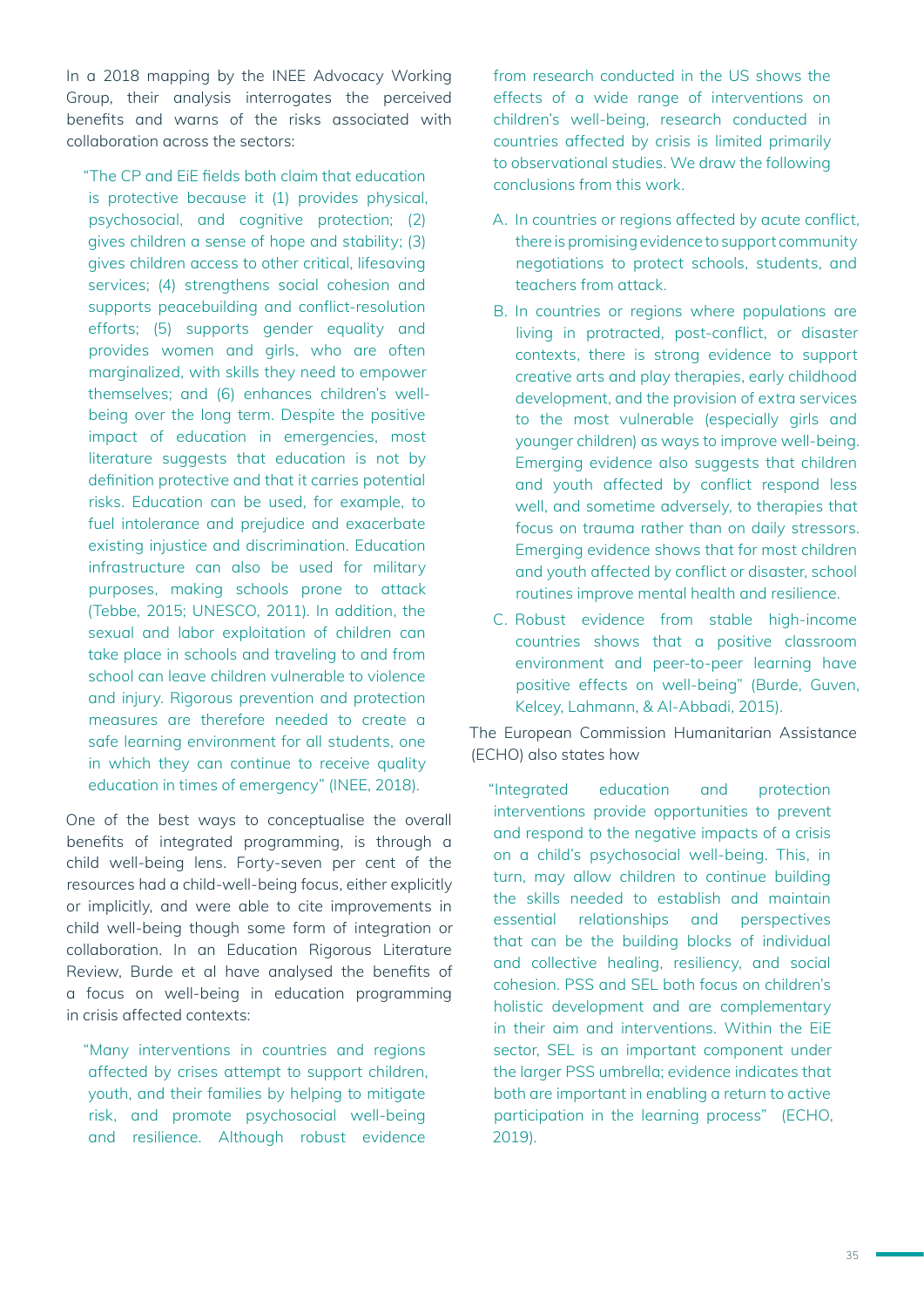The Alliance are also undertaking work on Child Wellbeing definitions and indicators, the outcomes of this will be reflected into the resources developed under the CPHA-EiE project.

This foundational evidence is critical to support the development of a Collaboration Framework, providing the grounding rationale for integration, as well as advocating for integration between the sectors, from a child-centred perspective.

#### **PROGRAMME COMPONENTS**

As with the analysis of the Minimum Standards above many interventions outlined the key components of successful collaborative or integrated programming. Many the resources referred to a specific model of implementation, be that in the form of a guidance note, programme review, project report or study, others contained more general guidance or policy positions. Most of the specific models included or referenced PSS or SEL and teacher training and were delivered using a type of Non-Formal Education, but most were applicable to both formal and non-formal education depending on context.

Some practical examples that stipulate the core components of integrated programming include guidance from CP Sub-Clusters, for example, for NW Syria:

Integrated Approach to Child Protection and Education Services: child protection and education actors should strive for an integrated approach to service provision. Each location (whether a school, community centre or other type of space) should aim to offer:

- A. Education (such as: non-formal education, accelerated learning, catch-up classes)
- B. Skills building programmes (such as: life skills, vocational training)
- C. Psychosocial support (such as: structured and sustained or curriculum based programmes; supervised recreation activities)
- D. Referral of girls and boys at risk or survivors of child protection concerns to other specialised services (such as case management and counselling). This may be offered on-site or through another location/actor
- E. Community outreach and awareness raising linked to the services offered at the location (such as: awareness raising on child protection concerns and explosive hazards risk education)
- F. Parent support (such as curriculum-based positive parenting programmes)
- G. Joint assessment, monitoring and reporting (HNO, no double reporting of activities in 4Ws with agreed indicators)

#### **AND FOR COX'S BAZAAR:**

Minimum package of services. 'A multi-purpose centre should at a minimum offer the following services'

- Structured Psychosocial Support interventions for children, adolescents and/or caregivers
- Case Management- 2-3 case/social workers will be assigned to each center and the space should include confidential space / storage space of case files, from which CM social workers can operate
- Structured adolescent activities such as adolescent clubs, adolescent led recreational activities and life skills sessions
- Programs for parents or other care givers, for instance positive parenting sessions
- Activities for community-based child protection mechanisms
- Basic education and literacy (foundation skills) mainstreamed through structured activities (Cox's Bazar Child Protection Sub Cluster, 2019)

Other agencies have also elaborated on effective core components of integrated programming, such as Save the Children's ILET - Improving Learning Environments Together in Emergencies, and Safe Schools Common Approach; IRC's Safe Healing & Learning Spaces, and NRC's Better Learning Programme & Recovery Box: all of which contain PSS and/or SEL, child protection considerations and a focus on children's well-being. Plan and FCA also detail similar components in their EiE programming models.

Viva (previously Children in Emergencies) have a simplified stipulation of core components of integrated programming:

- Share child protection messages as part of education programmes, for example around prevention of separation and trafficking, or mine-risk education
- Establish shared referral mechanisms with child protection actors
- Work with child protection actors to facilitate child-friendly spaces and early childhood education interventions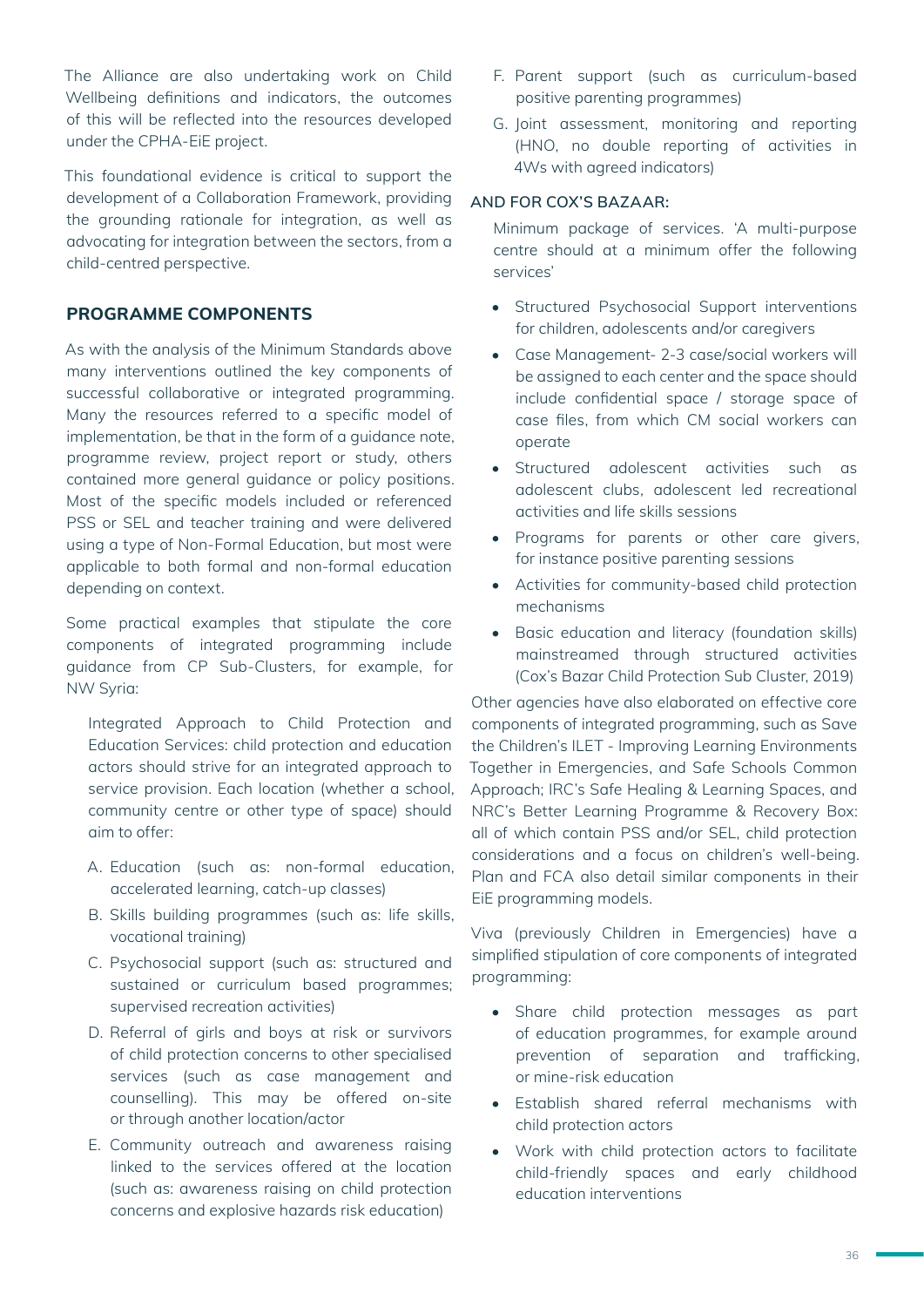• Work with child protection actors to consider how education programmes can reduce tensions and increase community cohesion (Education: Integrating Child Protection, 2020)

In general, the programmatic focus of the interventions, policies and studies is on integrating CP into EiE programmes, with very few the other way round. However, Nicolai & Tripplehorn also identify how through tackling other external factors in the life of a child, agencies can help improve access to education. These can be addressed through both child protection and social protection programming.

"Barriers to educational access should be identified and addressed. Educational programmes should aim to include all children. This implies designing programmes that minimise impediments to access, such as poverty, gender, disability, or membership of a particular social or ethnic group. Initiatives should be developed to identify children whose education has been disrupted due to conflict, discrimination, or persecution, and to support them to continue and complete their education. Where cost prevents attendance, education should be made free, or at least subsidised" (Nicolai & Triplehorn, The role of education in protecting children in conflict, 2003).

More specifically, the Turkish Red Crescent in their Situation Analysis suggests a series of recommended interventions that child protection practitioners can focus on that support educational outcomes of at-risk children and young people:

"A significant portion of child protection efforts consist of activities for out-of-school children or children at risk of dropping out. By talking to children without access to education, children who are unable to attend school regularly, or children who are at risk of losing access to education soon despite regularly attending school and their families, it is tried to spot and eliminate the underlying reasons for these problems.

Interventions Delivered For Schoolization Efforts

- Individual Support Case Management, Referral and In-kind Assistance
- Information and Awareness Raising Activities
- Advocacy
- Capacity Building

Recommended solutions and policies for children without access to education. [There is a need to] address:

- Child Labor
- Problems With School Integration
- Harmful Traditional Practices
- School Administration/Physical Conditions
- Child at Risk Of Dropping Out
- Long-term Separation from School
- Psychosocial Well-being & Health & Disability
- Identity/Documentation [lack of/missing]
- Children Without Access to Education" ( Turkish Red Crescent , 2019)

These interventions are complementary to the activities identified as common to the Minimum Standards and help us view integrated practice from a child protection perspective - how to integrate education considerations into child protection.

#### **GUIDING PRINCIPLES**

Some of the guidance notes that were analysed set out guiding principles for integrated programming that are transferable between contexts and can unpin the development of the CPHA-EiE Framework.

Foremost among these was from the Gaziantep Child Protection Sub Cluster and Education Cluster serving northern Syria:

- Advocate with donors for joint funding opportunities stressing the positive outcome of joint and integrated programming.
- Whenever possible consider joint, multi-sector assessments that adequately cover gender, diversity and inclusion.
- Explore opportunities for joint inter-sector and inter-agency training opportunities on specific components like Psychological First aid, Code of Conduct and Child Safeguarding, GBV risk mitigation, etc.
- Ensure collaboration between agencies establishing Child Friendly Spaces and Temporary Learning Spaces making sure they are complementing and not competing (e.g serving different children with different services).
- Develop joint strategies to address Child Protection issues which require a multi-sector approach (e.g. Child labor which requires Child protection, Education, Livelihoods etc).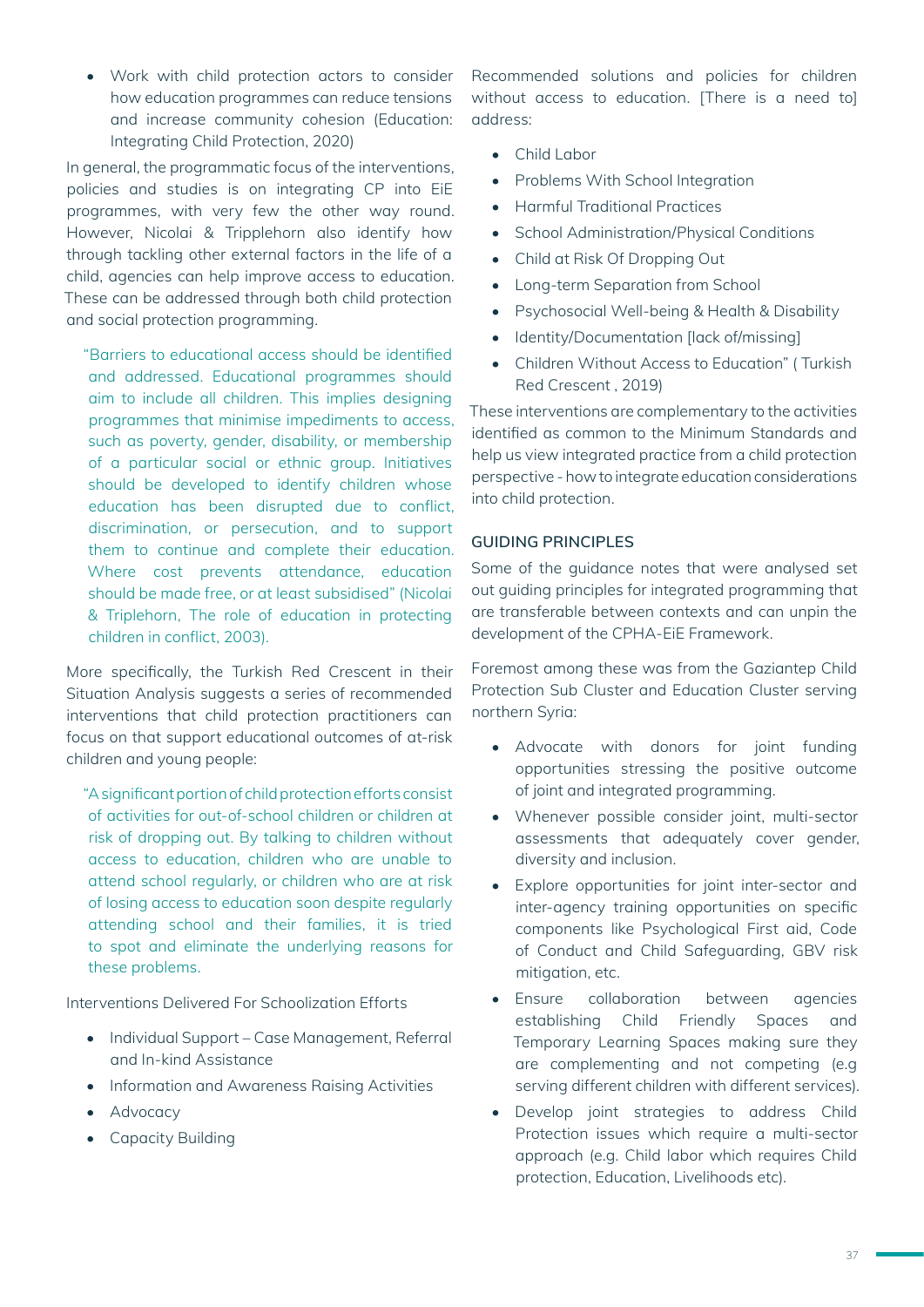• It is very important for all staff working with children to understand the limits of the services they can provide. They should NEVER provide child protection specialized services (such as family tracing & reunification, one-on-one counselling for survivors of sexual violence, talking to employers to release children from child labor… etc.) or any other specialized services unless they happen to have been child protection specialists/caseworkers. Please refer such cases to specialized child protection actors.

NRC Afghanistan also outlined learning from their Education programme, from a child protection perspective:

- Advocate for a stronger response to child protection risks within education across the child protection, protection and education working groups.
- Engage and advocate with armed actors, including NSAGs [Non-State Armed Groups] on the protection of education from attacks.
- Provide psychosocial support, life skills and risk awareness for both children and parents.
- Strengthen community-based efforts to involve the community in identifying risks to children and establishing risk mitigation strategies (Norwegian Refugee Council, 2018).

UNICEF's review of their Hurricaine Maria response heavily emphasises the added value of integrated programing, as well as being guiding principles, they can be used to support advocacy work:

- 1. An integrated approach for the rights of children enables cost effective programming, that supports holistic promotion of child rights, prevents duplication, and expedites recovery in times of emergency. There is a crucial need to develop specific integrated emergency protocols for child protection and education.
- 2. In emergency responses a timely shift of state of mind to preparedness activities can create high levels of engagement with long term impact, while dealing with the emergency needs. During emergency response periods community and officials at all levels are often open to create in depth systematic change. Leveraging on emergency response activities enables long term impact.
- 3. Participatory and community-based methodologies improve outputs and create a stronger starting point for long term preparation and future events.

### **SITUATING INTEGRATION IN THE BROADER CONTEXT**

The case for integration between Child Protection and Education in humanitarian contexts is reinforced by several recent efforts to reform, refocus, or streamline the humanitarian industry.

#### **THE NEW WAY OF WORKING**

Collective outcomes are a key component of the New Way of Working (NWOW). This UN-led effort is supported by a wide range of humanitarian actors and aims not only to meet humanitarian needs, but also to reduce needs, risks, and vulnerability. Pertinent elements of the NWOW include the following:

- Common context and risk analyses to create a shared understanding of the context across humanitarian, development, political, and security actors
- A diverse range of partners working collaboratively based on their comparative advantage
- Multi-year time frames for analysing, strategizing, planning, and financing operations

CPHA & EiE partners have been advocating for many years for multi-year strategies and funding streams that bridge the gap between immediate response and longer-term action. Integration between the sectors will also support the development of joint contextual, need and risk analyses that contribute to setting collective outcomes.

#### **HUMANITARIAN-DEVELOPMENT NEXUS**

Humanitarian relief and development programmes are not necessarily consecutive processes: they are needed concurrently, and should overlap to better meet the needs of affected populations. To reflect this understanding, the concept of a 'humanitariandevelopment nexus' has come to prominence. The term focuses on the work needed to coherently address people's vulnerability before, during and after crises and requires transformation of the aid system. The current system is overstretched and not always coordinated across development and humanitarian interventions. As a result, the system does not always effectively meet the needs of the most vulnerable people.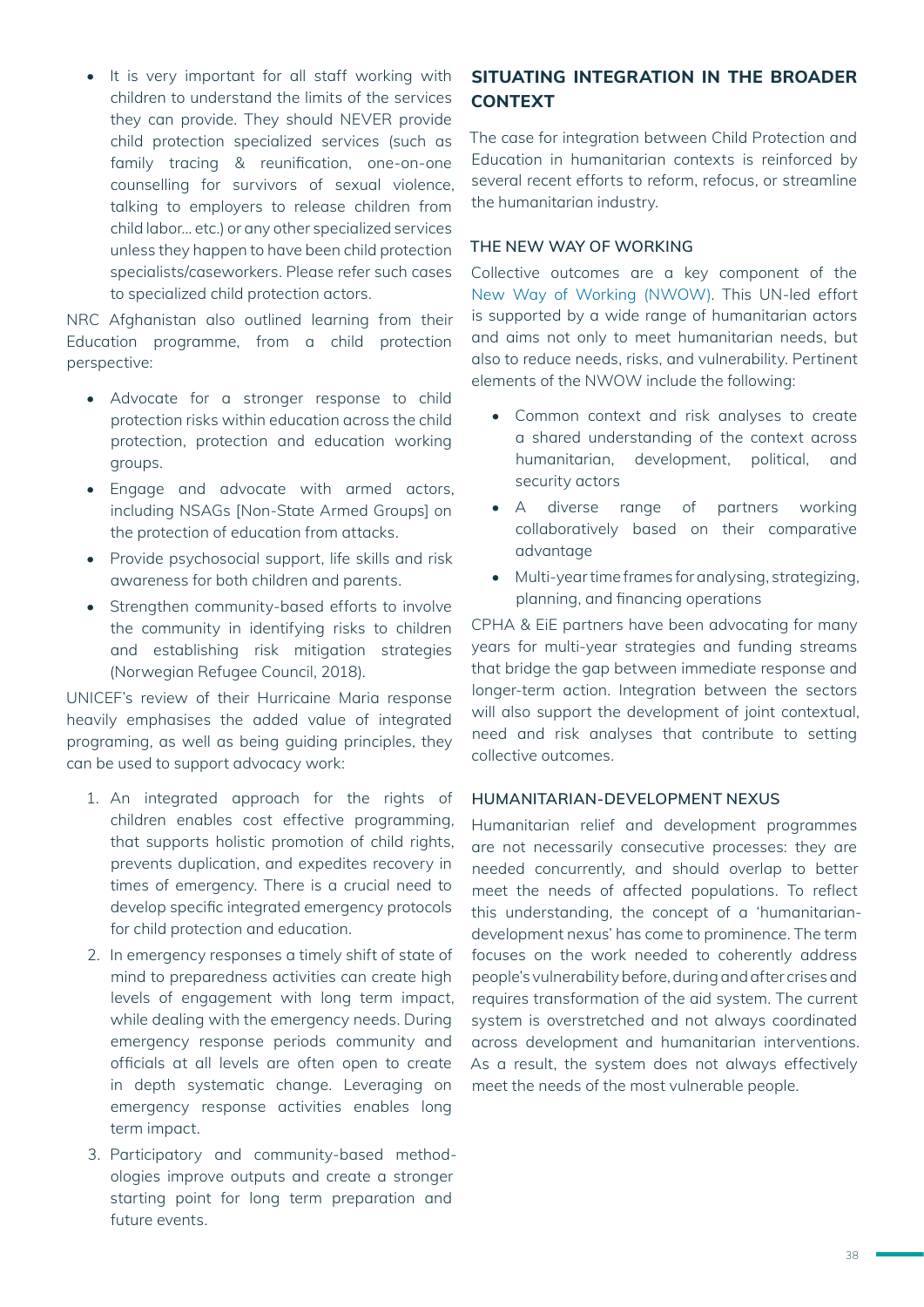The nexus is a continuation of long-running efforts in the humanitarian and development fields, such as 'disaster risk reduction' (DRR); 'linking relief rehabilitation and development' (LRRD); the 'resilience agenda'; and the embedding of conflict sensitivity across responses, and is the basis for the UN's NWOW above.

Again, a key theme is the idea of 'collective outcomes' whilst working across humanitarian and development institutions and modalities. This has particular resonance for the education sector given its reach across multiple aspects of a child's life, and analysis by USAID highlights the way in which integration with the Child Protection sub-sector can help bridge the nexus through promoting well-being and building resilience:

The concept of collective outcomes is central to current thinking about humanitarian-development coherence. The education sector has the potential to contribute to collective outcomes by providing protection (in times of higher risks and vulnerability), promoting well-being, and ensuring that children and young people learn basic skills. In conflict-affected and fragile contexts, education programs can be leveraged to contribute to conflict mitigation, peacebuilding, and security. Education also plays a crucial role in strengthening individual and community resilience. Resilient communities particularly need two types of capacities—adaptive capacity and the ability to address and reduce risk and education can contribute to both (USAID, 2012). In both emergencies and protracted crises, schools can offer a multi-sectoral community platform that enhances localized preparedness, response, and recovery (Nicolai, Hodgkin, Mowjee, & Wales, 2019).

INEE, The Global Education Cluster and the Global Programme for Education are currently working on a joint project looking at greater coherence in education responses across the nexus. The CPHA-EiE Project will be mindful of the conclusions of this work and ensure they are reflected in any outputs.

#### **LOCALISATION AGENDA**

The humanitarian sector has been aiming for a more 'local' response to humanitarian crises for several decades. Yet there has been very little systematic progress beyond some isolated examples. Between 2017 and 2019, HPG researched local humanitarian action from a ground level perspective across four key themes: capacity and complementarity, financing, dignity and protection. From this research they learned:

- Humanitarian action is always stronger with local action.
- Effective and local humanitarian action is not a zero-sum game of reduced roles for international humanitarian organisations and increased roles for local actors.
- Power is both the greatest resource and greatest impediment to effective local humanitarian action: the power relations embedded in formal humanitarian structures must be confronted and transitioned to reflect new possibilities (Fast & Bennett, 2020).

In working towards greater integration between CPHA & EiE it is important to recognise not just the programmatic advantages, but the moral imperative to increase local capacities and improve the sustainability of any action.

The CPHA-EiE project will be engaging with the INEE Localisation Task Team, as well as the Capacity Building initiatives of both INEE & the Alliance to endeavour to strengthen the 'localisation' of any products.

#### **GLOBAL COMPACT ON REFUGEES**

The Global Compact of Refugees includes commitments on reducing the time displaced children are out of the education system and returning to learning within three months from the start of any disruption. It provides a set of useful principles to work under that relate to integrated programming. Education-related excerpts include:

68. In line with national education laws, policies and planning, and in support of host countries, States and relevant stakeholders will contribute resources and expertise to expand and enhance the quality and inclusiveness of national education systems to facilitate access by refugee and host community children (both boys and girls), adolescents and youth to primary, secondary and tertiary education. More direct financial support and special efforts will be mobilized to minimize the time refugee boys and girls spend out of education, ideally a maximum of three months after arrival.

69. Depending on the context, additional support could be contributed to expand educational facilities (including for early childhood development, and technical or vocational training) and teaching capacities (including support for, as appropriate, refugees and members of host communities who are or could be engaged as teachers, in line with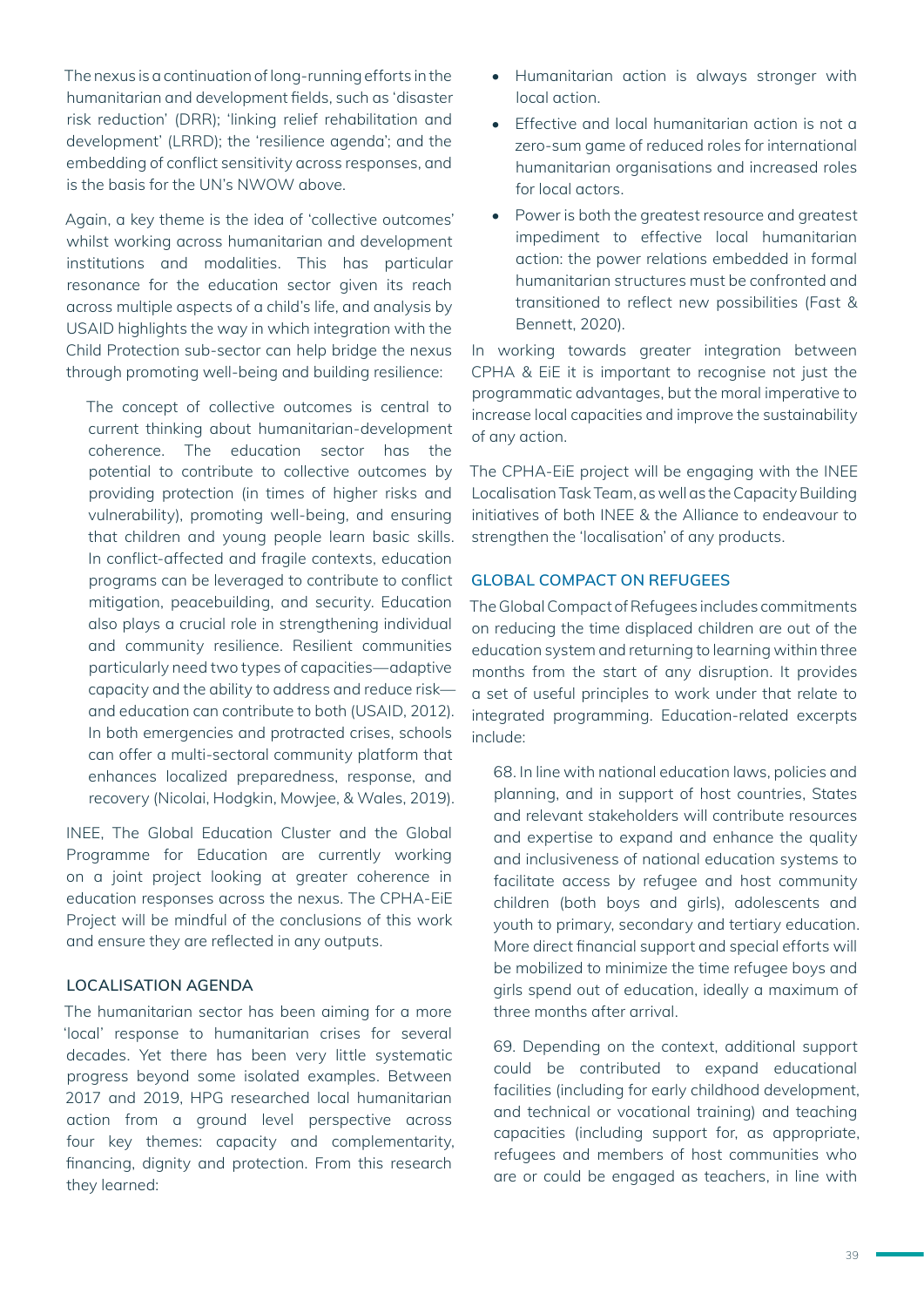national laws and policies). Additional areas for support include efforts to meet the specific education needs of refugees (including through "safe schools" and innovative methods such as online education) and overcome obstacles to their enrolment and attendance, including through flexible certified learning programmes, especially for girls, as well persons with disabilities and psychosocial trauma. Support will be provided for the development and implementation of national education sector plans that include refugees. Support will also be provided where needed to facilitate recognition of equivalency of academic, professional and vocational qualifications.

The emphasis on working within, and the strengthening of, national systems is critical to the success of any action, especially with national governments increasingly leading EiE reponses. The humanitarian landscape is rapidly changing, and this is perhaps evidenced most strongly in protracted crises. This has implications for integrated work, requiring us to seriously consider the role of national authorities, the risks of setting up parallel systems, as well as the need to engage with development partners for sustainable responses that benefit all children and youth, both displaced and host communities.

#### **GLOBAL COMPACT FOR MIGRATION**

The Global Compact for Migration is the first-ever UN global agreement on a common approach to international migration in all its dimensions. The global compact is non-legally binding. It is grounded in values of state sovereignty, responsibility-sharing, non-discrimination, and human rights, and recognizes that a cooperative approach is needed to optimize the overall benefits of migration, while addressing its risks and challenges for individuals and communities in countries of origin, transit and destination.

The global compact comprises 23 objectives for better managing migration at local, national, regional and global levels. Articles of most relevance to this project include:

23.f. Protect unaccompanied and separated children at all stages of migration through the establishment of specialized procedures for their identification, referral, care and family reunification, and provide access to health care services, including mental health, education, legal assistance and the right to be heard in administrative and judicial proceedings, including by swiftly appointing a competent and impartial legal guardian, as essential means to address their particular vulnerabilities and discrimination, protect them from all forms of violence, and provide access to sustainable solutions that are in their best interests

31.f. Provide inclusive and equitable quality education to migrant children and youth, as well as facilitate access to lifelong learning opportunities, including by strengthening the capacities of education systems and by facilitating non-discriminatory access to early childhood development, formal schooling, non-formal education programmes for children for whom the formal system is inaccessible, on-thejob and vocational training, technical education, and language training, as well as by fostering partnerships with all stakeholders that can support this endeavour

#### **SUSTAINABLE DEVELOPMENT GOALS**

The Sustainable Development Goals are a collection of 17 global goals designed to be a "blueprint to achieve a better and more sustainable future for all". Of particular relevance is SDG4: "Ensure inclusive and equitable quality education and promote lifelong learning opportunities for all". Within the goal are a number of articles and indicators that reference protection and protective activities.

4.2, 4.2.1, 4.5, 4.7 / 4.7.1, and 4. A are relevant to both child protection and education in emergencies especially in relation to the aspects of, safe and nonviolent schools, healthy development and psychosocial well-being, educational policy and content, teacher training and pedagogical approaches.

In addition to this, child protection goals are captured in SDGs 5.2 (End gender-based violence), 5.3 (End harmful gender-based practices and early marriage), 8.7 (End child labour in all its forms) and 16.2 (End abuse, exploitation, trafficking and all forms of violence against and torture of children), which will also underpin the development of any CPHA-EiE resources.